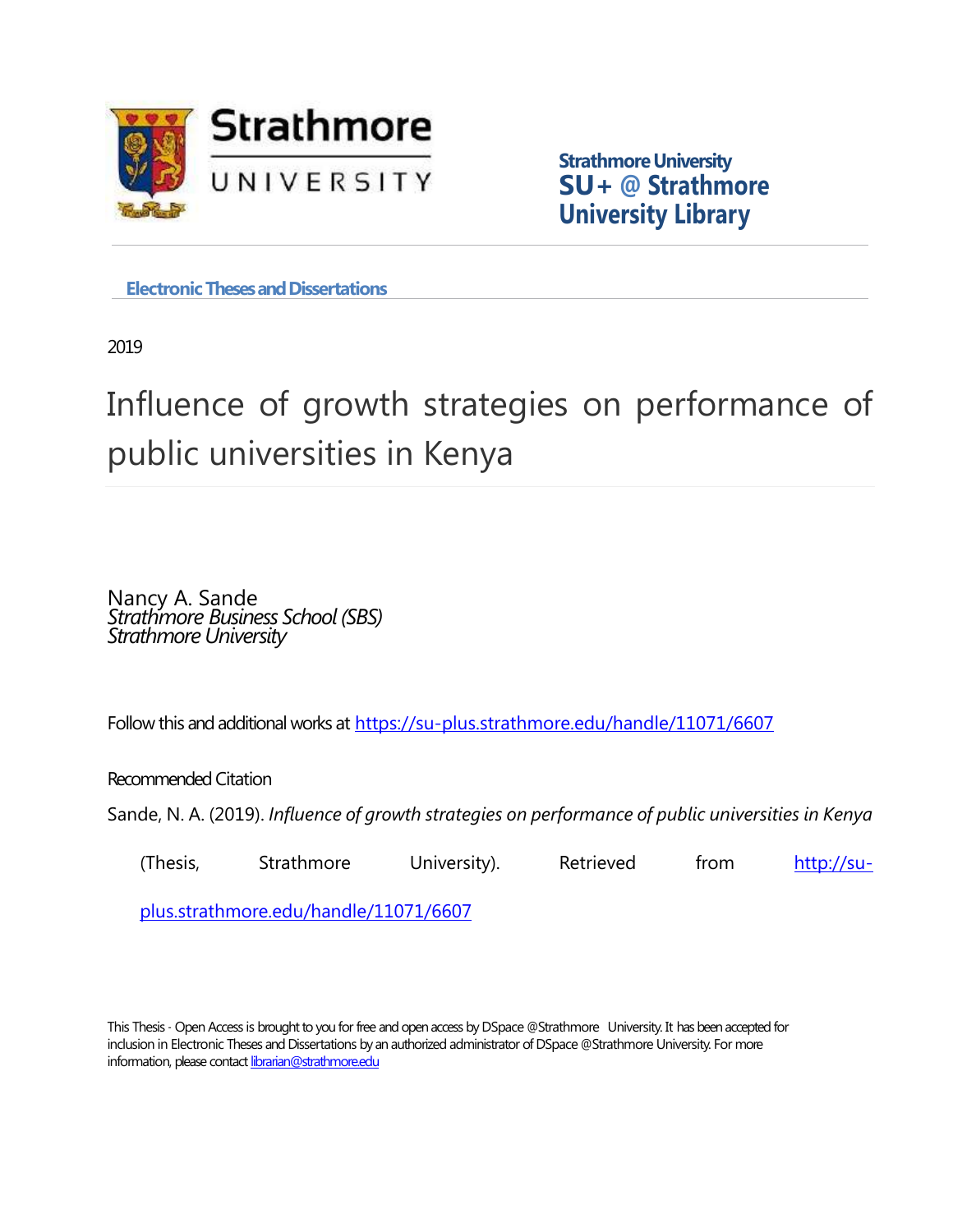**Influence of Growth Strategies on Performance of Public Universities in Kenya**

**Sande, Nancy Auma**

**May, 2019**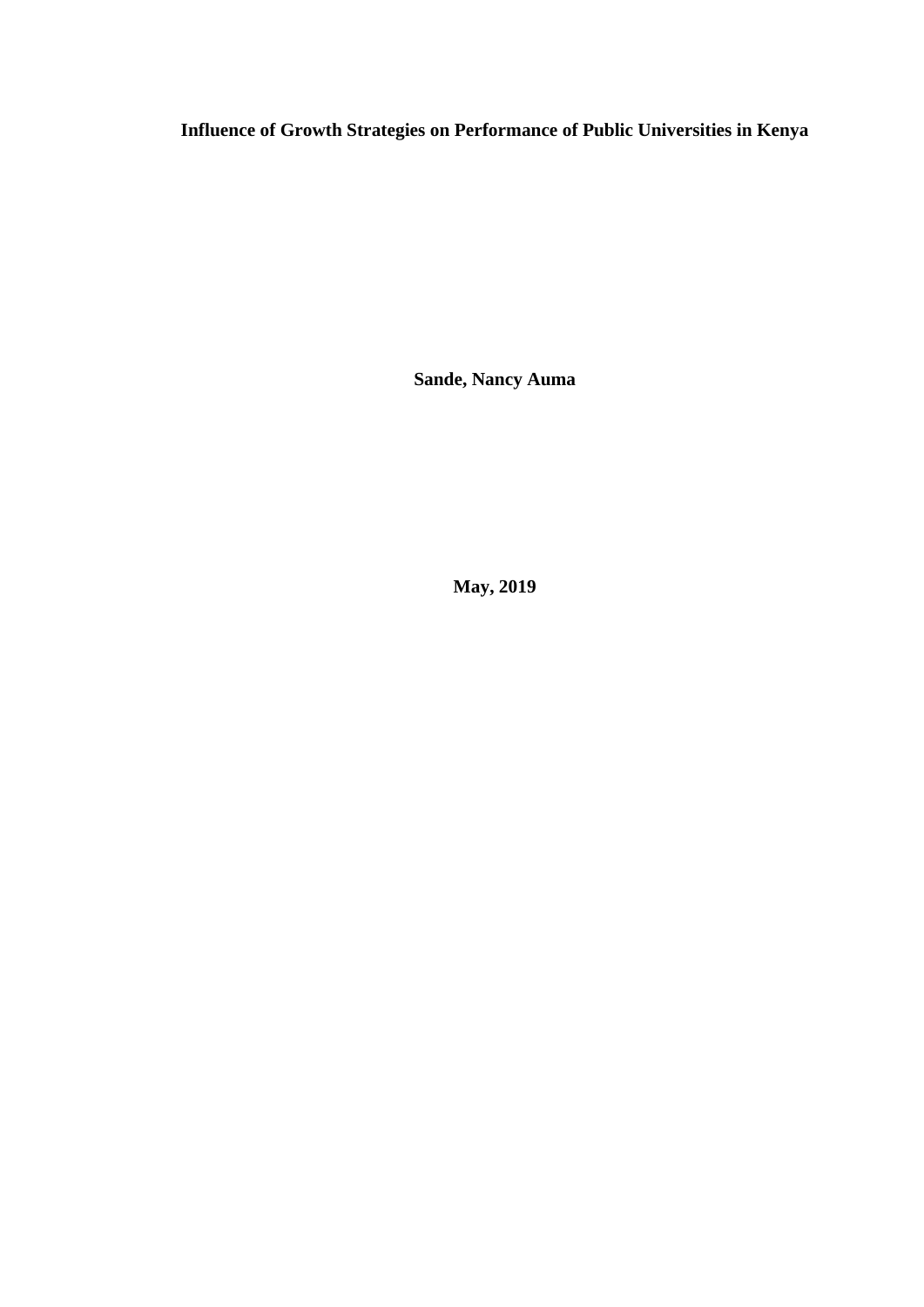#### **Abstract**

The study's main objective was to investigate the influence of growth strategies on performance of public universities in Kenya. Ansoff's growth strategies were explored. The study was grounded on Ansoff's growth-vector matrix, the resource based view and the structure-conduct-performance framework. The study employed a cross sectional survey design involving the total population (census) of the 33 public universities in Kenya. The cross sectional survey design was used because of the comparative analysis across the universities. The cross sectional survey also helped to prove and/or disprove assumptions. The respondents were staff from marketing, planning and strategy, finance and administration departments of the universities. Data was collected through semi-structured research questionnaires, which were self-administered by the respondents with the assistance of the researcher. They were dropped and picked from the respective respondents. Data was evaluated through descriptive statistics and inferential statistics. The study findings were presented through frequency distribution tables. The study found that market penetration strategy has a positive influence on the performance of public universities. Product development has a positive influence on the performance of public universities. The study found that market development strategy has a positive influence on the performance of public universities. The study found that diversification strategy positively influenced the performance of public universities in Kenya. The study recommended that emphasis be put on the mainstream media advertising and social media to attract more students. The public universities should also ensure that their organization structure does not limit accessibility to its services and as a result, negatively influence customer satisfaction. Public universities should establish academic exchange programs with international universities to boost positive word of mouth as only few public universities have established exchange programs. Public universities should also continue implementing diversification strategy by developing new and relevant courses based on the market needs. Further studies may focus on the influence of growth strategies on organizational performance of other sectors such as the manufacturing, agriculture, aviation and health sectors in Kenya. Future studies may focus on other balance scorecard performance measures such as internal processes perspective, organizational capacity/learning and growth perspective or financial perspective. Similar studies may be conducted focusing on private universities for comparability.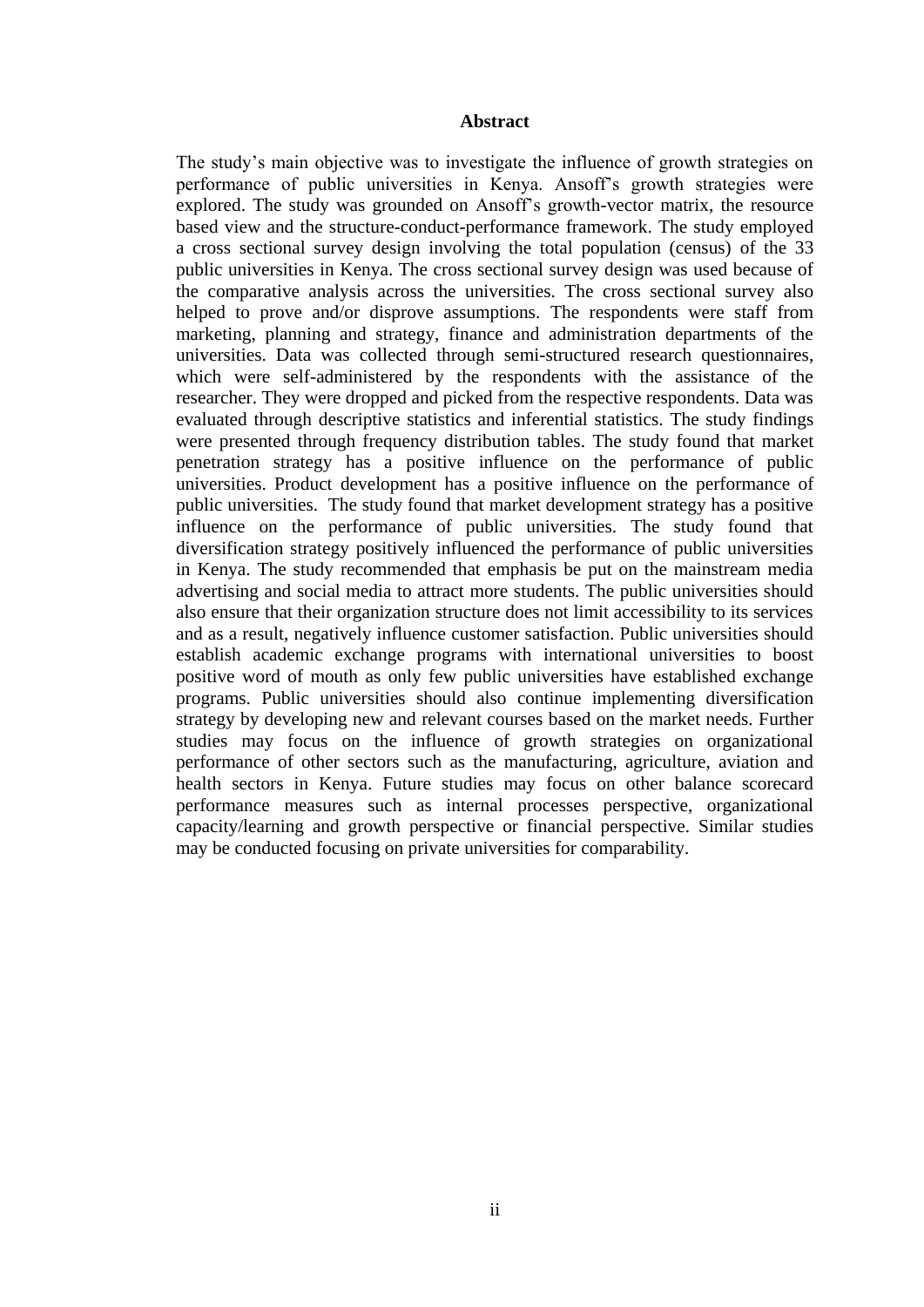#### **CHAPTER ONE**

#### **INTRODUCTION**

#### **1.1Background of the Study**

Today organizations operate in a highly competitive environment. Porter, (1998) remarked that competition has intensified dramatically over the last three decades in almost all domains including the arts, education, healthcare and philanthropy, therefore every organization needs a strategy in order to grow and increase its customers. Baker (2007) adds that only through a process of constant adaptation and renewal can an organization hope to survive and prosper. The market condition has progressively turned out to be competitive hence compelling organizations to formulate strategies to grow, improve their performance and remain relevant in the market (Pearce & Robinson, 2007). One such strategy is the growth strategy which literature posits an influence on performance.

As a result of the growing number of institutes of higher learning in Kenya, even the well-established public universities are concerned about their organizational performance (Mukhwana, Oure, Kiptoo, Kandie, Njue, Too & Some 2016)*.*Additionally Odhiambo (2013) notes that the reduced government capitation to public entities necessitated universities to fend for themselves in order to stay abreast, grow and align themselves given the external environment complexities.

#### **1.1.1Growth Strategies**

According to Thompson and Strickland (2013), a firm's strategy is managements' action plan for running the business and conducting operations. It is the balance of actions and choices between the internal capabilities and external environment of an organization. Westerlund and Leminen (2012) defined a growth strategy as a means in which organizations plan in order to achieve its objectives which is to increase in size, volume and turnover. Additionally, Kotler (2013) stressed that management constructs this plan in response to market forces, customer demands, and organizational capabilities.

Pearson and Saunders (2016) defined growth strategy as a well-explained vision of where a business plans to go and the methodology of getting to that point. They see it as a goal communication avenue for an enterprise. Deeds and Coombs (2000) note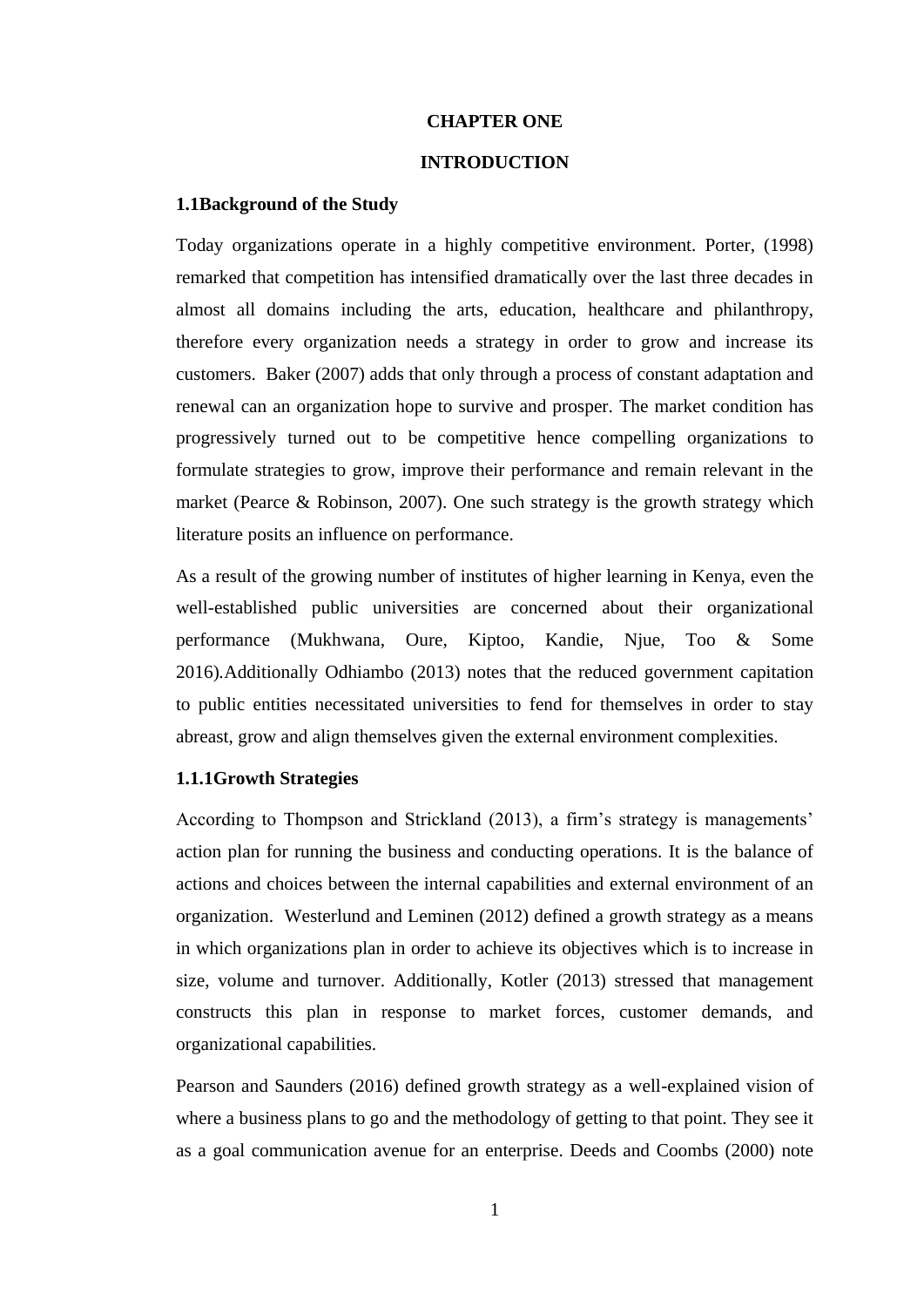that growth strategy is a connection between competencies and assets that form the ground for attainment of competitive gain via diverse resources of an enterprise. Baker (2007) further posits that to succeed, a growth strategy requires a firm foundation from which to develop.

Burns (2007) and Johnson, Sholes and Whittington (2013) conferred that there are two categories of growth strategies used by firms for growth. The first category is internal growth strategy, also known as intensive growth strategies, which include expansion strategy, diversification strategy and innovation. The second category is external growth strategy also known as integrative growth strategies and they include mergers, amalgamations, acquisitions, takeovers and joint ventures. Von Krogh and Cusumano (2001) expanded that organizations can choose any or all of these growth strategy categories. According to Moeller (2008) growth strategies are integrated approaches impacting all sections of a firm. They require investment in technology, processes and skills. Growth strategies may originate from external opportunities as well. This can be done internally through development of new products or externally by diversifying.

For the purpose of this study, the growth strategies suggested by Ansoff (1957) will be explored. They include market penetration, which involves increased sales of already existing products to the existing market in a bid to acquire bigger market share than the organization's competitors. Product development, which considers improving existing products to invigorate an existing market or creating new products/services that the market seeks. Kotler (2013) defined product development strategy as the process of bringing new innovations to consumers from concept to testing through distribution. Additionally, Ansoff (1957) stated that when the aim of a firm is to carry out product development the idea is provision of the present market with fresh products. The recognition and realization of which is via a process that allows organizational decision making powers relate with some other members in a firm and with parties form the outside.

Ansoff (1987) defines market development as taking current products and finding new markets through opening up previously excluded market segments, new marketing and distribution channels and entering new geographic markets. McCarthy, Christos and Christen (2014) developed two possible methods of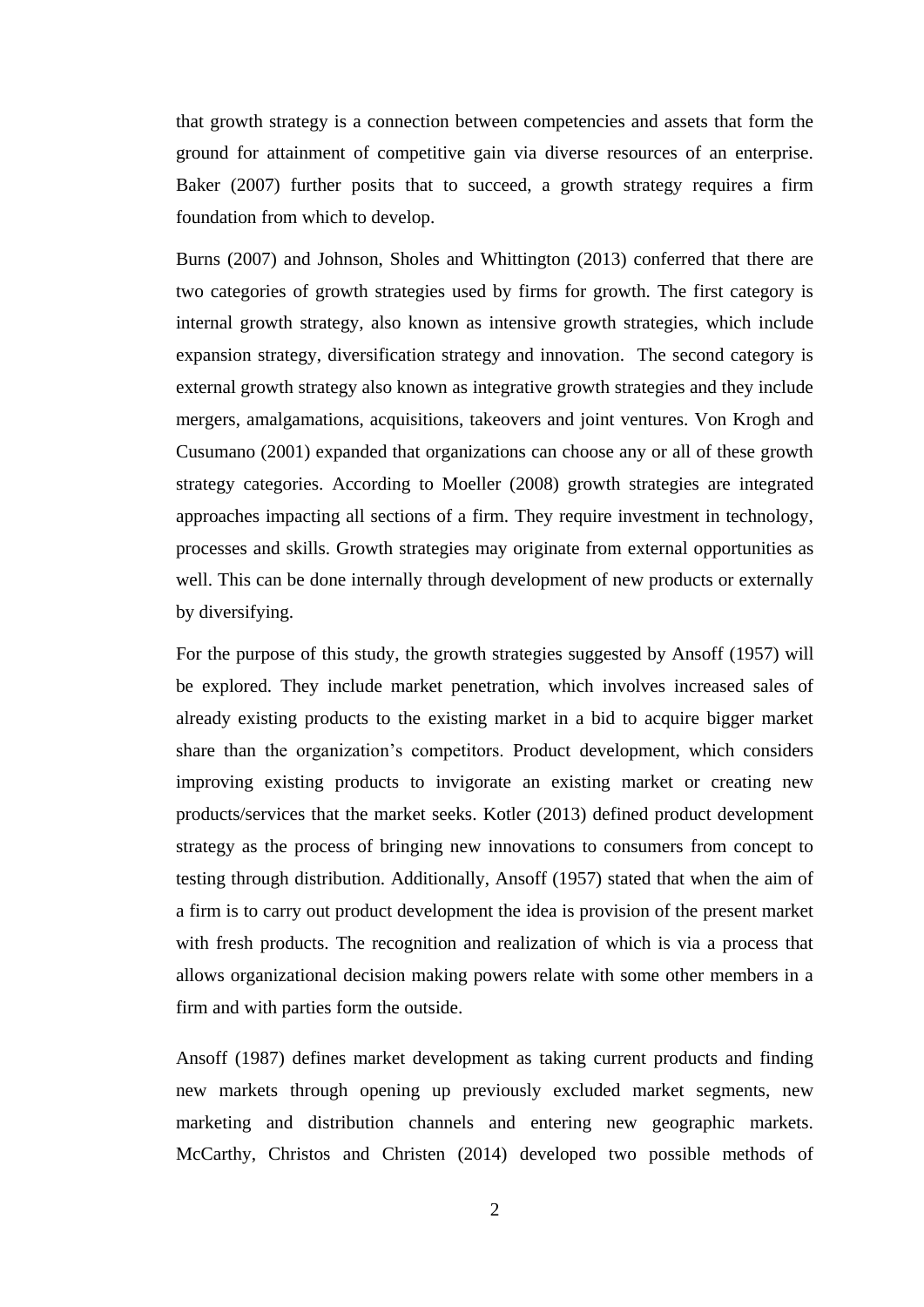implementing market development strategy as moving the present product into new geographical areas and expanding sales by attracting new markets. Miotti and Sachwald (2003) stated that market development is carried out with the aim to enter new markets with current products which can be through access to international markets so as to speed up market entry, avoid entry barriers to new markets and acquire knowledge of the new unknown markets.

Diversification strategy can be defined as expanding or entering new markets, which are different from the firm's existing product lines. Diversification is subdivided into two; related diversification where the firm expands into new areas within the same sector and unrelated diversification where the firm enters a totally new market (Johnson and Scholes, 2013). Diversification involves a high level of uncertainty and risks due to lack of knowledge about the market and product as it entails sale of new products in new markets. Diversification strategy requires new skills, new technology and new facilities. Ansoff (1957) reiterates that companies diversify to compensate for technological obsolescence, to distribute risk, to utilize excess productive capacity and to invest earnings. He adds that in most actual situations a business would follow several of these paths at the same time which is a sign of a progressive, well run business and maybe essential to survival in the face of competition. Constable and McCormick (2012) argued that among the managerial possibilities presumed, as the explicit contributor to the economic functioning of organizations is the extent of diversification. According to Dibb (2017), diversification of organizations is by the extension of the operations scope into multiple markets and a diversification strategy is trailed as explained by Chandler (2010), as when organizations have opportunities embedded in market structures and technology as well as opportunities for growth in the organization's basic business. Boyd et al (2014) reported that in multiple markets, the assumption is that there are some raised benefits such as increased revenue that may be attained by diversification through a more competent utilization of organizational resources. Benito (2013) indicated that diversification increases profitability although only up to the limit of complexity.

#### **1.1.2 Organizational Performance**

Swanson and Holton (2013) defines organizational performance as a multidimensional construct, the measurement of which varies depending on variety of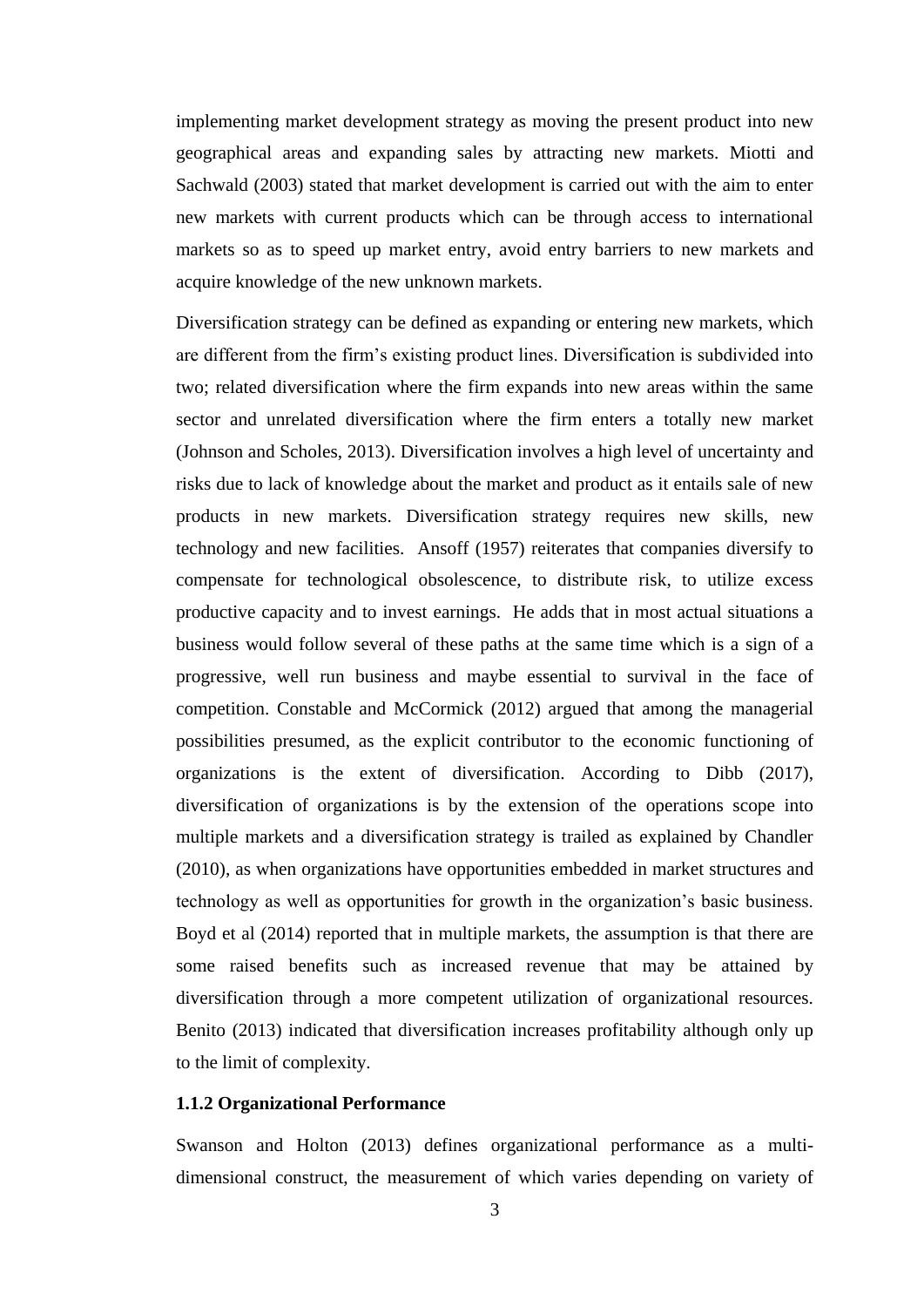factors in the firm. Almatrooshi, Singh and Farouk (2016) summarized organizational performance as the achievement of a firm's strategic goals and objectives. Daft (2000) outlines enterprise success as the firm's capability to achieve its objectives through utilizing resources in a well-organized way. Simons (2000) on the other hand, outlines that organizational performance can be viewed as a mechanism in marketing where firms related actively with product markets for customers and the financial factor. In the money markets, performance of a corporate endeavors in the satisfaction of the creditors and shareholders through financial constructs.

Performance has traditionally been measured in terms of financial metrics, which include net profit, return on assets, return on equity and yearly growth. However certain managerial efforts cannot be measured with such financial performance indicators. Dimba (2009) advocated for wider performance indicators, which include non-monetary indicators for example product quality, market share, organization image and interpersonal relations. Kaplan and Norton (1996) criticized financial indicators due to lack of stability since they concentrate more on tangible resources ignoring for example customers' perceptions as well as firm's business processes.

The outlook by Kaplan and Norton (1992) is that of balanced scorecard, which is the comprehensive measurement of performance of a business, which is known for balancing the financial and non-financial elements in assessing the performance of an organization. Brooks (2013) posits that the primary goal of organizational growth is to improve efficiency and effectiveness in order to improve the ability of the organization to deliver its services and prosper in the market place in which it competes. Several techniques have been developed to help detect and enhance organizational performance. The balanced scorecard is one of the methods whereby the activities of an organization are measured against its visions and mission. Another method is time management. By managing time and regulating targets and deadlines an organization will grow and make profits.

The balanced scorecard has four key performance indicators that include financial perspective, customer perspective, internal processes perspective as well as learning and growth/organizational capacity (Kaplan & Norton, 2014). The authors stipulates that the financial indicator points at organizational financials such as profits, revenue, lowering of costs as well as effective resource use. Customer perspective views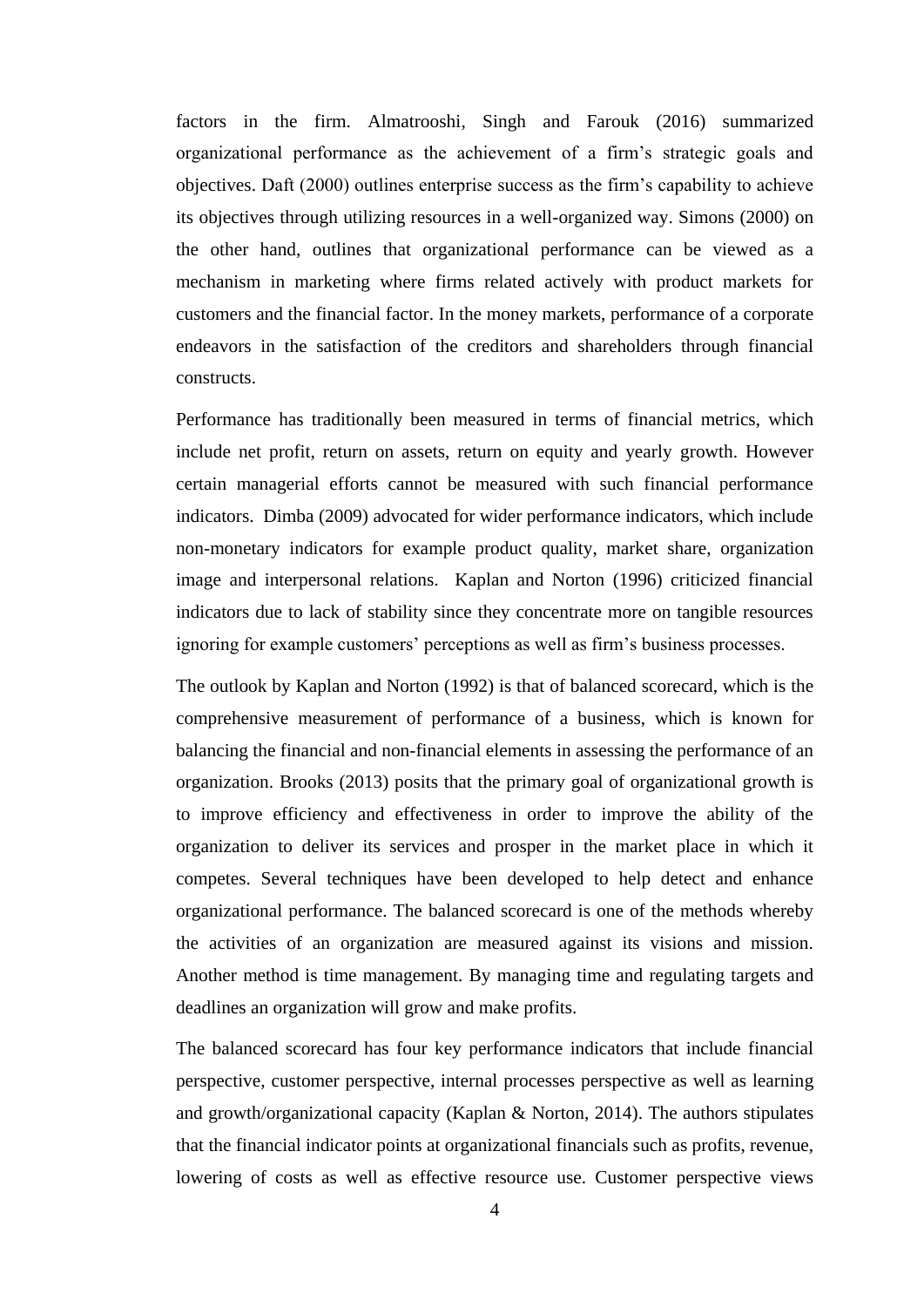organizational performance in terms of customer value, satisfaction and retention. Internal processes views organizational performance through the lenses of quality and efficiency of products and services being offered. Organizational capacity/learning and growth views organizational performance through human capital, infrastructure, technology, knowledge/skills and other capacities that are key to break through performance (Kaplan & Norton, 2014).

This study adopted the balanced score card performance measurement tool through the customer perspective. Bourne, Franco and Wilkes, (2003) argued that traditional performance measurements were too financially biased, focusing only inside the organization on cost and budget variance data. The balanced scorecard literature widened the concept of performance measurement by making executives look externally, at how customers and shareholders see the business, as well as internally at process performance and the source of innovation and learning. The customer and shareholder view on the organization is thus considered.

The Customer perspective addresses how a company creates value for its customers Atkinson, Kaplan, Matsumura and Young, (2013). Kaplan and Norton (2014) suggest that a firm selects two sets of measures: generic measures (market share, customer retention, positive word of mouth, customer acquisition, customer satisfaction, and customer profitability) and performance drivers (product/service attributes customer relationship, and image and reputation). The authors reiterate that organizations then must determine what customers consider as valuable and define how they differentiate (performance drivers) themselves from other companies to retain, attract, and satisfy (generic measures) their target customers. The Customer perspective uses a value proposition to describe the product, price and image that a company offers. Improving customer relationship management systems, interaction, and retention and support services may do this.

#### **1.1.3 Public Universities in Kenya**

Universities were created under an Act of parliament to complete research utilizing their assortment of qualified staff in Kenya (Ministry of Education, 2015).The guideline of university education has developed with the more extensive education sector that has developed from one state funded university during the 1980s to more than 70 public and private universities as at 2018.After 1990, numerous Kenyans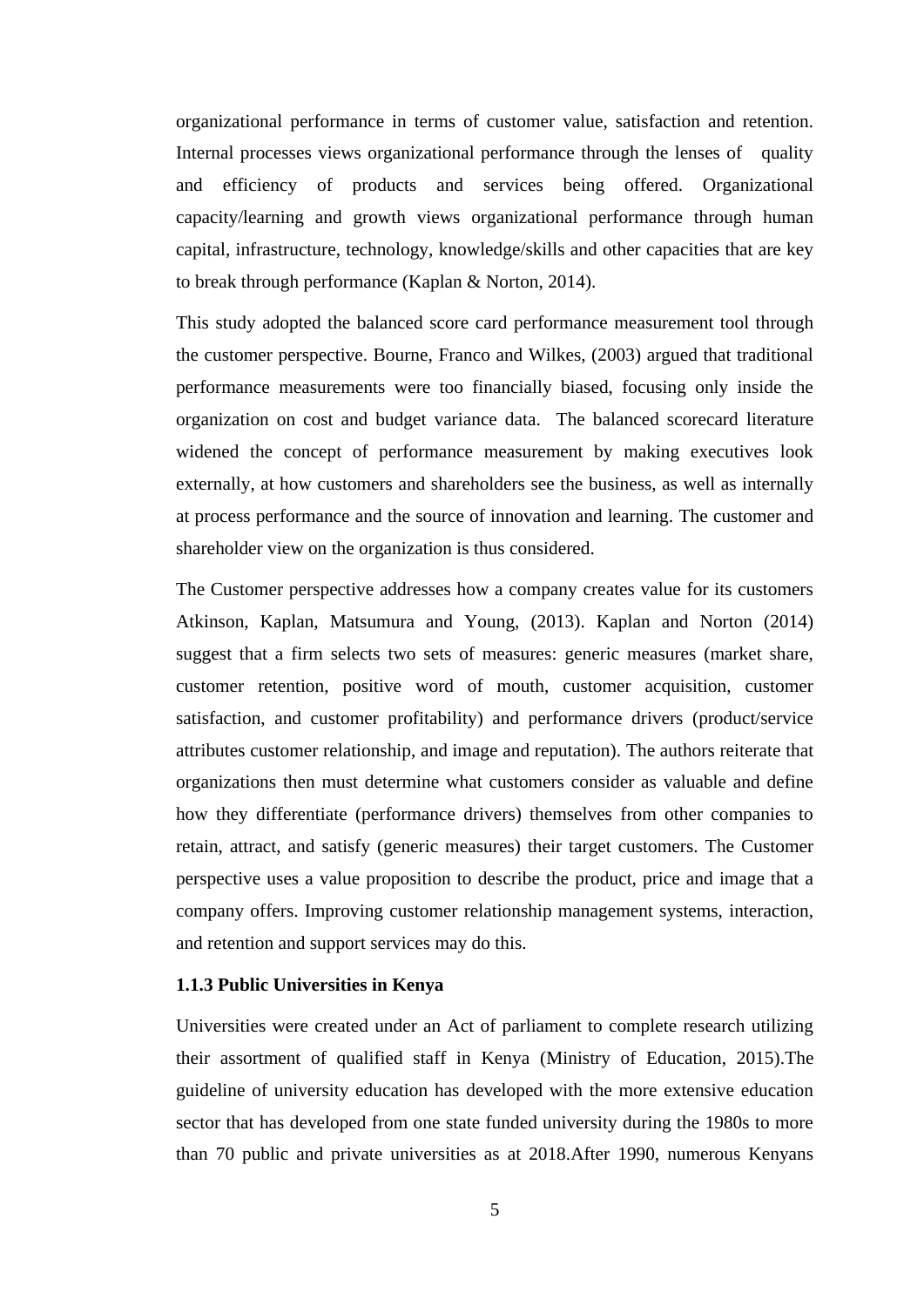sought more access to university-based education where the system speedily opened up hence becoming the significant moment for the growth of public higher education institutions in the country.

As opined by Onsongo (2007), the number of public universities had increased to 7 from only 4 in 1987. The number of public universities had multiplied to 22 as at 2013. This was attributed to the push from the government to meet the rising demand for university education. More than 15 constituent colleges were upgraded to universities. As at 2018 the number of the public universities was 33(CUE, 2018).

Universities have had to rethink their strategies due to the drastic change in the operating environment. For example, the increase of public universities from 2 in 1972 to 7 in 2007 and to 33 as at end of 2018 has intensified competition. Besides, private universities are also in competition for the same students (Gakure & Orwa, 2014). Additionally, with reduced capitation from the government, the universities have had to devise methods for survival (Odhiambo, 2013). Pressure has been exerted on public universities to formulate successful strategies that facilitate practical response to these changes in the growing environment and enhance performance of the higher education sector. Many resent studies have pointed at growth strategies as a sure way of enhancing performance and maintaining or improving market share. This study therefore sought to investigate the growth strategies that the universities have put in place in order to compete in the arena and stay afloat ensuring that their performance is optimal.

#### **1.2 Problem Statement**

Public universities in Kenya have been confronted by many struggles that prevent them from growing as well as improve their performance. For example reduced government capitation, which saw the government support for higher education diverted to other projects has posed a challenge. Secondly, is the increase in number of public and private universities competing for the same students for tuition income, and thirdly their need to grow their student numbers and income in order to be sustainable. These struggles have had public universities rethink strategies that can ensure their survival. One such strategy is the need to adopt growth strategies in order to grow and enhance their performance.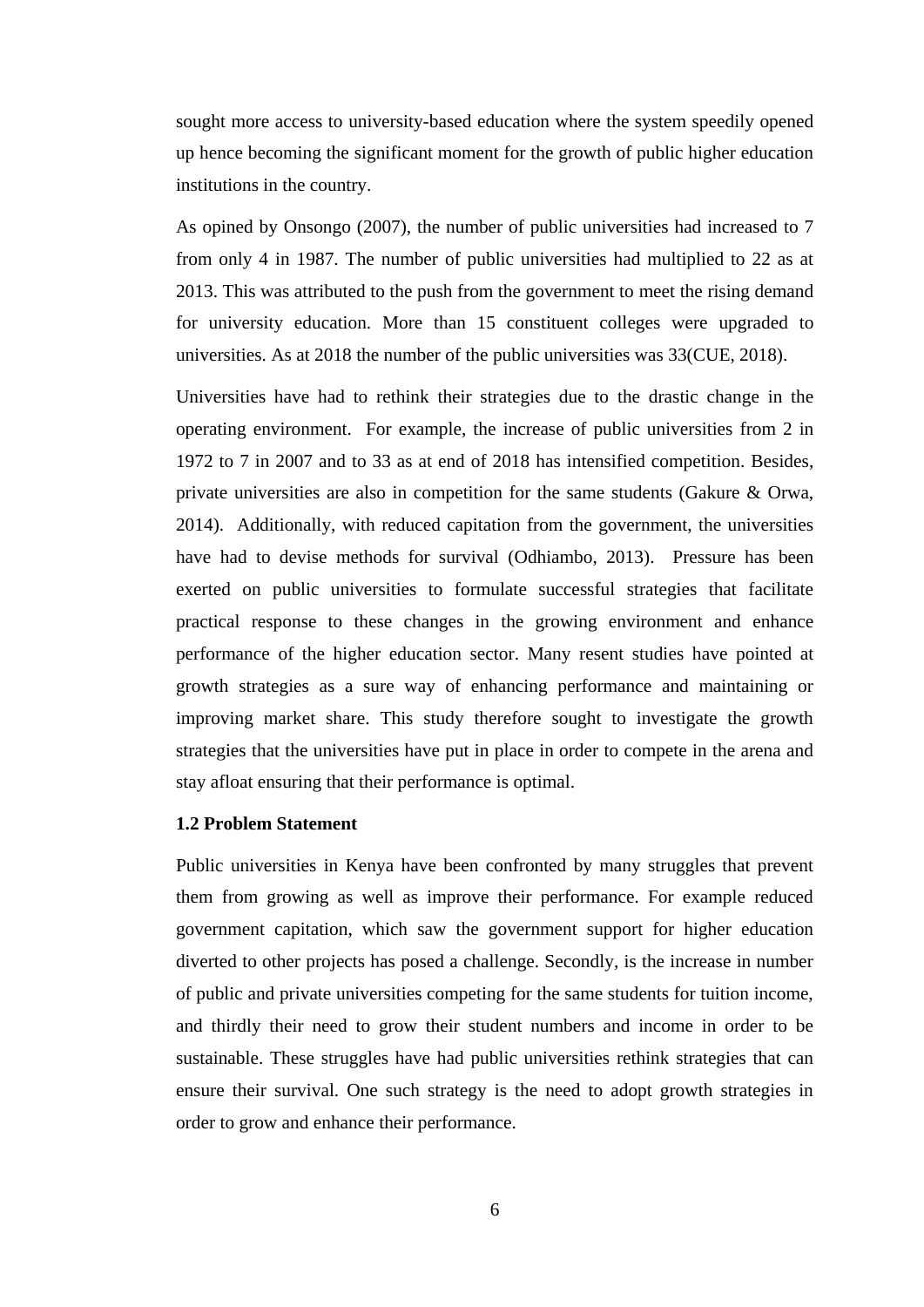Previous studies have been done locally and worldwide on growth strategies and how they influence organizational performance. The findings obtained from these studies are inconsistent. Chen and Yu (2011) assessed diversification, managerial ownership and firm performance and found that organizations that utilize growth strategies increased their financial returns. Denis et al., (2002) considered the connection concerning growth strategies and success of Chinese firms and established a positive direct connection amongst growth strategies and success. In a related survey done by Gonenc and Aybar (2006), on financial crisis and firm performance in Turkey, they found a weak evidence for a positive connection amongst diversification and execution in Turkish modern firms.

However, while the same studies focused on application of growth strategies in a bid to enhance organizational performance, their context was in developed economies like Chen and Yu (2011) did their study in Malaysia, Denis et al. (2002) did their study in China, Gonenc and Aybar (2006), in Turkey. Furthermore their studies focused on the private sector. Perks and Bouncken (2004)did an exploratory study entitled variety in strategic management, perceptions of growth strategy and its effects on firm performance on small and medium sized firms across Europe. Their study adopted purposeful logic sampling and found that customers indeed played a key role in helping organization perform better.

Studies on growth strategies and performance have also been carried out locally in Kenya by a number of scholars. For example (Mutuma, 2013; Kagwiria, 2013; Njuguna, (2013), Kinyeki, 2016) assessed the effects of various growth strategies on performance of commercial banks in Kenya. Their studies adopted different methodologies, Mutuma (2013) targeted tier one category of commercial banks in Kenya and found that product development had the highest effect on performance of commercial banks, followed by market penetration, then diversification while market development having the lowest effect on the performance of commercial banks. Kagwiria, (2013) employed descriptive census survey of all commercial banks in Kenya and looked into product development, market development and diversification strategies, leaving out market penetration strategies. Njuguna (2013) studied the impact of growth strategies on the budgetary execution of oil firms in Kenya and revealed that growth strategies had inconsequential impact on the general financial performance of oil firms in Kenya. Kinyeki (2016) did a case study of Equity Bank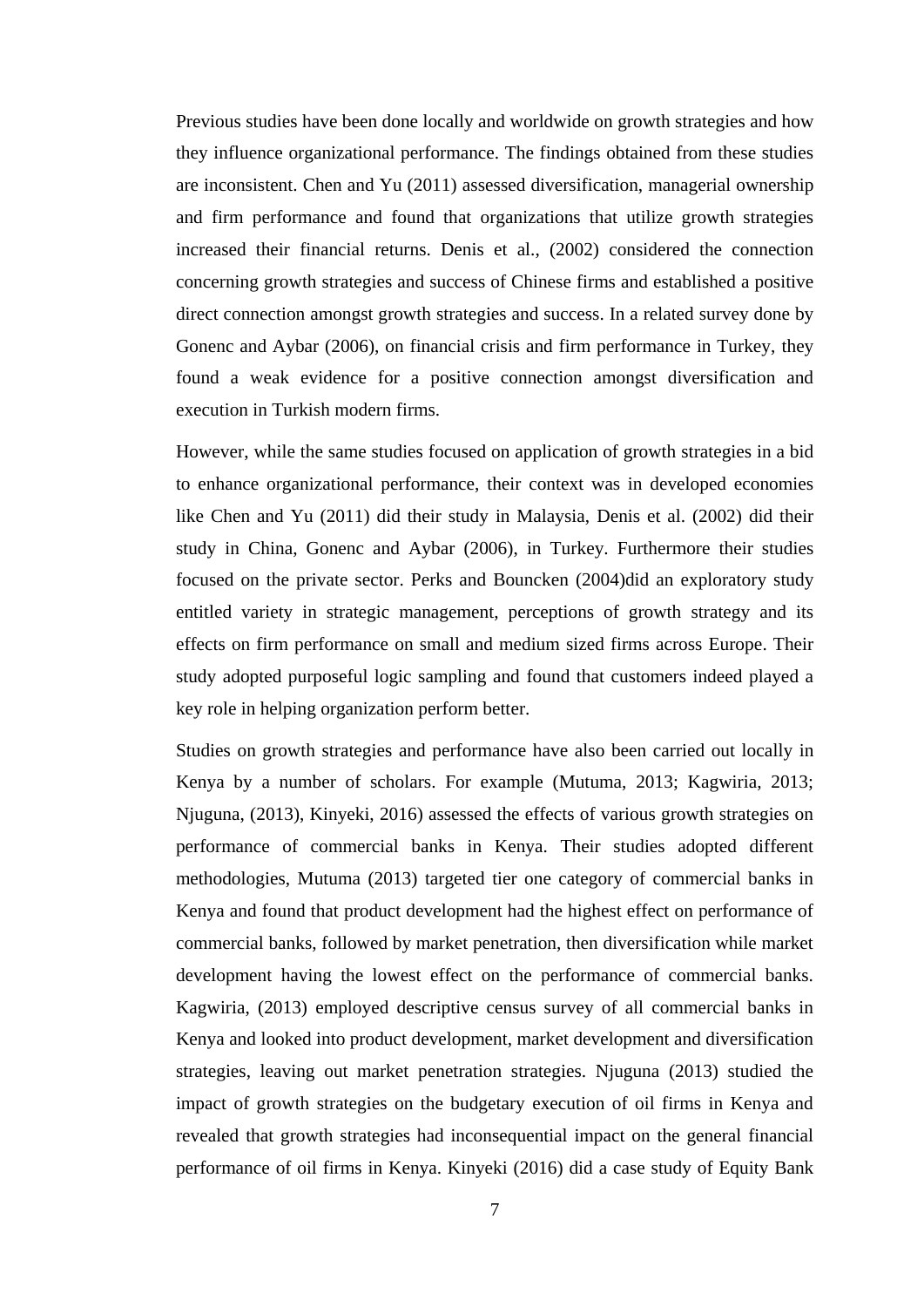in Kenya. Their findings were inconsistent due to their study context as well as methodology. Mwangi (2018) conducted a study on growth strategies and success of milk handling enterprises. The study found that mergers and acquisition strategies had a substantial consequence on the success of the milk processing companies. The study also found that market penetration strategy such as lowering prices and a pricesetting practice had a significant effect on the performance of milk processing companies.

Kamau (2017) did a study on the influence of corporate growth strategies on success of SACCOs in Nyeri County and found that the strategies were significant determinants of success. Furthermore, the relationship between either market development or market penetration on performance was strong and positive while diversification demonstrated a moderate, positive impact on performance.

Though studies on the higher education sector have been carried out, there was limited literature related to the impact of Ansoff's growth strategies on the performance of public universities in Kenya. This was to consequently bridge the prevailing gap in the literature.

#### **1.3 Research Objective**

The main objective of the study was to determine the influence of growth strategies on performance of public universities in Kenya.

#### **1.3.1Specific Objectives**

The study was guided by the following specific objectives:

- i) To establish the influence of market penetration strategy on performance of public universities in Kenya.
- ii) To determine the influence of product development strategy on performance of public universities in Kenya.
- iii) To assess the influence of market development strategy on performance of public universities in Kenya.
- iv) To evaluate the influence of diversification strategy on performance of public universities in Kenya.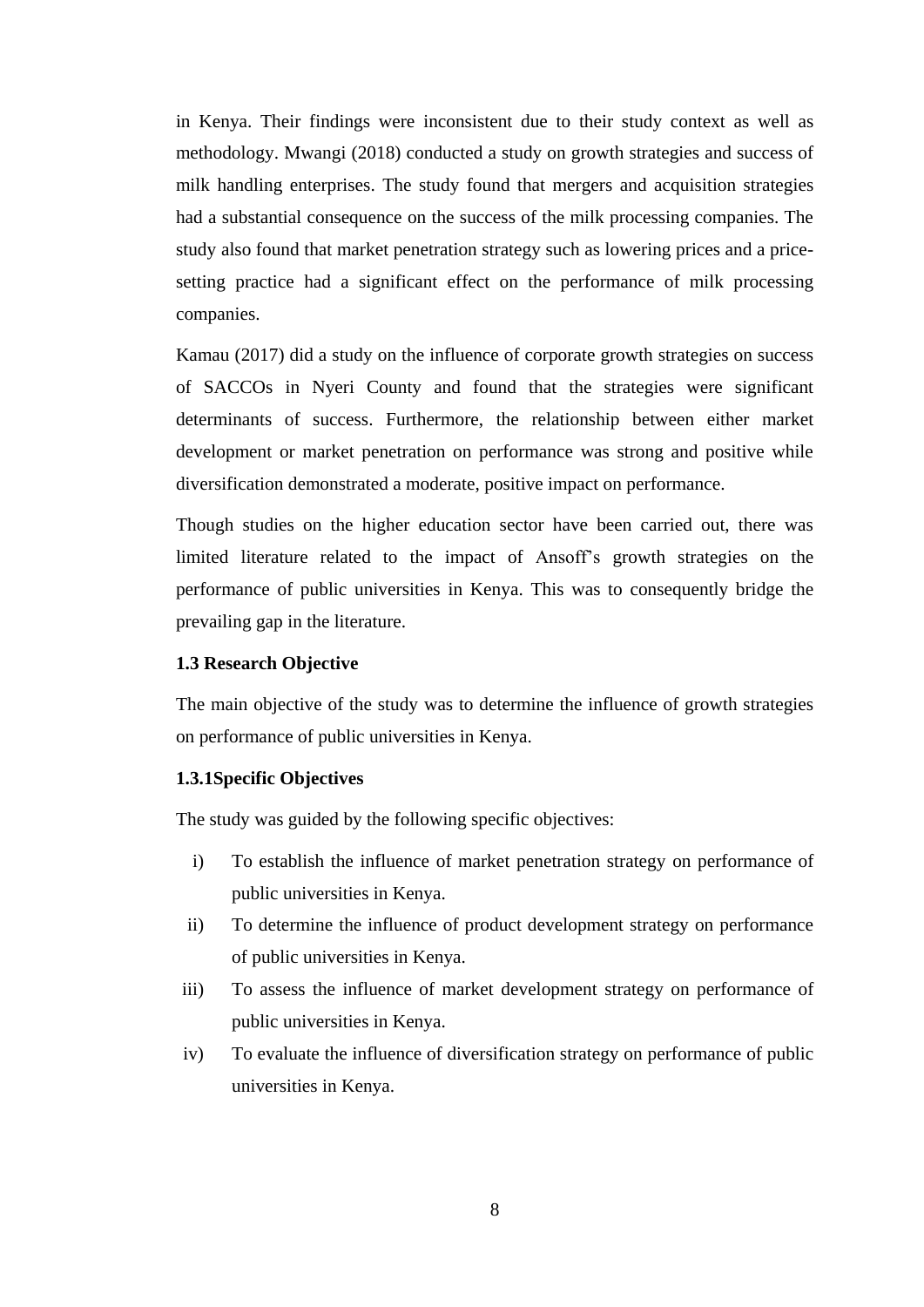#### **1.4 Research Questions**

- i) What is the influence of market penetration strategy on performance of public universities in Kenya?
- ii) What is the influence of product development strategy on performance of public universities in Kenya?
- iii) What is the influence of market development strategy on performance of public universities in Kenya?
- iv) What is the influence of diversification strategy on performance of public universities in Kenya?

### **1.5 Scope of the Study**

The study explored growth strategies adopted by public universities in Kenya. The study focused on implementation of growth strategies in the public universities in Kenya and how they influence the universities performance. As at December 2018, there were 33 public universities in Kenya (CUE, 2018).

### **1.6 Significance of the Study**

This study may be important to the administration and faculty leadership in the public universities, as they may to understand the role that growth strategies play in modeling their processes and how they influence performance. Additionally, they would also know which specific growth strategies to adapt in order to remain competitive and enhance their performance.

The exploration may also be beneficial to policy developers such that the information assembled via this study may help the instruments of government to formulate policies and regulation geared towards enhancing the performance of public universities through adoption of growth strategies.

The outcomes of this exploration would be treasured by academia and researchers, as it would form a basis of further research and stimulate building of an empirical source for future research that have their focus on growth strategies. The study may add value to the body of knowledge by providing reference material for discussions.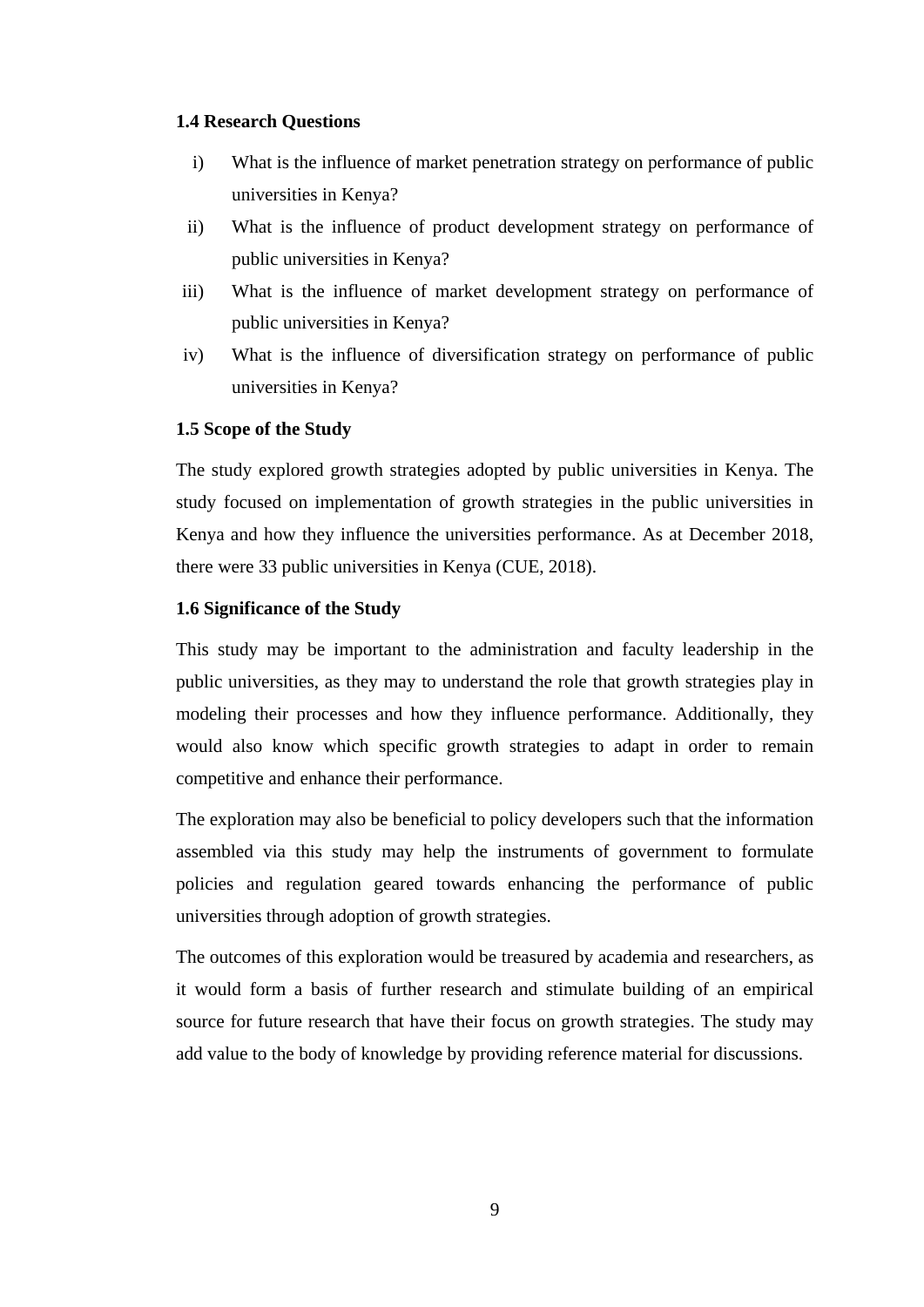#### **CHAPTER TWO**

#### **LITERATURE REVIEW**

#### **2.1 Introduction**

The researcher reviewed previous literature on growth strategies and organizational performance. The chapter is divided into two segments: one on theoretical and next on empirical reviews. The theoretical review expounds on the Ansoff growth-vector matrix, the resource based view and the structure-conduct-performance framework. The foundation of this research is based on the Ansoff growth-vector matrix. The empirical review on the other hand examines past studies on growth strategies and how they have influenced organizational performance. The research gaps were exposed and the conceptual framework as well as the operationalization of variables explained.

#### **2.2 Theoretical Review**

This section explored the theoretical underpinning of the study starting with Ansoff's growth-vector matrix.

#### **2.2.1 Ansoff Growth-Vector Matrix**

According to Ansoff, (1957) ability of entrepreneurs to expand their businesses is grounded on fresh marketing products in existing markets or fresh markets. Ansoff acknowledged diverse tactics. Embracing the matrix, enterprises can assess the tactics in response to evaluating the greatest possible revenues. His arguments contends that enterprises ought to exploit need existing market as opposed to utilizing consumers as He argued that a firm's mission should exploit an existing need in the market, rather than using the consumer as the mutual line in commerce. Actually clients have a variety of product needs (Ansoff, 1965).

All entrepreneurs seek growth for their businesses, however it is extremely problematic to articulate the most suitable way to grow. The growth of an organization, in terms of products and markets, can be analyzed using the Ansoff Growth-Vector-Matrix. The matrix may not be able to analyze the organizations' external or integrative strategies such as mergers, acquisition and takeovers (Johnson & Scholes, 2008).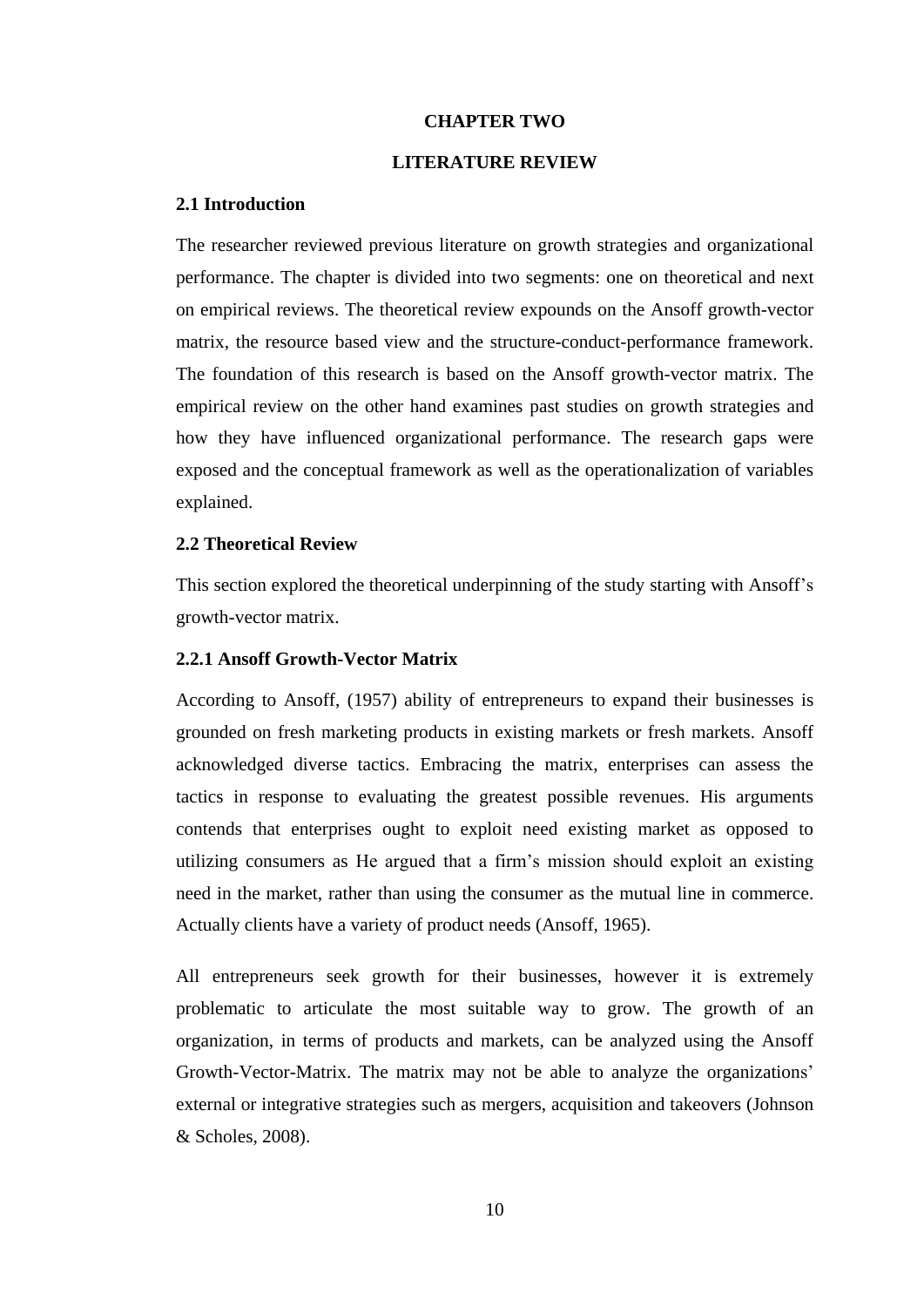An organization typically starts with market and products in existence. The matrix appreciate that enterprises have to choose between further penetration in the market, establishing fresh products in the market in existence, encroaching into fresh markets or diversifying with fresh products and fresh markets. Hence the matrix clearly reflects growth possibilities and is therefore applicable (Ansoff, 1965).

This study assessed the level to which public universities in Kenya have embraced Ansoff's growth strategies and its influence on organizational performance with a focus on the balanced scorecard's customer perspective. The study assessed whether the growth strategies have influenced customer acquisition, retention, whether they have influenced positive word of mouth and customer satisfaction for the public universities.

#### **2.2.2 Resource Based View (RBV)**

The theory has its origin from the work of Penrose 1959 though inadvertently was formerly presented by Wernerfelt (1984). It is based on the idea that the effective and efficient application of all useful resources that a company possesses helps determine its performance (Barney, 1991). Penrose assessed the firm using resource-market matrices instead of the market share-growth combination of the competitive position view presented by the Boston Consulting Group in 1972. A resource-based view (RBV) emphasizes the firm's resources as the fundamental determinants of competitive advantage and organizational performance. Consequently, firms which build on the unique resources, skills and capabilities are able to control or develop which can become the basis of unique, sustainable competitive advantage and hence boost their performance.

The resources of the firm may determine its capability and enhance the performance of the organization. The resource based view theory argues that a firm can sustain its competitive advantage if it is able to generate sustainable economic rent through its ability to identify, develop display and preserve particular resources and distinguish these from its rivals. The model assumes first that firm's within an industry (or within a strategic group) may be heterogeneous with respect to the bundle of resources that they control (Bridoux, 2013). Second assumption is that resource heterogeneity may persist over time because the resources used to implement firm's strategies are not perfectly mobile across firms. The RBV theory could be considered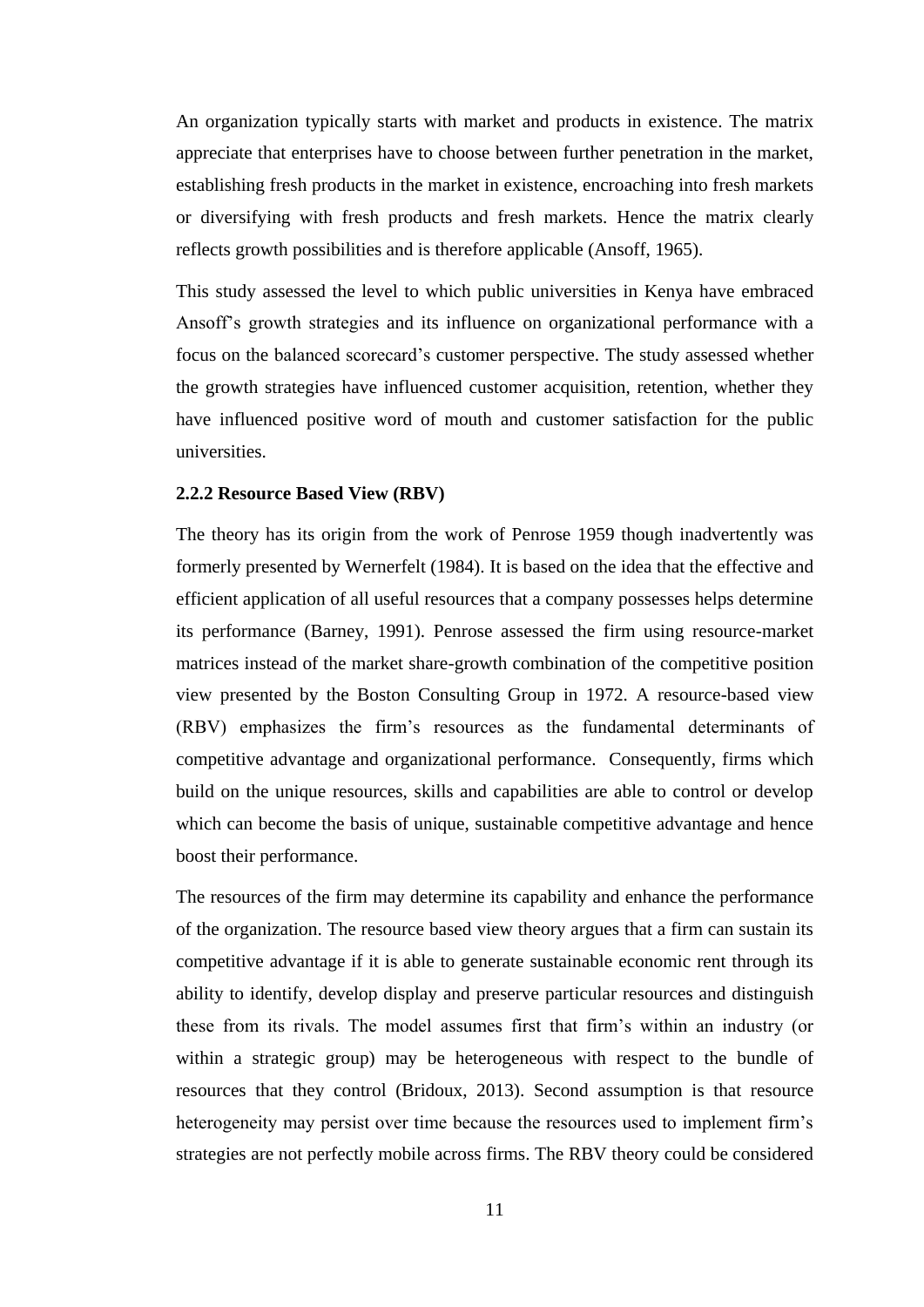as an "inside-out" process of strategy formulation: starting from the internal resources of the firm, their potential for value generation has to be assessed in order to define a growth strategy allowing the firm to achieve the maximum value in a sustainable way (Grant, 2013). In this way, the resources available and the capability to deploy them in the best way to obtain a good performance in an organization determines the firm's choice of growth strategy.

Although the RBV theory has emerged as one of the important theory of strategic management, it has overlooked the role of entrepreneurial strategies and entrepreneurial abilities as one of the crucial sources of firm performance (Burgelman, 2003). In addition, it has been criticized that competences take so long to develop and environments change so rapidly therefore any beneficial match between an organization's competences and it's environment is likely to be accidental or unexpected rather than the result of pre-meditated actions by managers (Hannan & Freeman, 1988). RBV has failed to support the link between customer acquisition and retention, product/service attraction and image and reputation with the performance of public universities. Priem and Butler (2001) suggested that the internal resources of a firm rather than the external environment around the firm are possibly the primary source of performance differences among firms.

Thus the resource-based theory is crucial to understand that growth may be realized from strategic alignment of resources owned by a university. In developing their growth strategies, the public universities in Kenya may pay attention to the resources existing within the institution so as to be able to create value for its customers. As such, this study was grounded on the resource-based view theory as it provides a superior understanding of the sophisticated inside of organizations and their intricate interaction with their environment as they pursue peak performance.

#### **2.2.3 The Structure-Conduct-Performance (SCP) Framework**

Mason (1939) and Bain (1956) formulated a framework for empirical analysis of the effect of market structure on industry performance called the Structure-Conduct-Performance (SCP) model. The central hypothesis of the framework is that observable structural characteristics of a market determine the behavior of firms within that market, and the behavior of firms within a market determines measurable market performance (Bain, 1951). In short, SCP paradigm assumes that market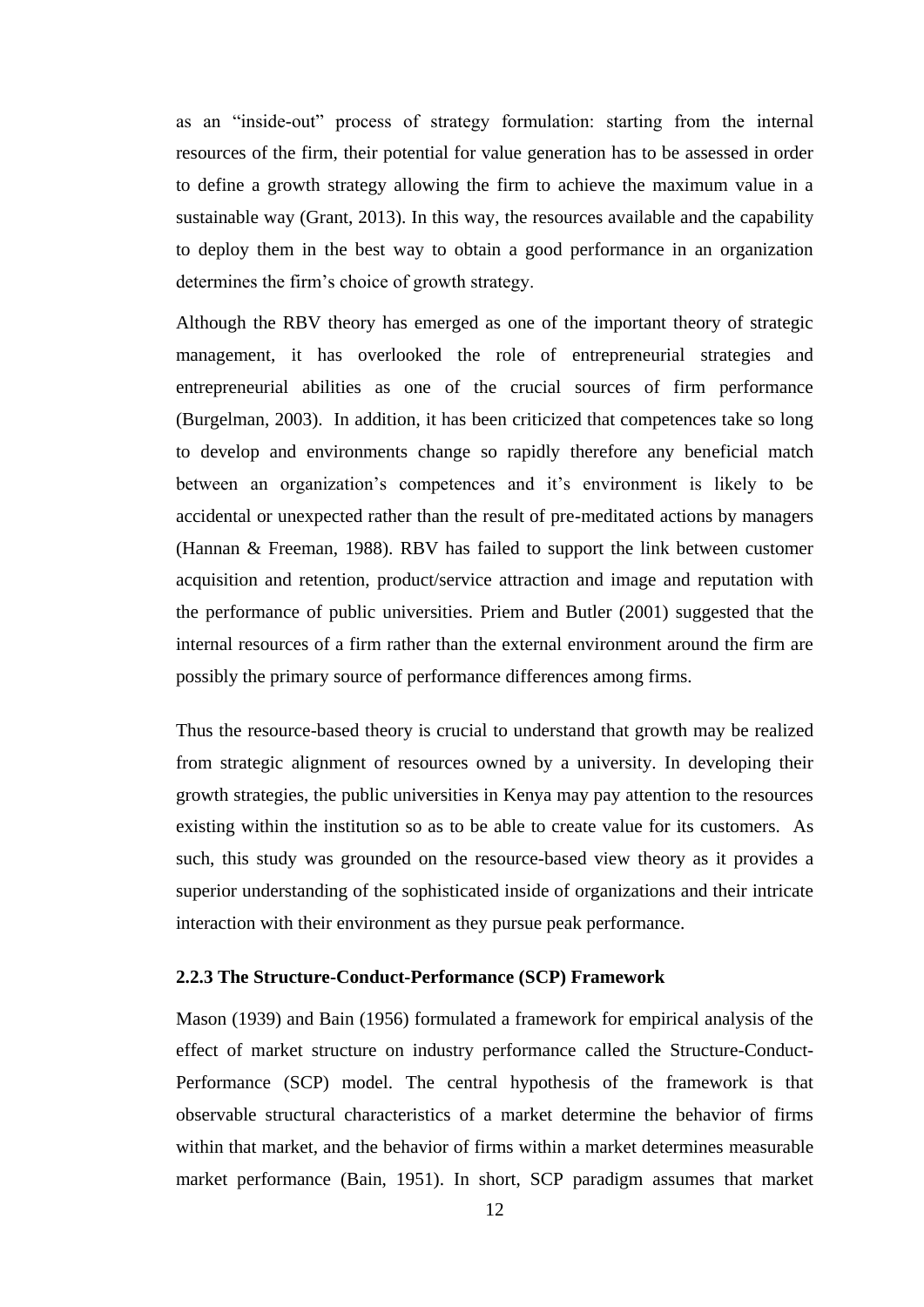structure would determine firm conduct, which would determine performance (Bain, 1956). This is a paradigm that is foundational to industrial organization economics. Since its conception, it has been used to analyze markets and industries, not only in economics, but also in the fields of business management. For instance, the mainline of Michael E. Porter's works on competition (Porter's diamond model) are based on premises derived from this paradigm (Porter, 1981).

Lipczynski, Wilson and Goddard (2013,) stated the importance of the SCP paradigm in several ways: It allows the researcher to reduce all industry data into meaningful categories; It is consistent with the neoclassical theory of the firm, which also assumes there is a direct link between market structure, firm conduct and performance, without overly recognizing this link; by defining a workable or acceptable standard of performance, it may be possible to accept an imperfect market structure, if such a structure produces outcomes that are consistent with the acceptable standard. By implication, market structure can be altered in order to improve conduct and performance.

The SCP framework posits a stable relationship and a line of causality that runs from structure through conduct to performance (Church and Ware, 2012). Consequently, the original SCP paradigm assumes a one-way relationship between structure, conduct and performance. This is the assumption that market structure determines market conduct and thereby affecting market performance (Roth, 2015). The SCP paradigm asserts that conditions of supply and demand in an industry determine its structure. The competitive conditions that result from this industry structure influence the behavior of companies and in turn dictate the performance of the industry (Smit & Trigeorgis, 2014).

Therefore, the model assumes that market structures identified by many firms providing the same products and services, though relatively equal in firm size, are competitive markets generating greater performance (Carlton and Perloff, 2013). Then, the degree of concentration of firms' output in a market affects the extent of competition among these firms in the industry. This is so because of the assumption that a more highly concentrated market structure is more likely to produce more effective collusion (Sathye, 2015).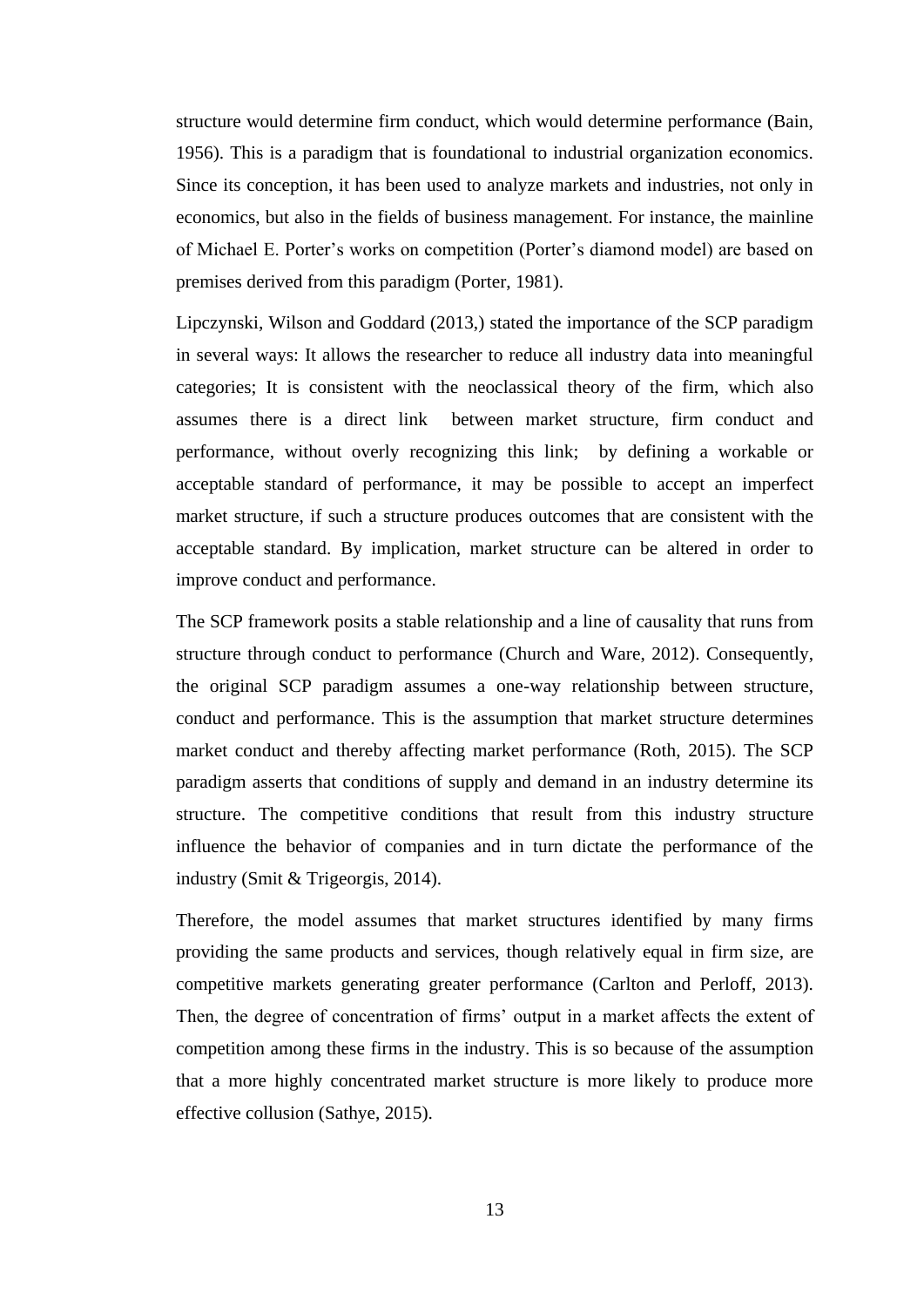Literature considers the main elements that influence market structure to include such factors as seller concentration, product differentiation, barriers to entry and exit, buyer concentration and the growth rate of market demand. In terms of performance, growth is regarded as an important performance indicator. In terms of measurement, performance is measured by comparing the results of firms along the industry in relation to price, quantity, product quality, resource allocation and production efficiency (Lipczynski, Wilson & Goddard, 2013). The theory is relevant to this study since it highlights on key issues on the market structure of the public universities and the insinuation that growth strategies determine success.

#### **2.3 Empirical Review**

The empirical review examines past studies on growth strategies and how they have influenced performance.

#### **2.3.1 Market Penetration Strategy and Performance**

Firm growth can be achieved through market penetration where current markets are targeted with existing products. Simply, current market potential consumers are encouraged to take up the products or existing consumers are encouraged to purchase more of the product. Market penetration is both a measure and a strategy. A business will utilize a market penetration strategy to attempt to penetrate in an existing market. The goal is to enable the organization to quickly get in with its product or service and capture a large share of the market. Market penetration is also a measure of the percentage of the market that your product or service is able to capture. In this regard, market penetration offers the organizations an opportunity to increase both their sales as well as revenue. It is viewed as the least risky strategy of all four in the Ansoff matrix (Howard and James, 2013).

Market availability is a key factor considered when setting up any form of a business. Due to stiff competition in various business sectors, firms within the industries put in place various market penetration strategies to enable them grow and remain competitive in the industry (Duncan & Natarajarathinam, 2016). Market penetration strategy is achieved through pricing and promotion strategies. Pricing strategy refers to the method by which a business calculates how much it will charge for a product or service. It is based not only on the cost of the product, but also on profit margin and a holistic view of the market and future viability. There is no limit to the number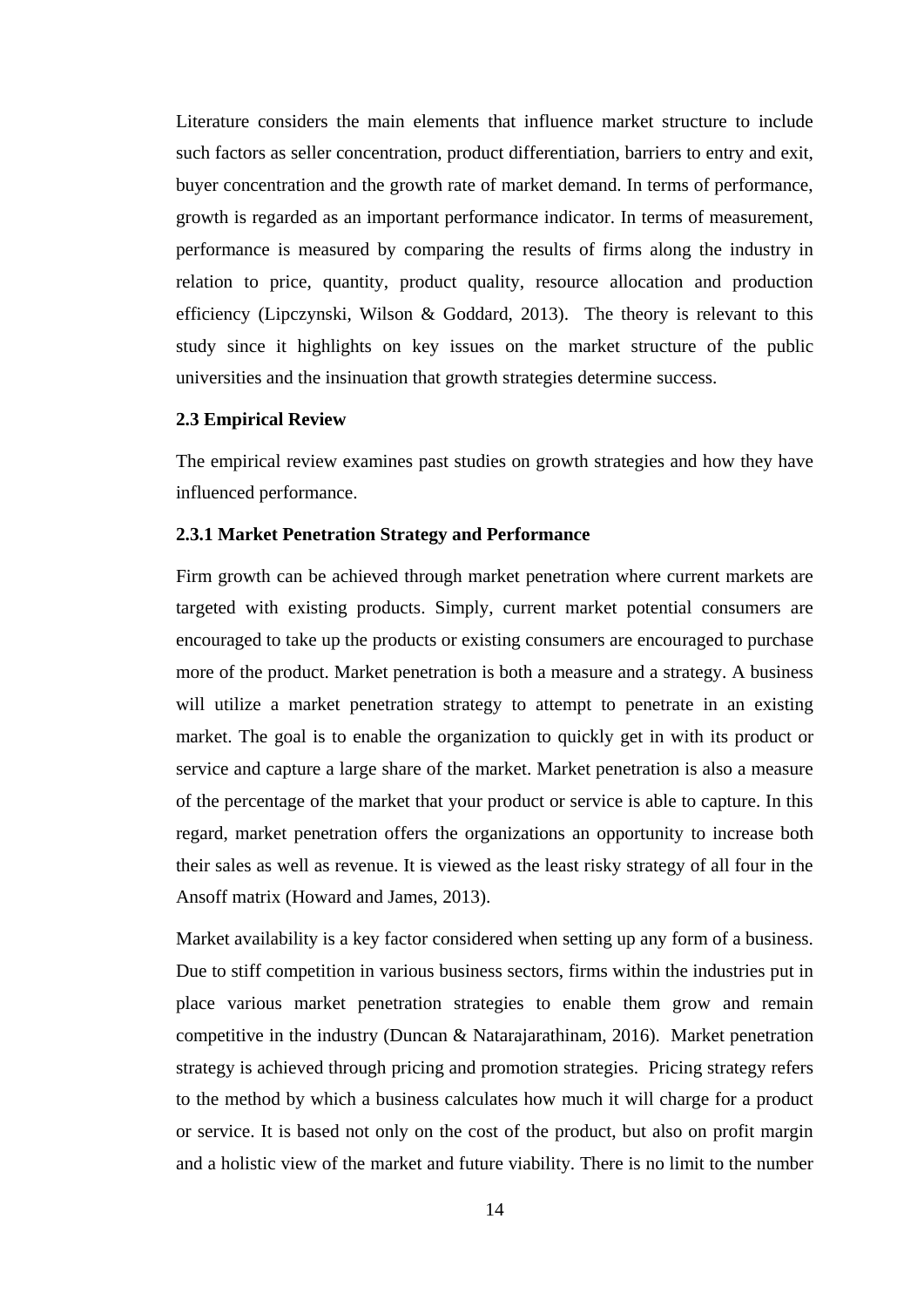of variations in pricing strategies. Promotion refers to the mix of promotional elements a firm uses to communicate with its current or potential customers about its products or services. Promotion efforts can be directed to the ultimate consumer, to an intermediary such as a retailer, a wholesaler or a distributor, or to both. Promotion is fundamental to the success of your firm because, without promotion, potential customers will not know about the existence and benefits of your product or service. Not even the best product or service sells without some promotional effort (Healey, 2013).

Several studies have been done on penetration strategies through pricing strategies, each giving it a different approach, using different methodology and hence resulting to varied findings. For example Paul and Ivo (2013) related price strategies and price setting practices by use of survey method and hypothesis testing on 95 respondents, showed that price strategies and price setting are related because strategies are implemented through price setting practices. Muthengi (2015) studied effects of market penetration strategies on sales performance of commercial banks in Kenya. The study was carried out in Nairobi. The target population was the 43 commercial banks registered by the Central Bank of Kenya. Mboga (2013) aimed at establishing the relationship between market penetration strategies and customer service quality in Kenya Power and Lighting Company.

Harzing (2010) emphasizes that organizations mainly seek to increase their market share to gain reputation since market leaders have an influence that they can use to their advantage. An organization may use its influence in an industry to increase its bargaining power. Harzing (2010) adds that a larger player always has an advantage in negotiations with suppliers and channel members than a smaller player in the industry has. This power enables an organization to be more competitive in the industry, which ultimately results in increased performance. The studies reviewed on market penetration and organizational performance were based on different sectors such as the banking and manufacturing sectors while the current study focused on the higher education sector.

#### **2.3.2Product Development Strategy and Performance**

Kotler (2013) posits that enterprises hold on their markets though they provide new products for the markets. In an exploration of 721 industrial enterprises in U.K,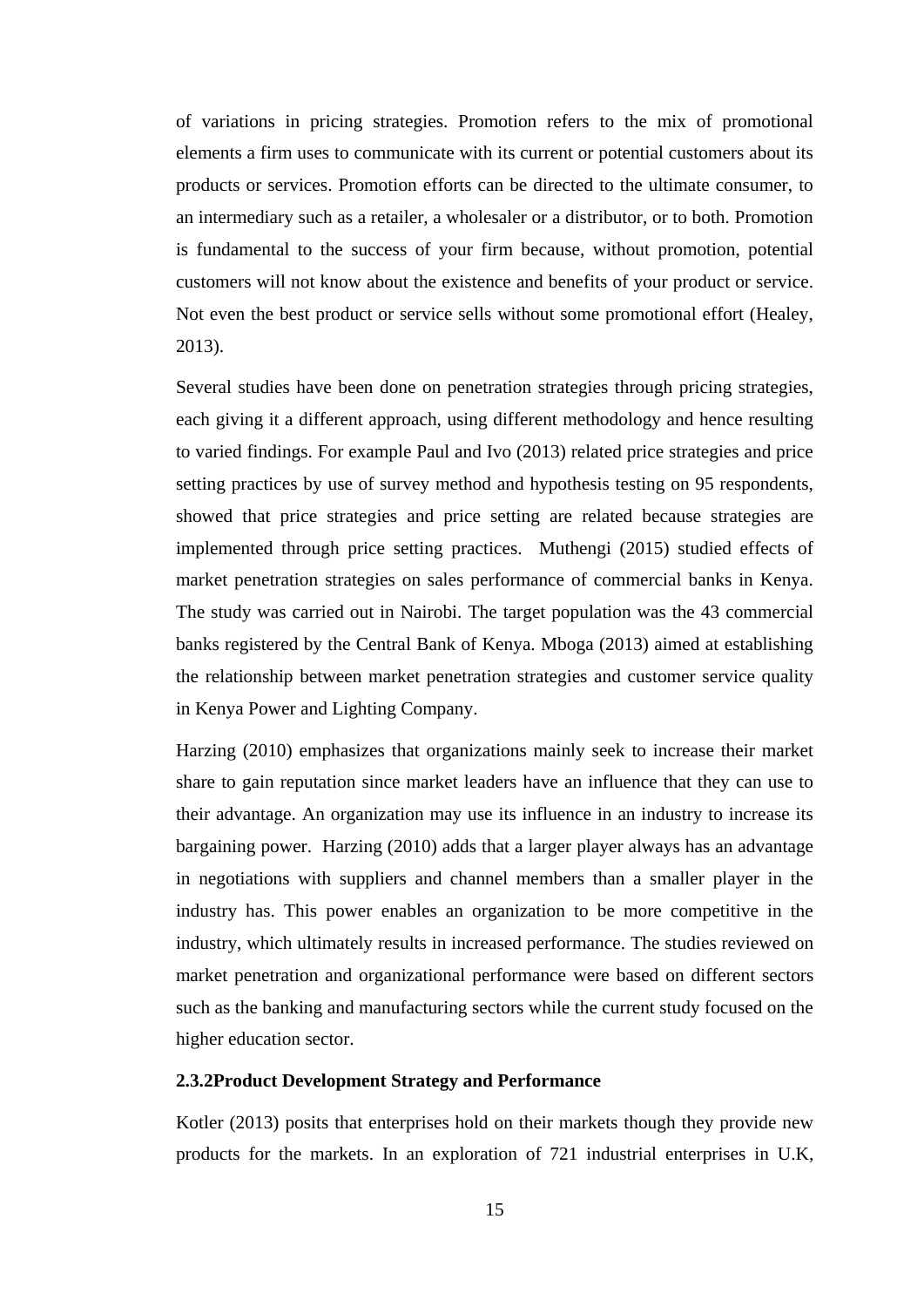Geroski, Machin and Reenen, (2013) demonstrated that the quantity of advancements delivered by firms positively affected their working net revenue. As per Clark and Fujimoto (2014) performance in an improvement venture is controlled by an association's item technique and by its abilities in by and large procedure and association. They further case that an association's products help to shape the market condition; the nature of the market situation changes as purchasers and contenders gain from new items and services. Whereas this study focused on growth strategy in the UK, this study focuses on growth strategy in public universities in Kenya.

Cooke and Morgan (2014) found that not all growth strategies are associated with high performance in a specific industry. Govindarajan (2013) studied growth strategies at the business unit level: implications of matching managers to strategies and argued that corporate strategy implementation by developed countries' multinational companies is rarely effective.

#### **2.3.3 Market Development Strategy and Performance**

McCarthy et al. (2014) suggested that continued existence of companies necessitates that they continually consider how market development strategy impacts on their company performance behaviors. How consistent their development of markets with its performance is expected to have implications in the survival of such companies. This study advances an argument that whereas companies may strive to achieve performance through other strategies, market development strategy can influence performance outcomes by considering, unexplored market segments and converting non users to users of the organization's products and by reaching out new geographical regions and capturing either competitors market share or availing the products where there is absolute absence of the product or substitute product.

Ansoff (1988) concludes that it is essential that market development strategies are based on products or services that meet the critical success factors of the new market. Strategies based on simply offloading traditional products or services in new markets are likely to fail. Moreover, market development faces similar problems as product development. In terms of strategic capabilities, market developers often lack the right marketing skills and brands to make progress in a market with unfamiliar customers. On the management side, the challenge is coordinating between different segments, users, and geographies, which might all, have different needs.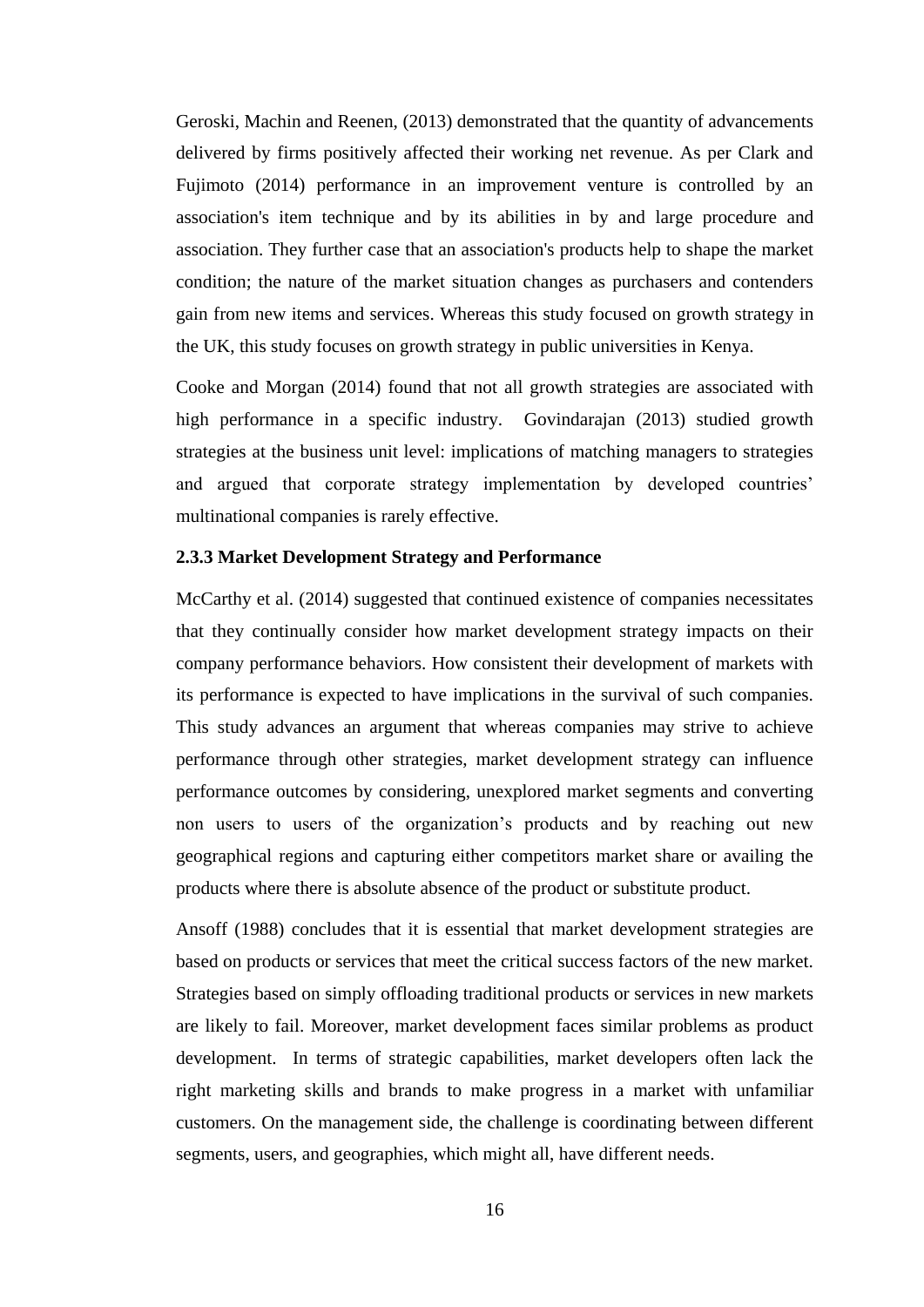Mutia (2013) investigated the effect of growth strategies on the financial performance of commercial banks, a case study of Equity bank in Nairobi. The study found that the organization invested in information technology, range of services accessed, number of referrals and customer feedback, which affected the financial performance of the bank to a great extent. The organization used retained earnings for expansion. Moreover, person-contingent rewards affected the financial performance of the bank. The study concluded that the bank had invested in information technology adequately thus the enhanced performance.

Whereas Mutia's study focused on the influence of growth strategies on the financial performance in the banking sector, the current study focused on growth strategies on performance of public universities with a bias on the customer perspective, a nonfinancial measure of performance from the balanced scorecard measurement approach.

#### **2.3.4 Diversification Strategy and Performance**

Cotugno and Stefanelli (2012) in their study on geographical diversification, found a positive association between the performance of banks and product diversification strategies. Kang, Lee and Huh (2014) conducted a study on the impact of product diversification on firm execution and complementarities between goods in US gambling clubs. The outcomes uncovered that expenses and advantages from product diversification could be reliant on such factors as the kind of expansion and the business structure. Constable and McCormick (1987) noted that one of the managerial contingencies that is assumed to be contributing positively to the economic performance of organizations is the degree of diversification. Some of the specific evidence available from research on diversification shows that profitability increases with diversity but only up to the limit of complexity (Benito, 2003). Results from other studies suggest that the management of the process of diversification may be a more important influence on performance than the type or mode of diversification itself (Bartlett & Ghoshal, 2009).

The relationship between diversification and organizational performance has been a subject of abundant research in several fields. However, many researchers concur on the fact that there is no agreement on the precise nature of the relationship between diversification and performance (Cardinal & Miller, 2000). Ojo (2009) examined the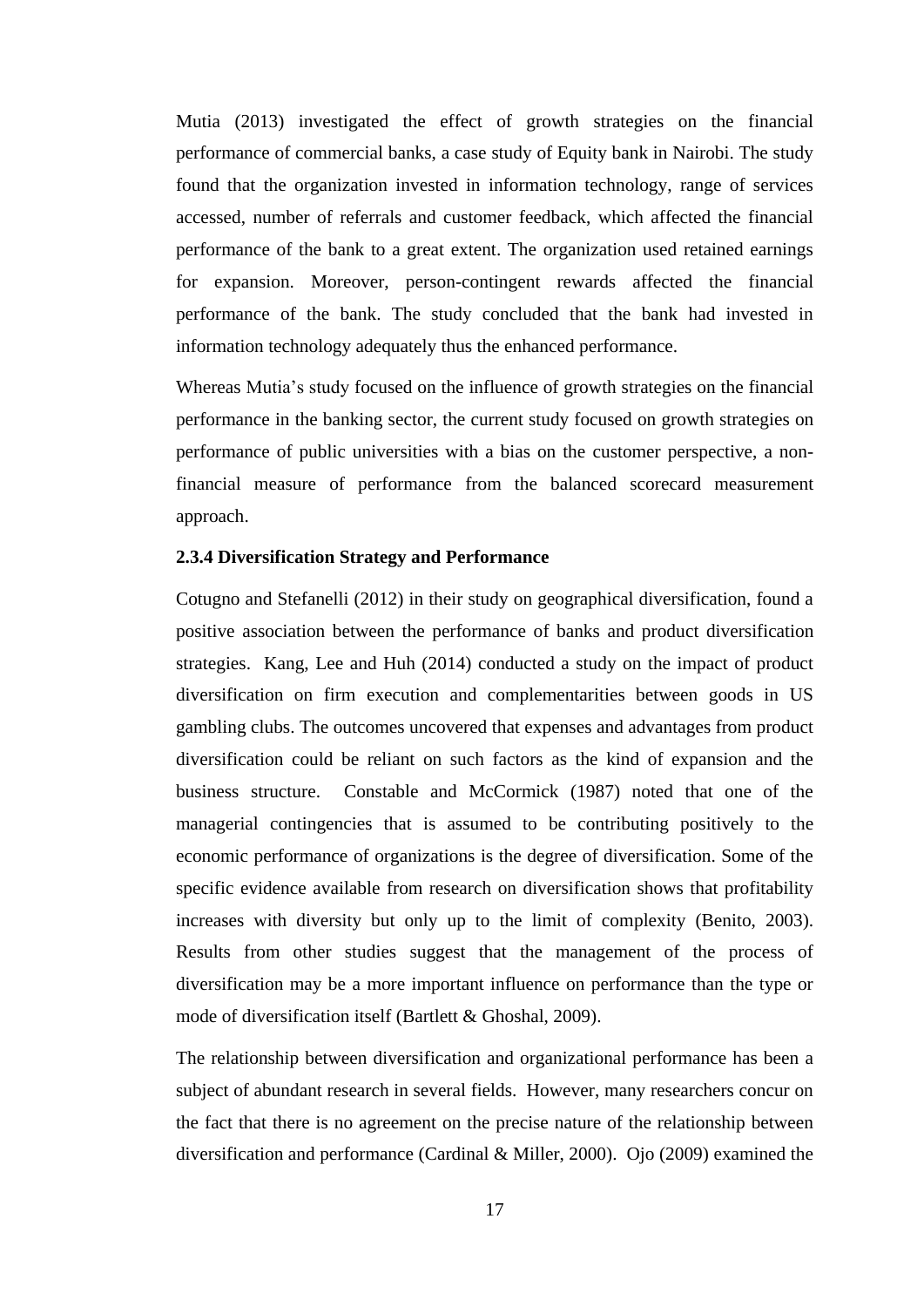impact of corporate diversification on firm performance in selected Nigerian companies. He found out that geographical diversification impacted on performance of the companies positively. Sije and Oloko (2013) explain conceptually and provide evidence that no relationship exist between diversification and performance. Due to these contradictory results, there was need for further research. The impact of diversification on organizational performance has not received adequate research attention in developing countries (Ojo, 2009).

Machuki (2012) focused on the relationship between organic growth strategies employed by firms and the performance of firms in the banking industry in Kenya. He considered strategies such as market development, product development and innovation. He found out that there was a significant relationship between growth strategies and bank performance. Further, the study found that strategy implementation conditions needed for the execution of each strategy partly mediated the relationship between growth strategies and bank performance.

A study by Denis, Denis, and Yost (2002) on global diversification, industrial diversification, and firm value, established a positive direct connection amongst growth strategies and performance while that of Gonenc and Aybar (2006) on financial crisis and firm performance in Turkey, found a weak evidence for a positive relationship between growth strategies and organizational performance in modern firms in Turkey.

The studies reviewed were conducted on growth strategies and organization performance has mostly been done using different methodologies such as stratified sampling methods, while the current study adopted judgmental sampling techniques.

#### **2.4 Research Gap**

The studies by (Paul & Ivo, 2013; Muthengi, 2015; Mboga, 2013&Harzing, 2010) on market penetration strategy and organizational performance as reviewed were based in different sectors such as the banking and manufacturing sectors while the current study focused on the higher education sector. Whereas studies by (Kotler, 2013; Geroski, Machin &Reenen, 2013; Clark & Fujimoto, 2014; Clark & Fujimoto, 2014; & Govindarajan, 2013) focused on product development in the UK, USA and Nigeria, this study focused on growth strategies in public universities in Kenya. While some studies by (McCarthy et al., 2014&Mutia (2013) focused on the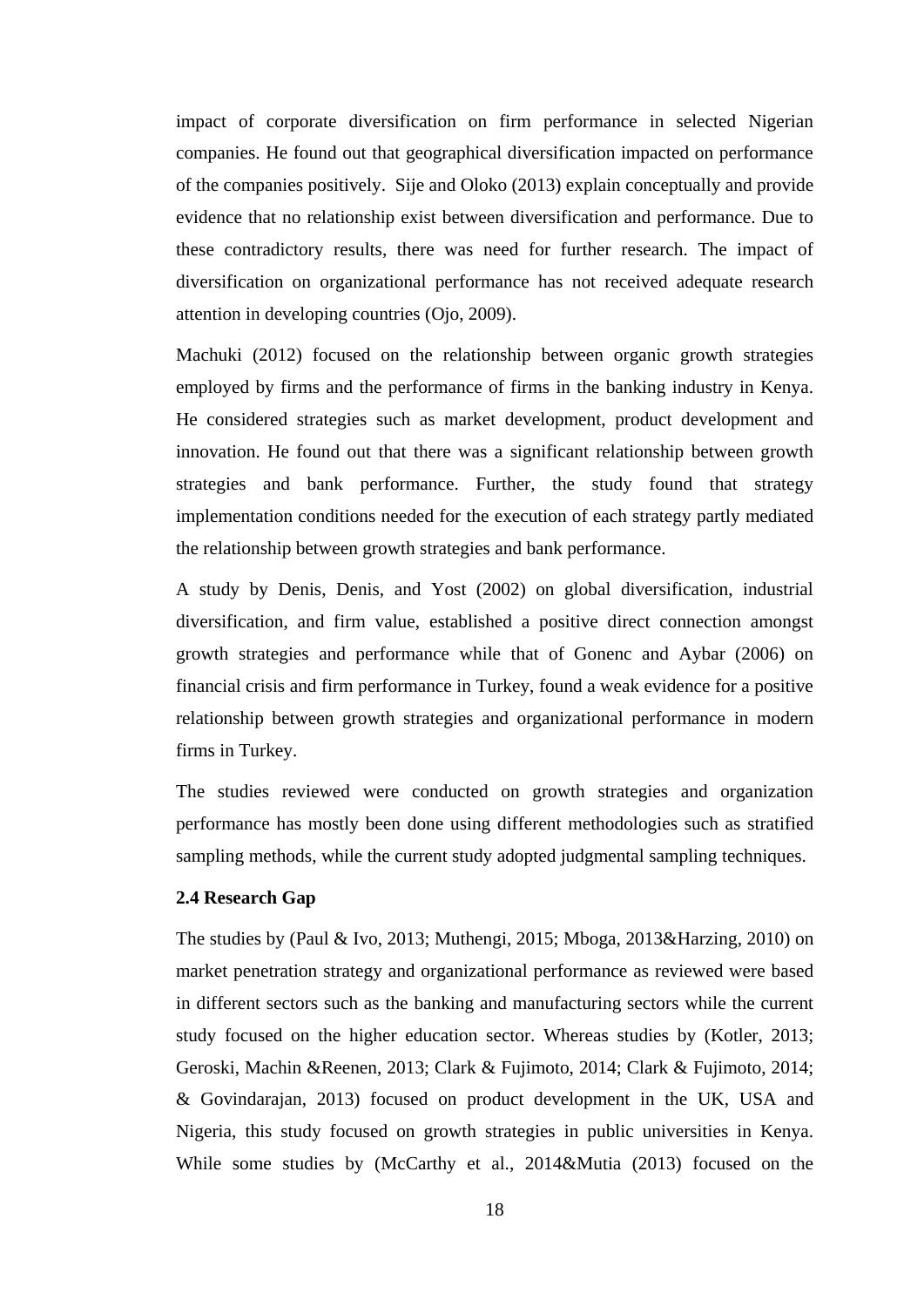influence of growth strategies on the financial performance in the banking sector adopting a financial measure of performance, the current study focused on growth strategies on performance of public universities with a bias on the customer perspective, a non-financial measure of performance from the balanced scorecard measurement approach. The studies by (Cotugno & Stefanelli, 2012; Kang, Lee & Huh, 2014; Ojo, 2009; Machuki, 2012; Denis, Denis, & Yost, 2002; Gonenc & Aybar, 2006) reviewed on diversification strategy were conducted on growth strategies and organization performance were carried out using different methodologies such as stratified sampling methods and purposeful logic sampling, the current study adopted judgmental sampling techniques. This study thus sought to investigate this occurrence and find out if adoption of Ansoff's growth strategies may result in improved performance in the higher education sector in Kenya.

#### **2.5 Conceptual Framework**

The conceptual framework below demonstrates the link of the study variables. The independent variables being the growth strategies suggested by Ansoff (1957) namely: market penetration, product development, market development and diversification. The dependent variable is organizational performance which was measured through the balance scorecard performance measurement approach with a bias on a non-financial performance indicator of customer perspective. They include; customer acquisition, customer retention, positive word of mouth and customer satisfaction.

#### **Figure 2.1: Conceptual Framework**

# **Independent Variables Dependent Variable**



**Source: Researcher, (2019)**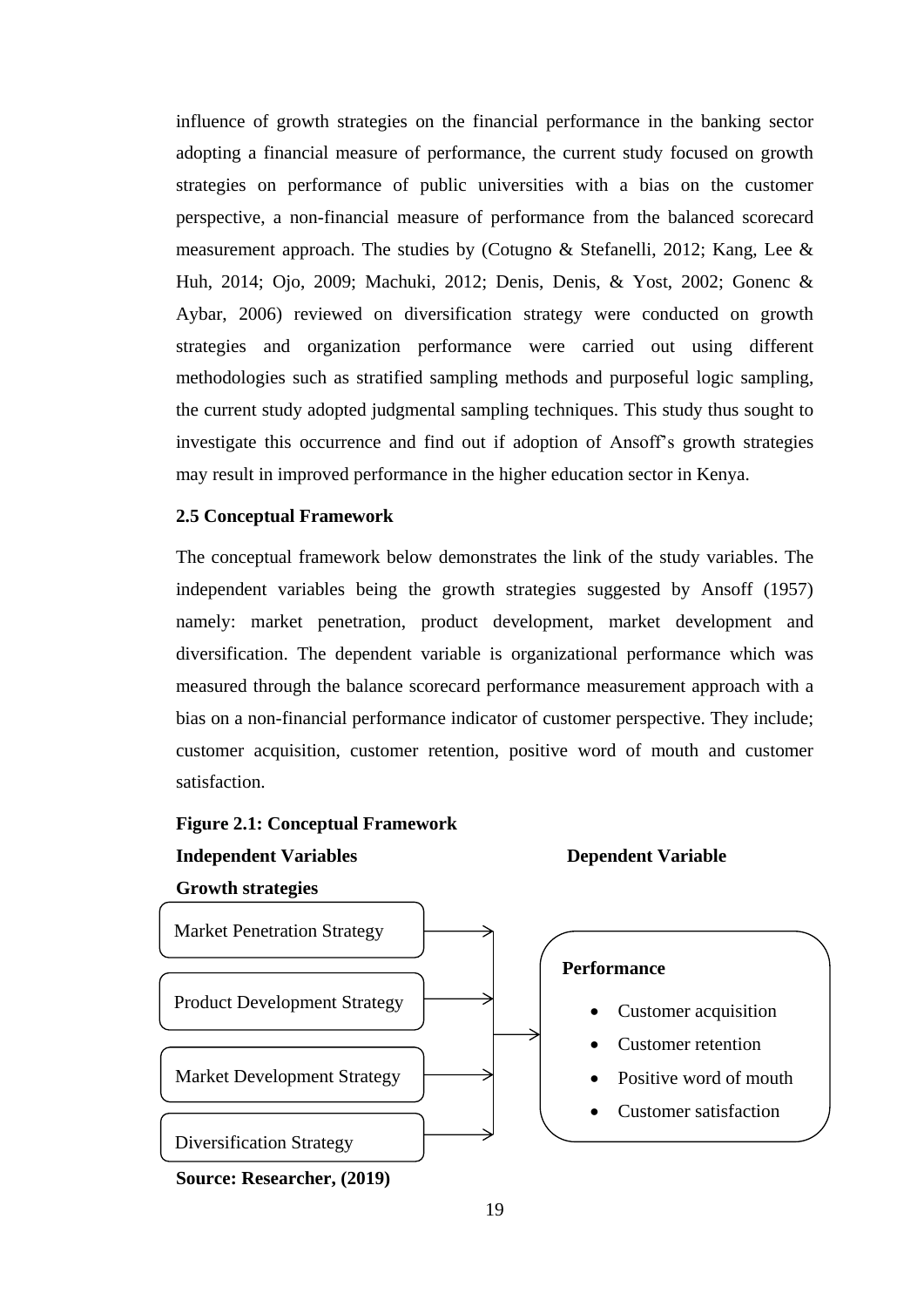### **2.6 Operationalization of Variables**

The main area of focus in this study is the influence of growth strategies on performance of public universities in Kenya. Performance indicators are derived from the balance scorecard measurement - customer perspective and they include customer acquisition, customer retention, positive word of mouth and customer satisfaction. This is presented in Table 2.1

| <b>General</b><br><b>Variable</b> | <b>Specific</b><br><b>Variable Type</b> | <b>Variable Indicators</b>                                                                                                                                                                                                                                              | <b>Measurement</b> of<br>the variables                                                                                                           | <b>Supporting Literature</b>                                                                                 |
|-----------------------------------|-----------------------------------------|-------------------------------------------------------------------------------------------------------------------------------------------------------------------------------------------------------------------------------------------------------------------------|--------------------------------------------------------------------------------------------------------------------------------------------------|--------------------------------------------------------------------------------------------------------------|
| Dependen<br>t Variable            | Organizational<br>Performance           | $\bullet$<br>Customer<br>acquisition.<br>Customer retention.<br>$\bullet$<br>Positive<br>word<br>of<br>$\bullet$<br>mouth.<br>Customer<br>$\bullet$<br>satisfaction.                                                                                                    | Likert Scale<br>$\bullet$<br>$1 =$ Strongly<br>disagree<br>$2 = Disagree$<br>$3 =$ Undecided<br>$4 = \text{Agree}$<br>$5 =$ strongly agree       | $\bullet$<br>(Raelin, 2013).<br>(Ramarapu $\&$<br>Lado<br>$\bullet$<br>2015).<br>Ansoff, (1957)<br>$\bullet$ |
| Independ<br>ent<br>Variable       | Market<br>penetration<br>strategy       | New marketing<br>$\bullet$<br>channels<br>Intensity of<br>$\bullet$<br>marketing in each<br>channel<br>Increasing<br>$\bullet$<br>advertising<br>expenditure<br>Improving<br>$\bullet$<br>product/service<br>quality<br>Setting the right<br>$\bullet$<br>market prices | <b>Likert Scale</b><br>$\bullet$<br>$1 =$ Strongly<br>disagree<br>$2 = Disagree$<br>$3=$ Undecided<br>$4 = \text{Agree}$<br>$5 =$ strongly agree | Mboga (2013)<br>$\bullet$<br>Harzing (2010)<br>$\bullet$<br>Ansoff, (1957)<br>$\bullet$                      |
|                                   | Product<br>development<br>strategy      | New technology<br>$\bullet$<br>Innovation capability<br>$\bullet$<br>Product<br>line<br>$\bullet$<br>extension<br>Product replacement<br>$\bullet$<br>Product/Process<br>$\bullet$<br>innovation                                                                        | <b>Likert Scale</b><br>$\bullet$                                                                                                                 | Boone, (2013).<br>$\bullet$<br>Kotler (2013)<br>$\bullet$                                                    |
|                                   | Market<br>development<br>strategy       | New demographic<br>$\bullet$<br>segments<br>New institutional<br>$\bullet$<br>users<br>Introducing new<br>$\bullet$<br>geographies(Openin<br>g branches).                                                                                                               | <b>Likert Scale</b><br>$\bullet$                                                                                                                 | McCarthy, (2014)<br>$\bullet$<br>Ansoff, (1957)<br>$\bullet$                                                 |
|                                   | Diversification<br>strategy             | New markets<br>$\bullet$<br>New products<br>$\bullet$<br>New technology<br>$\bullet$<br>New skills<br>$\bullet$                                                                                                                                                         | <b>Likert Scale</b><br>$\bullet$                                                                                                                 | Cotugnoand Stefanelli<br>$\bullet$<br>(2012)<br>Ansoff, (1957)                                               |

**Researcher, (2019)**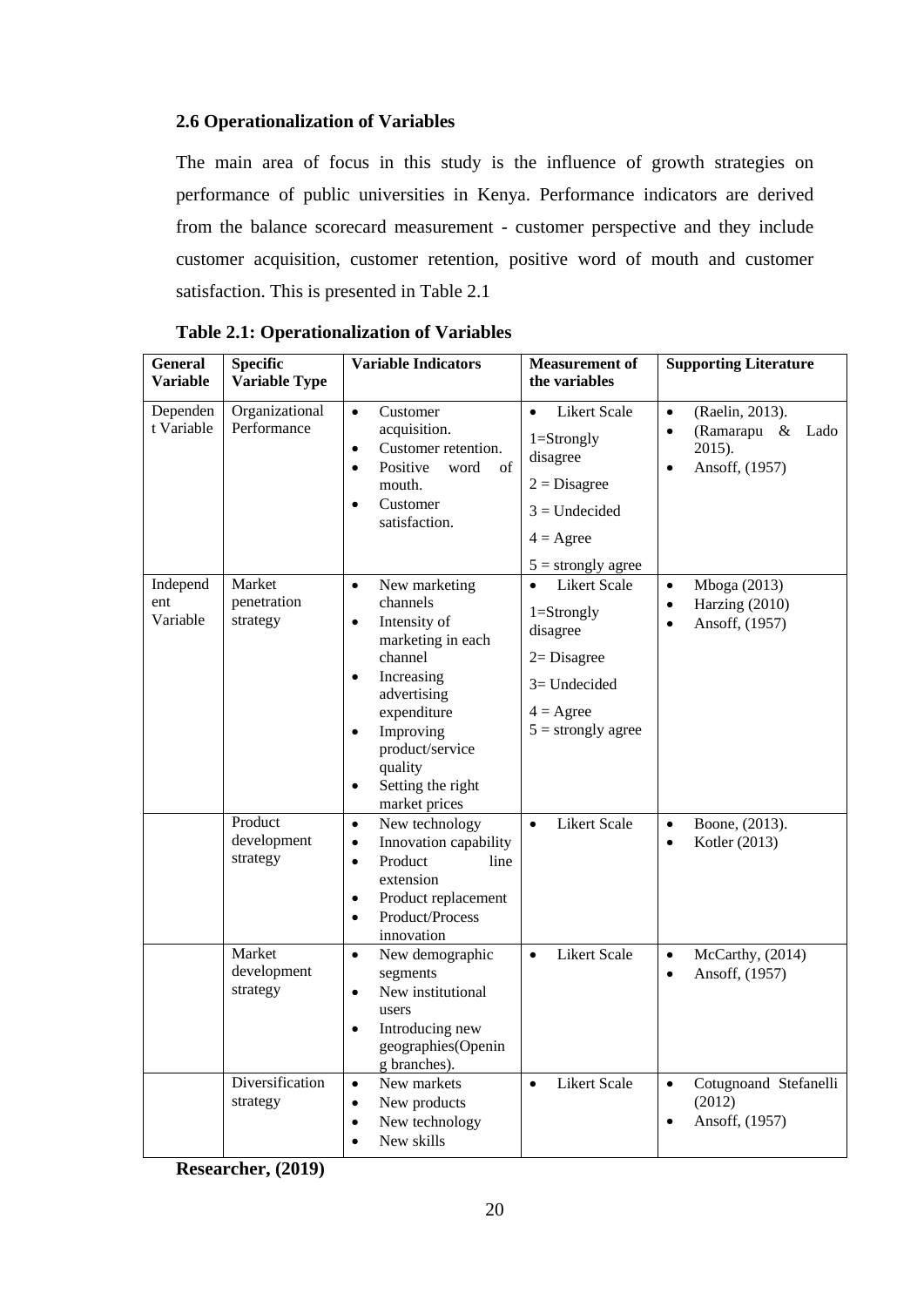#### **2.7 Chapter Summary**

This section covered a summary of the literature review and the conceptual framework. The studies highlighted on the theoretical framework included the Ansoff growth-vector matrix, resource based view theory and the structure-conductperformance framework. The models have different views in regards to the relationship between growth strategies and organizational performance. For instance the Ansoff growth Vector Matrix outlined four distinct strategies: market penetration, product development, market development and diversification and it holds that business owners can evaluate each of the growth strategies in turn to assess which is likely to result in the best possible return. This model therefore links the growth strategies to performance. The resource based view theory has more relevance in the study by linking its growth to internal organizational endowment. While the structure-conduct-performance framework helps to connect observable structural characteristics of a market to the behavior of firms within that market which determines measurable performance (Bain, 1951). Ansoff (1957) posits that for investments to pay off it has to add value and generate sales in excess of its costs, to achieve this, the company needs a growth strategy. The chapter also highlighted on different growth strategies and the relationship with organization performance. It also focused on the previous studies done by other researchers and from the findings established that there were limited studies done relating to the effect of growth strategies on performance of public universities in Kenya.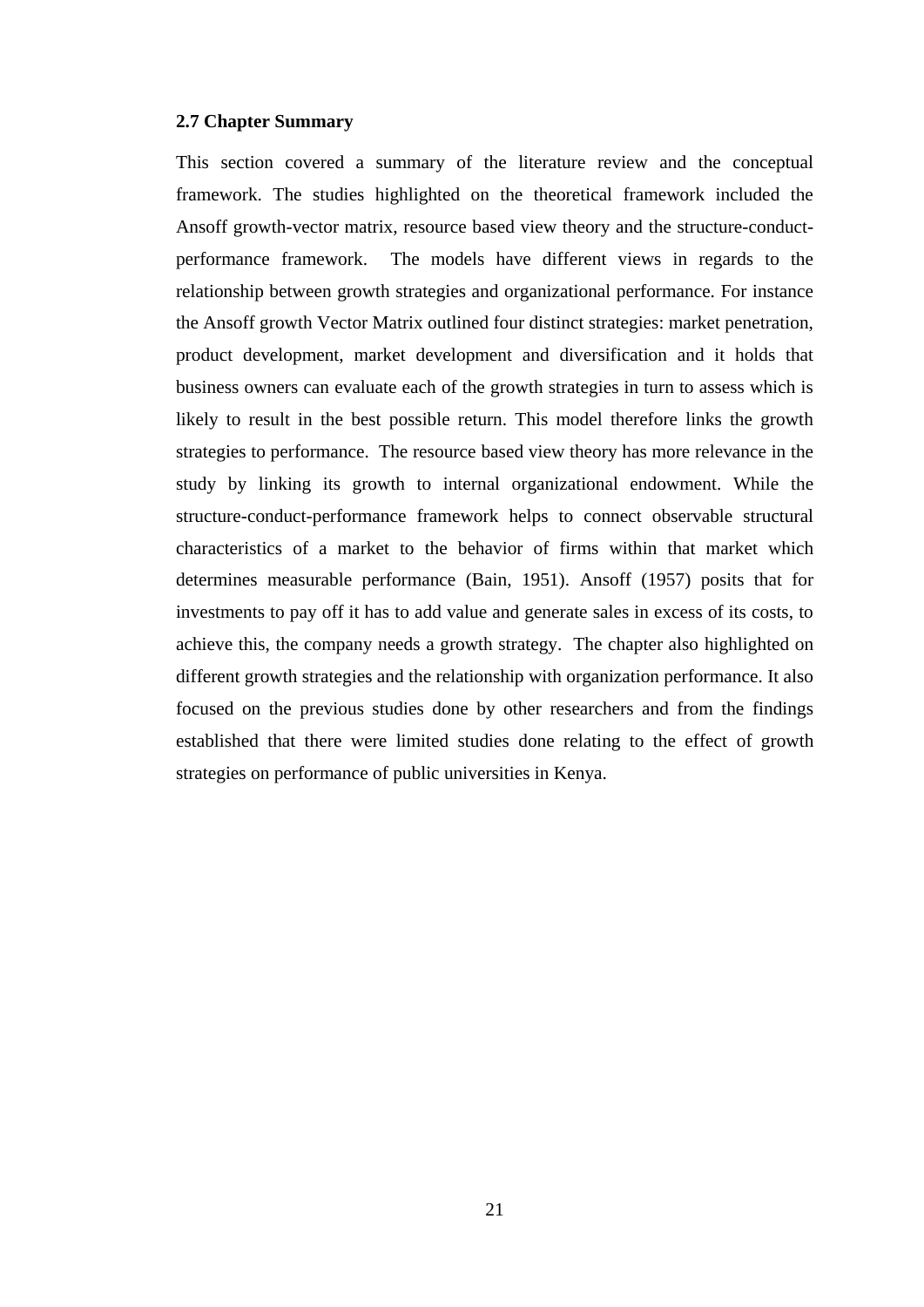#### **CHAPTER THREE**

#### **RESEARCH METHODOLOGY**

#### **3.1 Introduction**

This section begins by outlining how the research was conducted and the primary motive for the chosen procedure.

#### **3.2 Research Design**

Dooley, (2014) defines research design as the scheme, outline or plan that is used to generate answers to research problems. This study adopted a cross sectional survey research design that involved the total population (census). The cross sectional survey design was used because of the comparative analysis across the public universities in Kenya. The cross sectional survey helped to prove and/or disprove assumptions. Cross-sectional survey research involves the use of structured questionnaires and/or statistical surveys to gather data about people and their thoughts and behavior (Cooper, 2001). The study sought to articulate the nature of the various growth strategies employed in the study area and how the same influences organizational performance of public universities in Kenya.

#### **3.3 Population of the Study**

According to Barney (2012), a population is any entire group with no less than one trademark in like manner. Populations are not simply people. Population may comprise of, however are not restricted to, people, creatures, organizations, structures, engine vehicles, ranches, articles or occasions. The target population was drawn from the 33 public universities in Kenya (CUE, 2018). The choice of the public universities in Kenya was attributed to the current stiff competition in the higher education sector and the limited funding from the government hence the need to rethink strategy in order to cope with the dynamic environment they operate in.

#### **3.4 Sampling Design**

Sampling design is defined as a work plan that specifies the population frame, sample size, sample selection, and estimation method in detail (Kothari, 2014). This study adopted judgmental sampling technique, as it is the most effective when a limited number of individuals possess the trait that a researcher is interested in.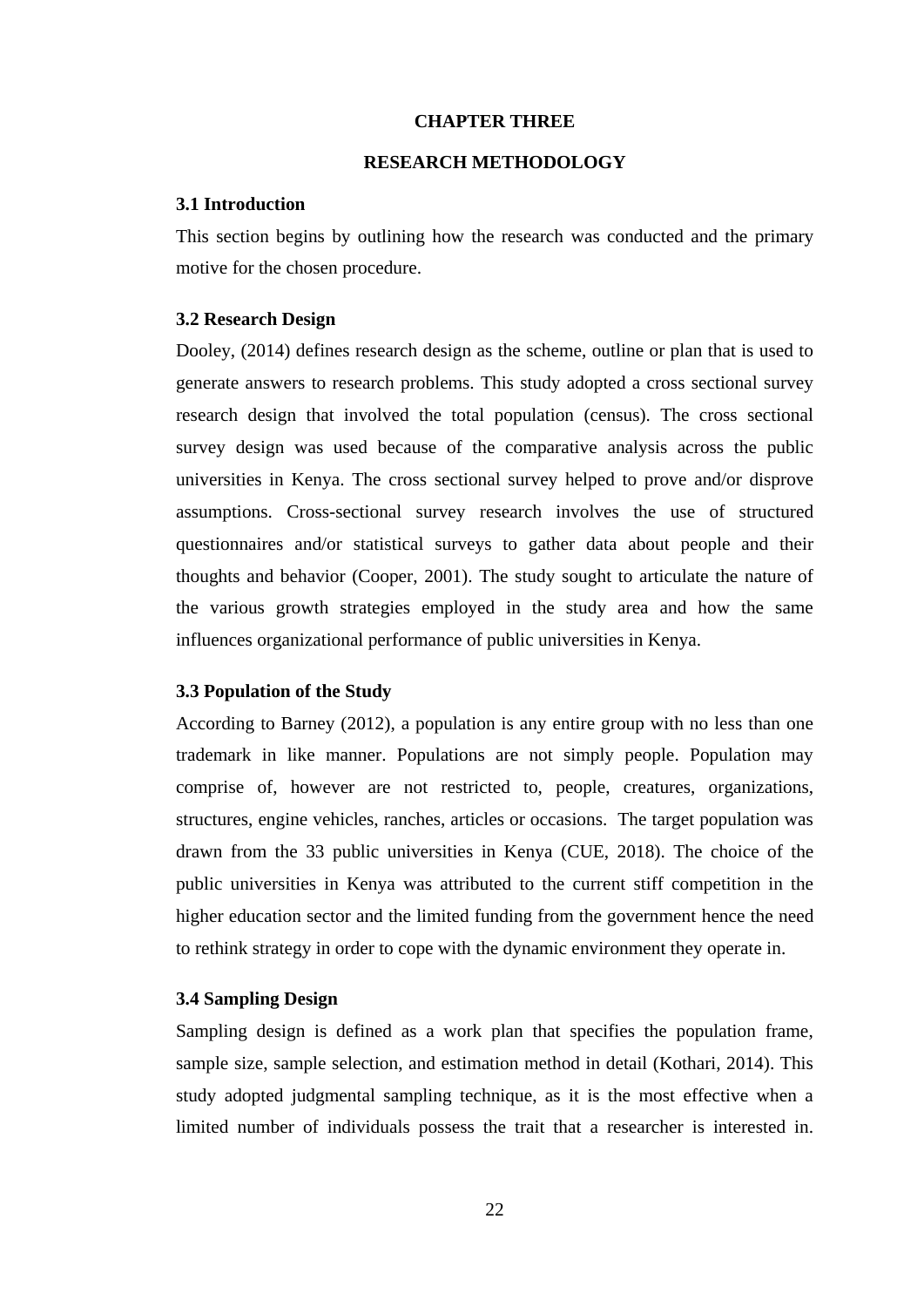Judgmental sampling technique is also said to provide more accurate results (Battaglia, 2013).

The respondents were selected from the marketing, finance and administration, planning and strategy departments of the 33institutions. 2 respondents proportionately from each of the 3 selected departments making it 6 respondents from each university. The choice of 2 respondents will reduce biasness in information gathered.6 respondents from 33 universities made a total sample size of 198 respondents who participated in the study. The respondents were deemed to have the knowledge that the study sought.

#### **3.5 Data Collection Methods**

The researcher used primary data to accomplish the research objectives. Robson, (2013) established that questionnaires are an imperative instrument for research study for information accumulation. Primary data was collected by the respondents self-administration with the aid of the researcher who collected the questionnaires thereafter in a routine where the questionnaires were delivered to the respondents and later on picked after the respondents had filled. The use of questionnaire is considered the most appropriate data collection instrument in this study because it maintains consistency in all the respondents. The questionnaire contained 3 parts, A, B and C. Part A provided general information about the university, part B involved the relationship between growth strategies and organization performance and part C focused on organizational performance.

#### **3.6 Data Analysis**

The researcher used descriptive statistics, regression analysis and correlation analysis. [Data analysis](http://www.statisticssolutions.com/statistical-consulting) is a procedure of performing various statistical operations. It is a kind of quantitative research, which seeks to quantify the data, and typically, applies some form of statistical analysis. Quantitative data basically involves descriptive data, such as survey data and observational data (Battaglia, 2013). Descriptive statistics was used to determine the extent to which market penetration, product development, market development, and diversification strategies had been adopted in public universities in Kenya.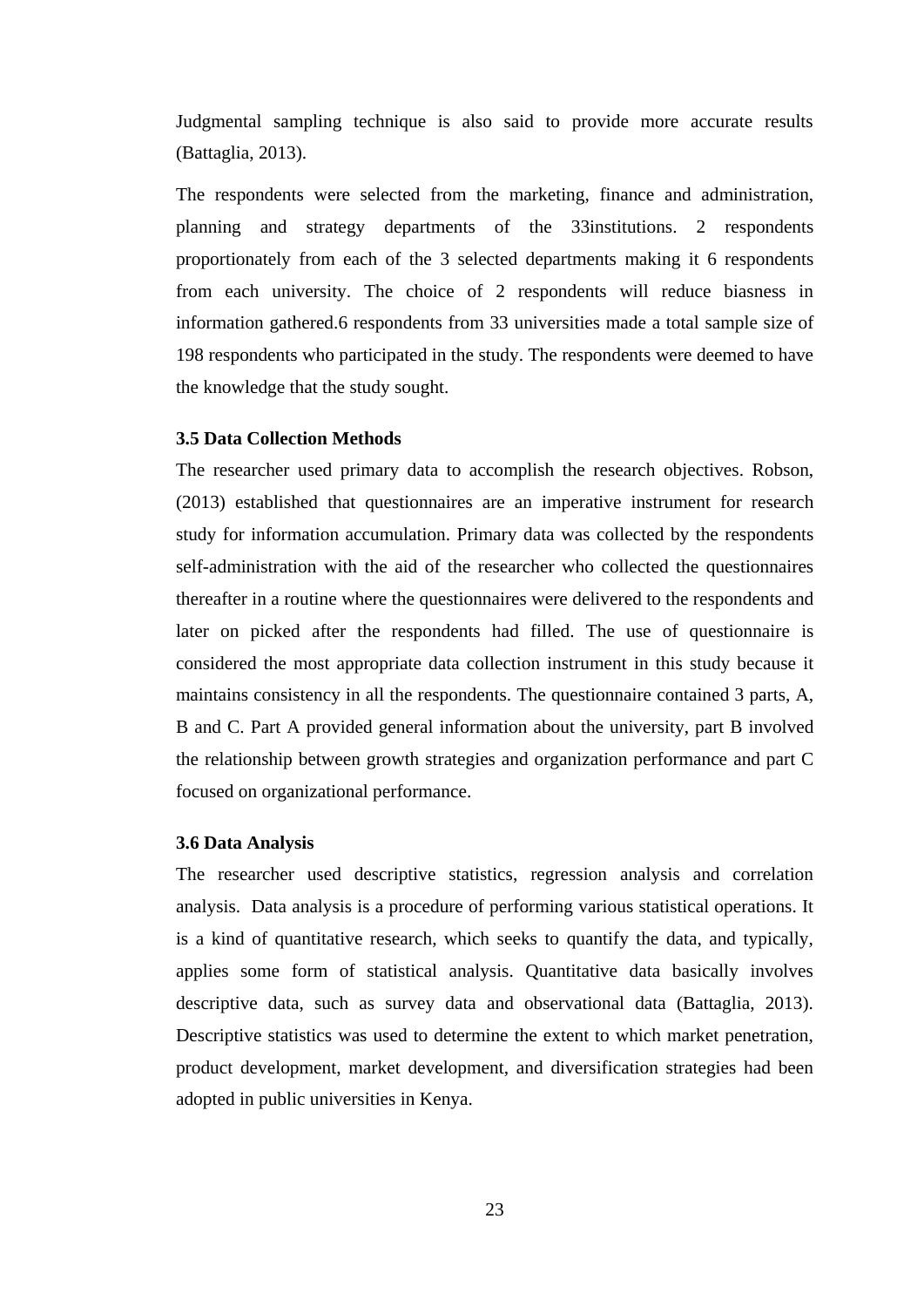The collected data was edited and coded using numbers corresponding to each answer of the questions. Coding was done by assigning numerals or other symbols to the categories or responses. For each question a coding scheme was designed on the basis of the categories. The coding schemes with their assigned symbols together with specific coding instructions were assembled to identify a specific item of variable/observation and the code number assigned to each category of that item. The data was then transferred to the computer. Editing involved scrutinizing the completed research instruments to identify and minimize, as far as possible, errors, incompleteness, misclassification and gaps in the information obtained from the respondents.

This study analyzed data by use of measures of central tendency and measures of dispersion such as the mean and standard deviation. All the five objectives of the study were analyzed through inferential statistics, which involved regression analysis that produced the Analysis of Variance (ANOVA) with the aid of SPSS Mac version 22. Finally, correlation analysis was carried out to show the relationship between the independent and the dependent variables of the study. The findings of the research were presented using frequency distribution tables to clarify research findings. The model consisted of five variables; independent variables included; market penetration, product development, market development and diversification strategies. The dependent variable involved organizational performance metrics including customer acquisition, customer retention, positive word of mouth and customer satisfaction.

 $Y = \beta_0 + \beta_1 X_1 + \beta_2 X_2 + \beta_3 X_3 + \beta_4 X_4 + \varepsilon$ 

Where

Y =Organizational Performance of public universities in Kenya.

- $β<sub>1</sub> = Constant Term$
- β1, β2, β3, β4= Beta Coefficients
- $X_1$  = Market penetration strategy
- $X_2$  = Product development strategy
- $X_3$  = Market development strategy
- X4=Diversification strategy
- ε = Error Term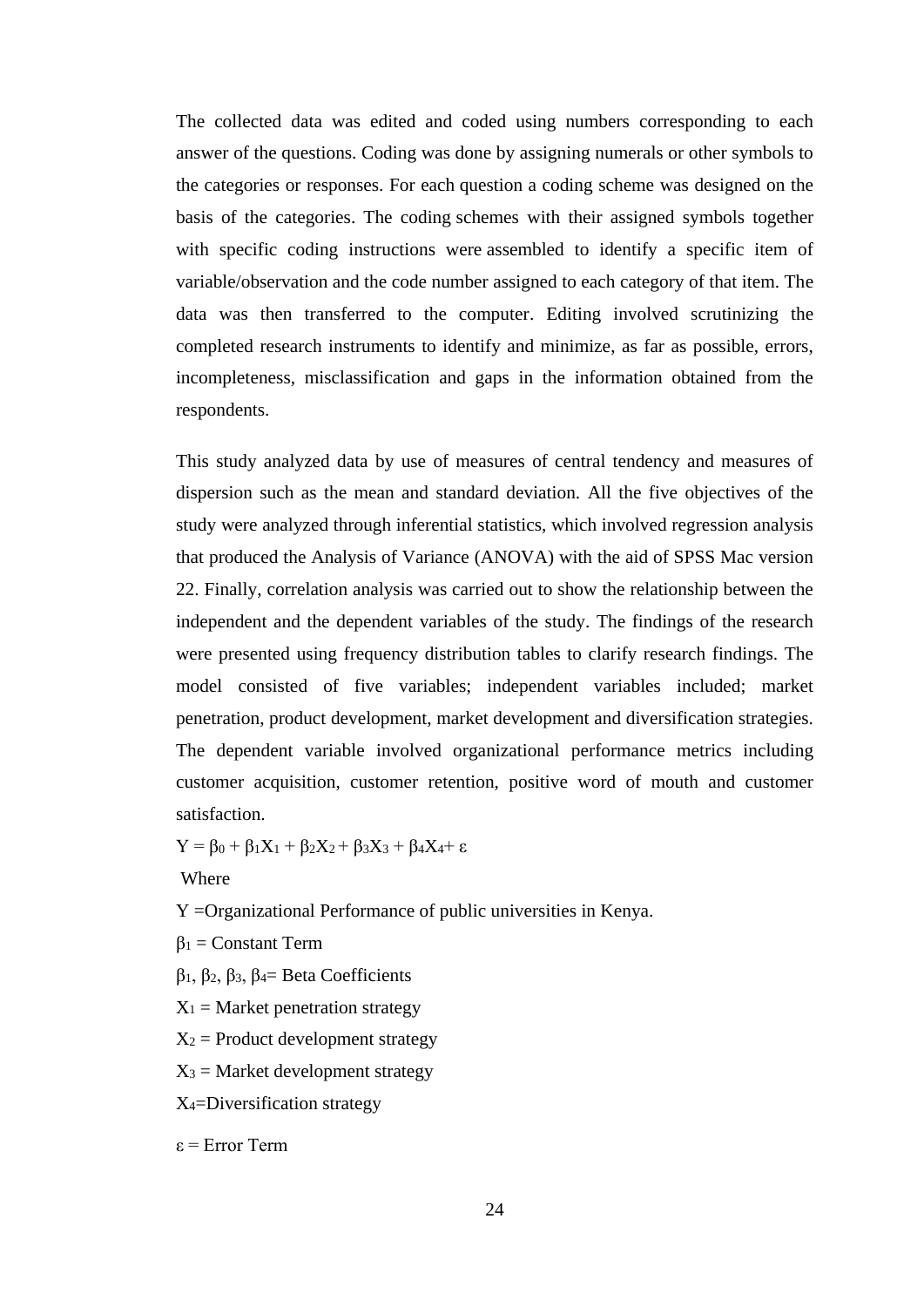#### **3.7 Research Quality**

To ensure research quality both reliability and validity tests were done in the study.

#### **3.7.1 Reliability Tests**

The reliability of the research is evaluated by considering at the level by which comparable results could be obtained if the research techniques were applied by another researcher. It is required that the findings out to be similar to the ones that would be obtained from another researcher with similar procedures (Saunders et al*,* 2012). The quality of research undertakings calls for high validity and reliability. Cronbach alpha is used for consistency. Reliability co-efficient (Cronbach alpha) of 0.7 or above for every one of the variables was viewed as satisfactory for this investigation. The satisfactory dependability coefficient is 0.7 or more (Guion, 2013).

|                            | Alpha value | <b>Comments</b> |
|----------------------------|-------------|-----------------|
| <b>Market Penetration</b>  | 0.777       | Reliable        |
| <b>Product Development</b> | 0.812       | Reliable        |
| <b>Market Development</b>  | 0.725       | Reliable        |
| Diversification            | 0.754       | Reliable        |
| Organization performance   | 0.775       | Reliable        |

#### **Table 3. 1: Reliability Analysis**

Market penetration had a coefficient of 0.777, product development had a coefficient of 0.812, market development had a coefficient of 0.725, diversification had a coefficient of 0.754 and organization performance had a coefficient of 0.754. The findings in Table 3.2 illustrates that dependability surpassed the endorsed limit of 0.7.

#### **3.7.2 Validity of the Study**

Validity describes how the research method fully measures what it is intended to measure (Guion, 2013).For content validation, questionnaires were subjected to pilot testing to correct weaknesses regarding the design of the instrument. A sample of 10% of the sample size (20 individuals) from the administration department was used. The respondents were asked for response on the questions and the time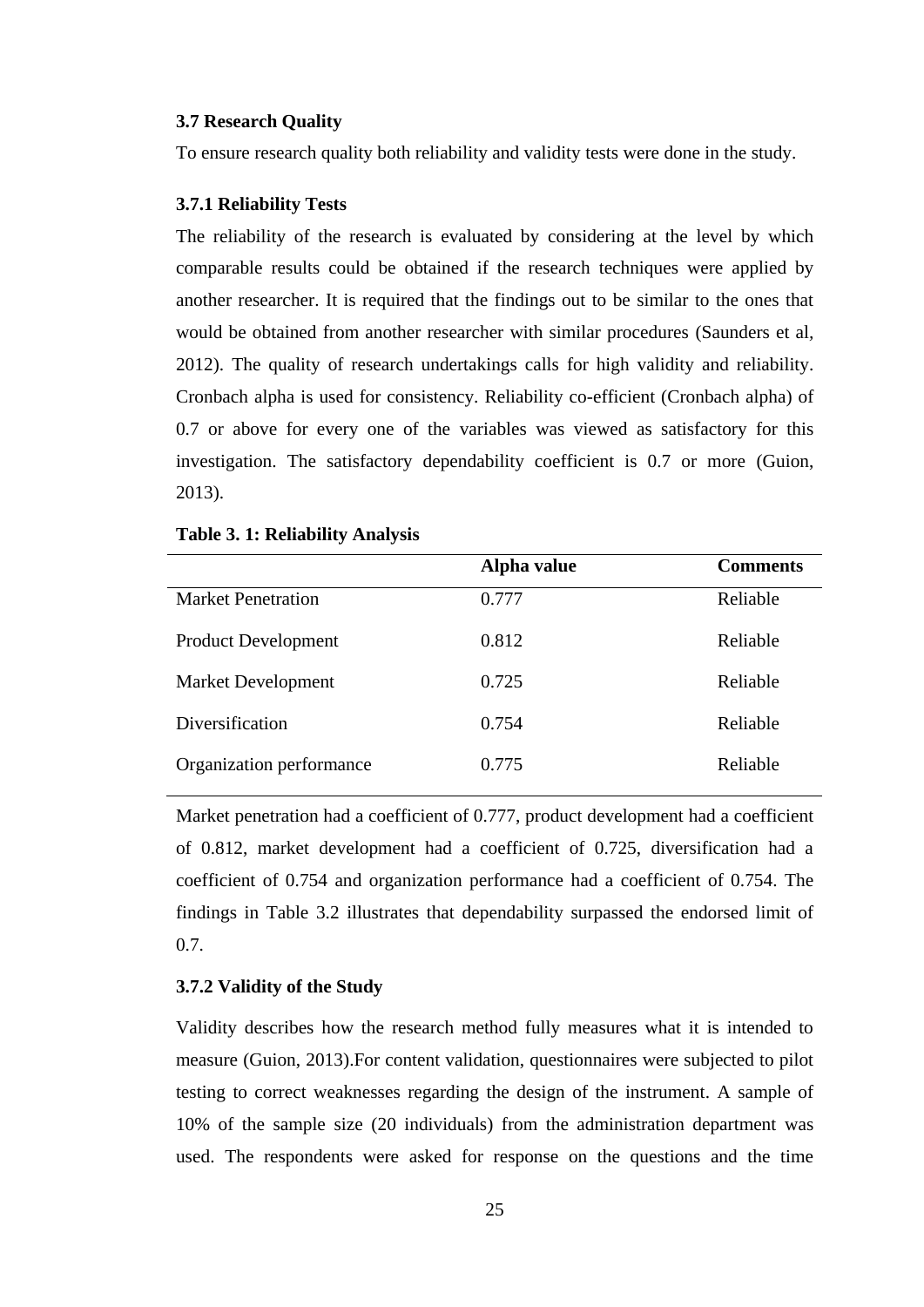necessary for completion. Content legitimacy draws an induction from test scores to a huge area of things like those on the test. Content legitimacy deals with sample populace representativeness. The key issue of center when taking validity is to judge if the tools obtain the essential data.

#### **3.8 Ethical Considerations**

The research adopted strict privacy and ethical stance. First, the researcher applied for research permits from Strathmore University and NACOSTI for ethical review approval. Secondly, the researcher collaborated with the respondents' administrative and human resource departments to pursue authorization to conduct the survey in the respondents' locations. This facilitated the data collection process based on clear rules, guidelines and ethical considerations of the respective public universities under study. An introductory letter from Strathmore University which describes the researcher's full name, institute of study and the purpose of the investigation was attached to the research questionnaire.

The researcher also sought the respondent's audience through their consent. This ensured respondents' privacy on information sought was well considered in the research process. The researcher disclosed to the respondents the true purpose of the research in order for them to make a knowledgeable consent decision. The researcher ensured that the questionnaire did not cover unnecessary private information that would be of no value to the study.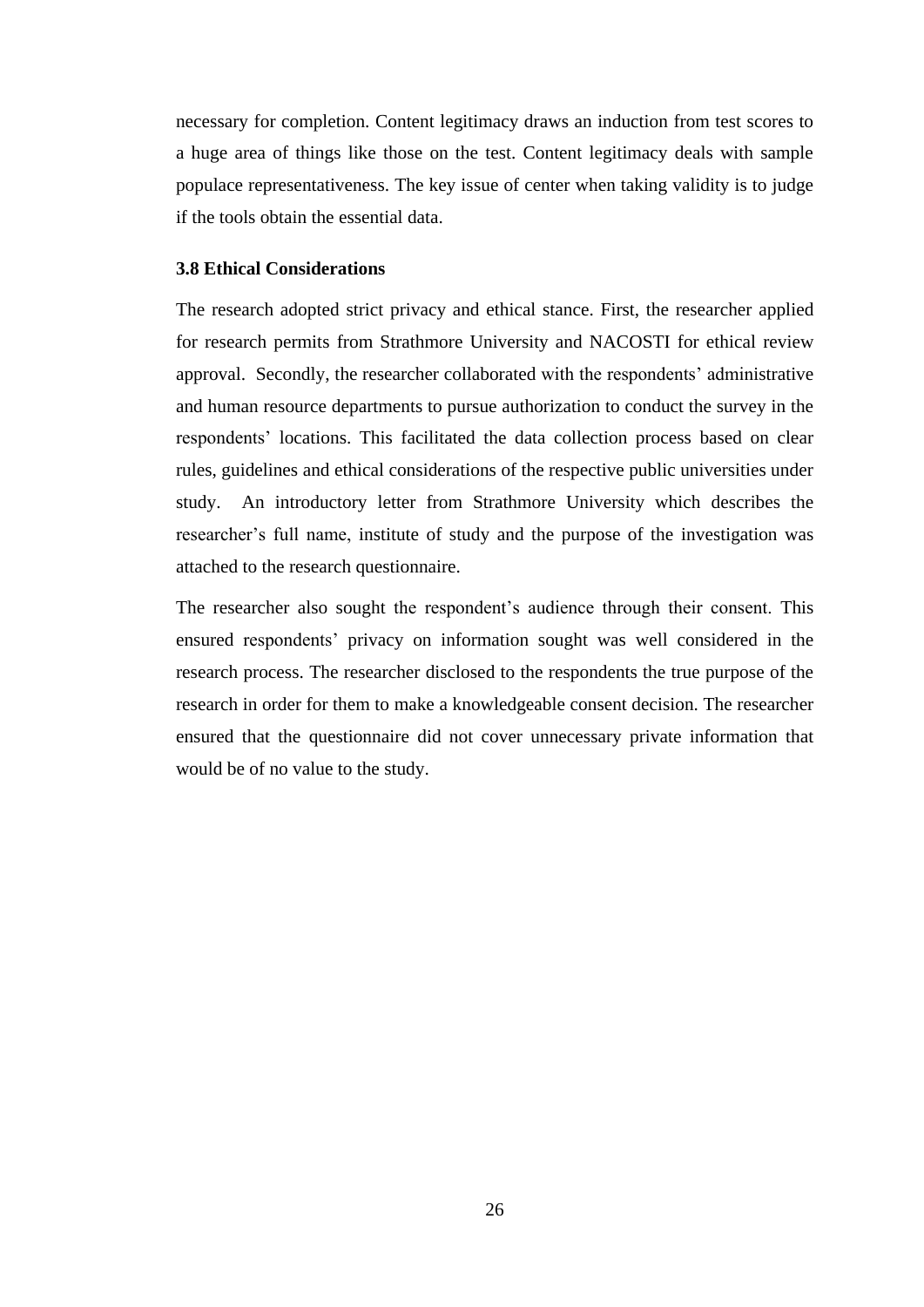#### **CHAPTER FOUR**

#### **DATA ANALYSIS, RESEARCH FINDINGS AND INTERPRETATIONS**

#### **4.1 Introduction**

This chapter presents the research findings. It is presented under subheadings; response rate, general information, influence of the strategies on performance of public universities in Kenya.

#### **4.1.1 Response Rate**

The study was conducted in a sample population of 198 staff from the 33 public universities. The response rate was 75.3% as 149 respondents out of the 198 were responsive. Babbie (2004), opines that a response rate of 50% is adequate, 60% is good and 70% and above is very good. This response rate (75.3%) is therefore considered adequate for the analysis. The non-response rate of 24.7% was attributed to lack of cooperation in some public universities in filling the questionnaire even though an introductory letter accompanied it from Strathmore University on the purpose of the study.

This is presented in Table 4.1

#### **Table 4. 1: Response Rate**

|                                | <b>Frequency</b> | <b>Percentage</b> |
|--------------------------------|------------------|-------------------|
| Questionnaires completed 149   |                  | 75.3              |
| Questionnaires incomplete 49   |                  | 24.7              |
| Questionnaires distributed 198 |                  | 100               |

**Researcher (2019)**

#### **4.2 General Information**

This section provides the findings of information including the enrolment rate, period of operation of the universities and respondents' departments.

#### **4.2.1 Students Increase/Decrease Between Years 2015 - 2018**

The study sought universities performance in terms of student enrolment. The respondents were requested to indicate whether the number of the students had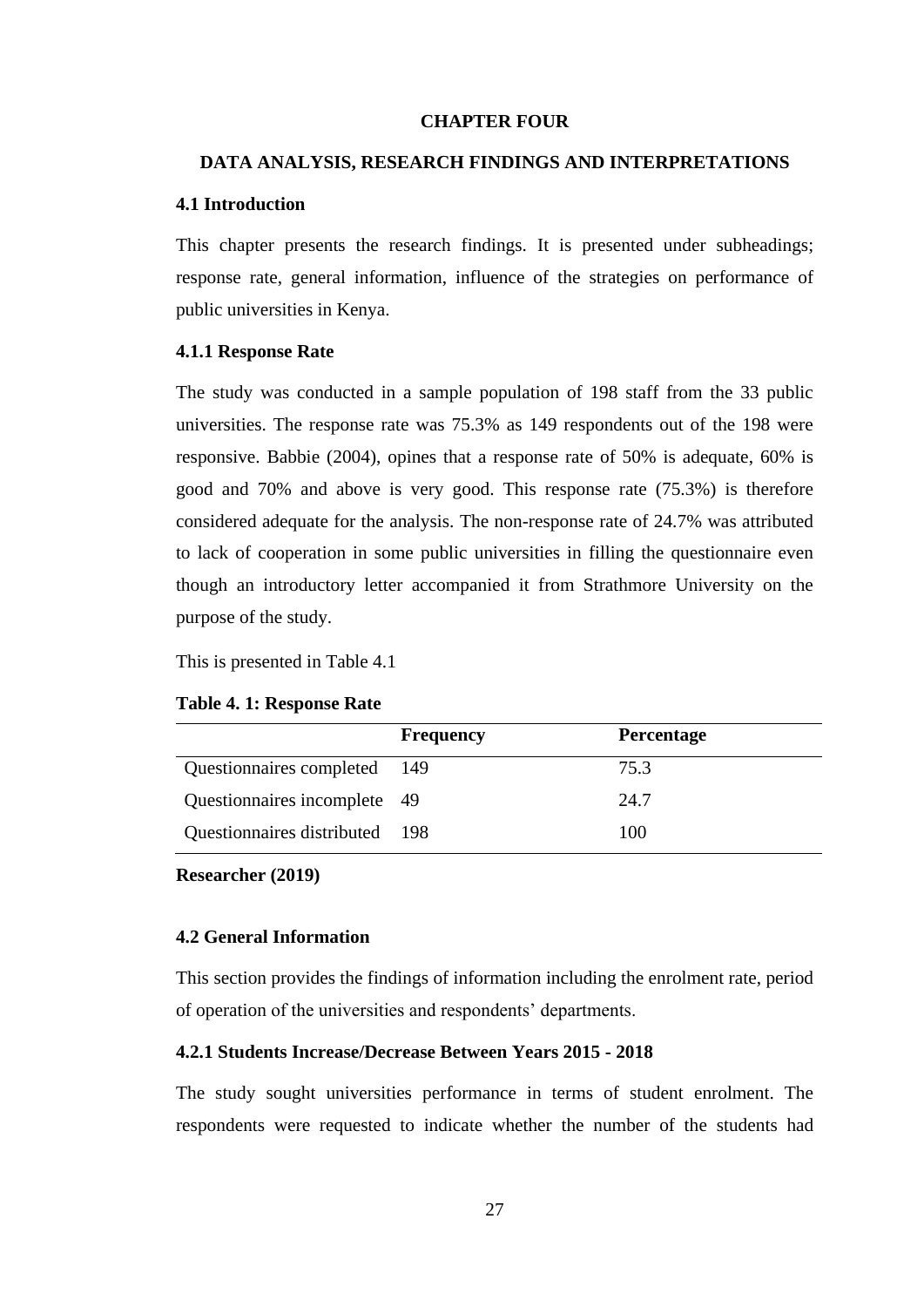increased or decreased from 2015 to 2018. The findings were as presented in Table 4.2

|              | <b>Frequency</b> | Percentage |
|--------------|------------------|------------|
| Increased    | 143              | 96.0       |
| Decreased    | b                | 4.0        |
| <b>Total</b> | 149              | 100.0      |

**Table 4. 2: Students' Increase/Decrease Between Years 2015 - 2018**

#### **Researcher (2019)**

From the findings, it was evident that the students had increased from 2015-2018 as indicated by almost all the respondents (96%). This shows the number of students had generally increased across all the public universities in the span of the three years.

#### **4.2.2 Operation Period**

The study further pursued the period under which the universities had been in operation.

**Table 4.3: Period of Operation**

|                | <b>Frequency</b> | <b>Percentage</b> |
|----------------|------------------|-------------------|
| $6 - 10$ Years | 33               | 22.1              |
| Above 10 years | 116              | 77.9              |
| <b>Total</b>   | 149              | 100.0             |

#### **Researcher (2019)**

As presented in Table 4.3, a greater majority of the respondents (77.9%) had been in operation for a period of above 10 years while a few (22.1%) indicated that the university they worked for had been in operation for between 6-10 years. This implies that most of the public universities have been in existence for 10 years and above.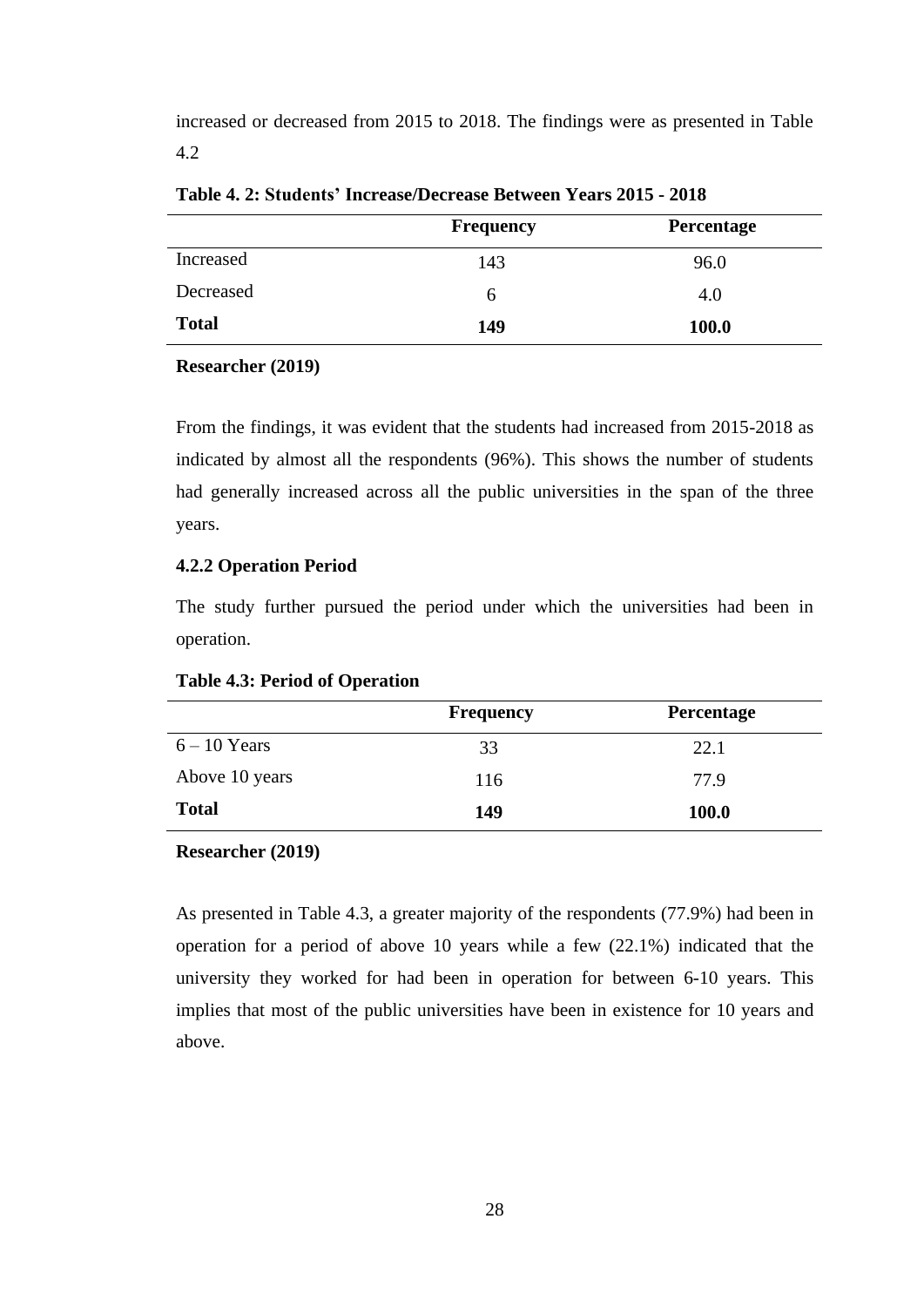#### **4.2.3 Respondent's Department**

The study requested the respondents to indicate their respective departments and responded as shown.

| <b>Department</b>                     | <b>Frequency</b> | Percentage |
|---------------------------------------|------------------|------------|
| Marketing department                  | 48               | 32.2       |
| Planning and strategy department      | 51               | 34.2       |
| Finance and administration department | 50               | 33.6       |
| <b>Total</b>                          | 149              | 100.0      |

#### **Researcher (2019)**

The findings show that 34.2% of the respondents were from planning and strategy department, 33.6% were from finance and administration department while 33.2% were from marketing department. The findings demonstrate that the respondents were adequately distributed across the targeted departments.

# **4.3 Influence of Market Penetration strategy on the Performance of public universities in Kenya**

The participants were requested to show the levels of agreement with the attributes below about market penetration strategy and its influence on performance.

| <b>Statements</b>                                                                                                                                                                                                   |     | <b>Mean</b> | Std.             |
|---------------------------------------------------------------------------------------------------------------------------------------------------------------------------------------------------------------------|-----|-------------|------------------|
|                                                                                                                                                                                                                     |     |             | <b>Deviation</b> |
| There is consistent use of advertising initiatives and new marketing<br>channels such as open day, public lectures, research and<br>development in the university as a way of acquiring more<br>customers/students. | 149 | 3.906       | 0.597            |
| There is deliberate effort made in improving product/service<br>quality through innovation and research and development<br>initiatives to ensure customer satisfaction.                                             | 149 | 3.866       | 0.827            |
| The university allows setting of competitive fees structures to<br>attract more students.                                                                                                                           | 149 | 3.926       | 0.959            |
| There is increased advertising expenditure to ensure the university<br>services/products are promoted adequately.                                                                                                   | 149 | 4.027       | 0.915            |

#### **Table 4. 5: Statements on Market Penetration Strategy**

#### **Researcher (2019)**

The results uncovered that a larger part of the respondents concurred that there is increased advertising expenditure to ensure the university services/products are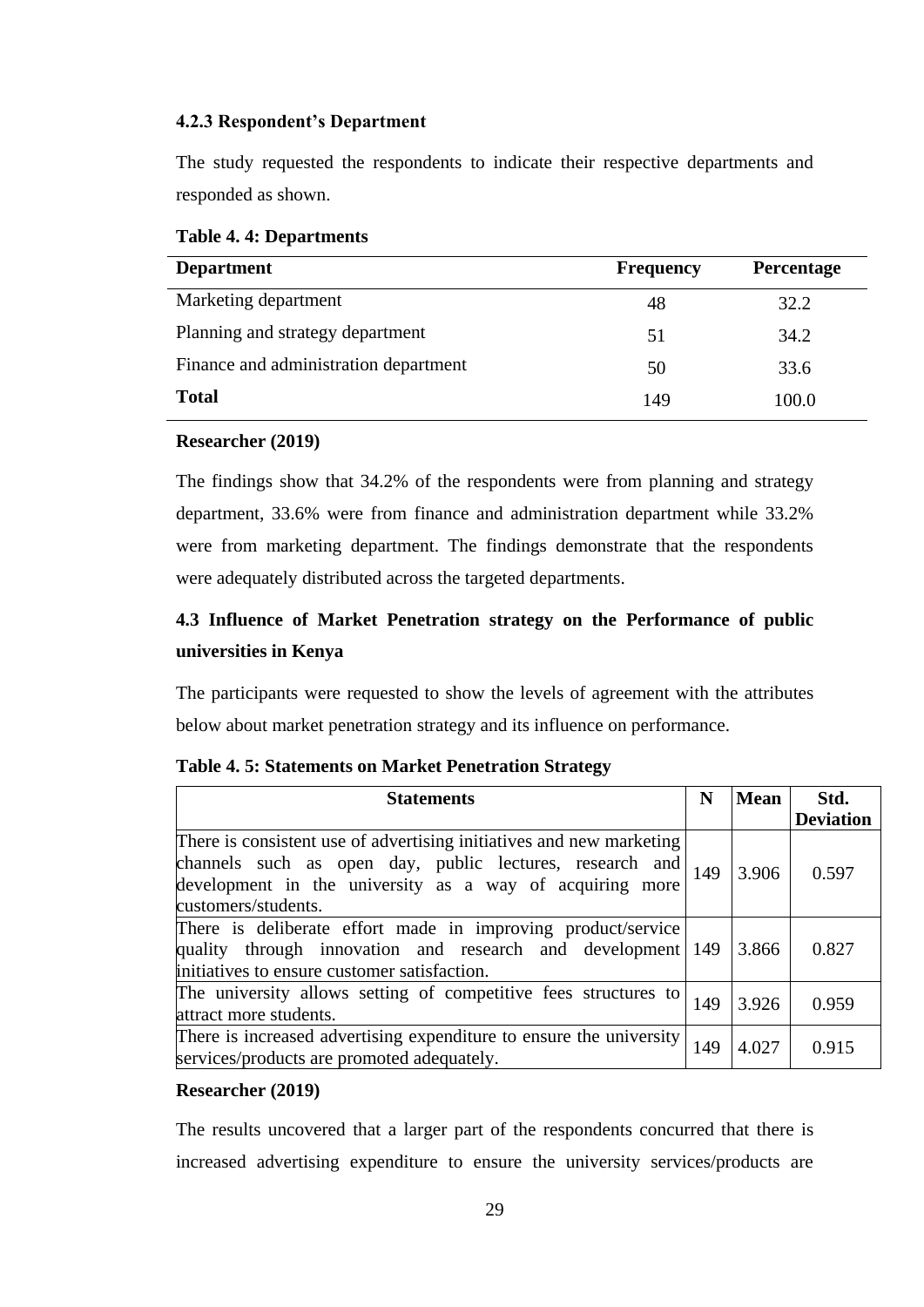promoted adequately as exposed by a mean of 4.027 and that the university allows setting of competitive fee structures to attract more students as illustrated by a mean of 3.926. The respondents further agreed that there is consistent use of advertising initiatives and new marketing channels such as open day, public lectures, research and development in the university as a way of acquiring more customers/students as demonstrated by a mean of 3.906, there is deliberate effort made in improving product/service quality through innovation and research and development initiatives to ensure customer satisfaction as shown by a mean of 3.866.

The study further sought to find out other as aspects of market penetration strategy by the public universities. The respondents indicated that the universities recruited more students in the existing courses and modules provided. The universities are also advertising through social media to reach out to the vast social media users.

The findings imply that the public universities in Kenya in a bid to enhance their performance have embraced market penetration strategy. This has been done through increasing their advertisement expenditure, adopting new marketing channels and allowing competitive fee structures.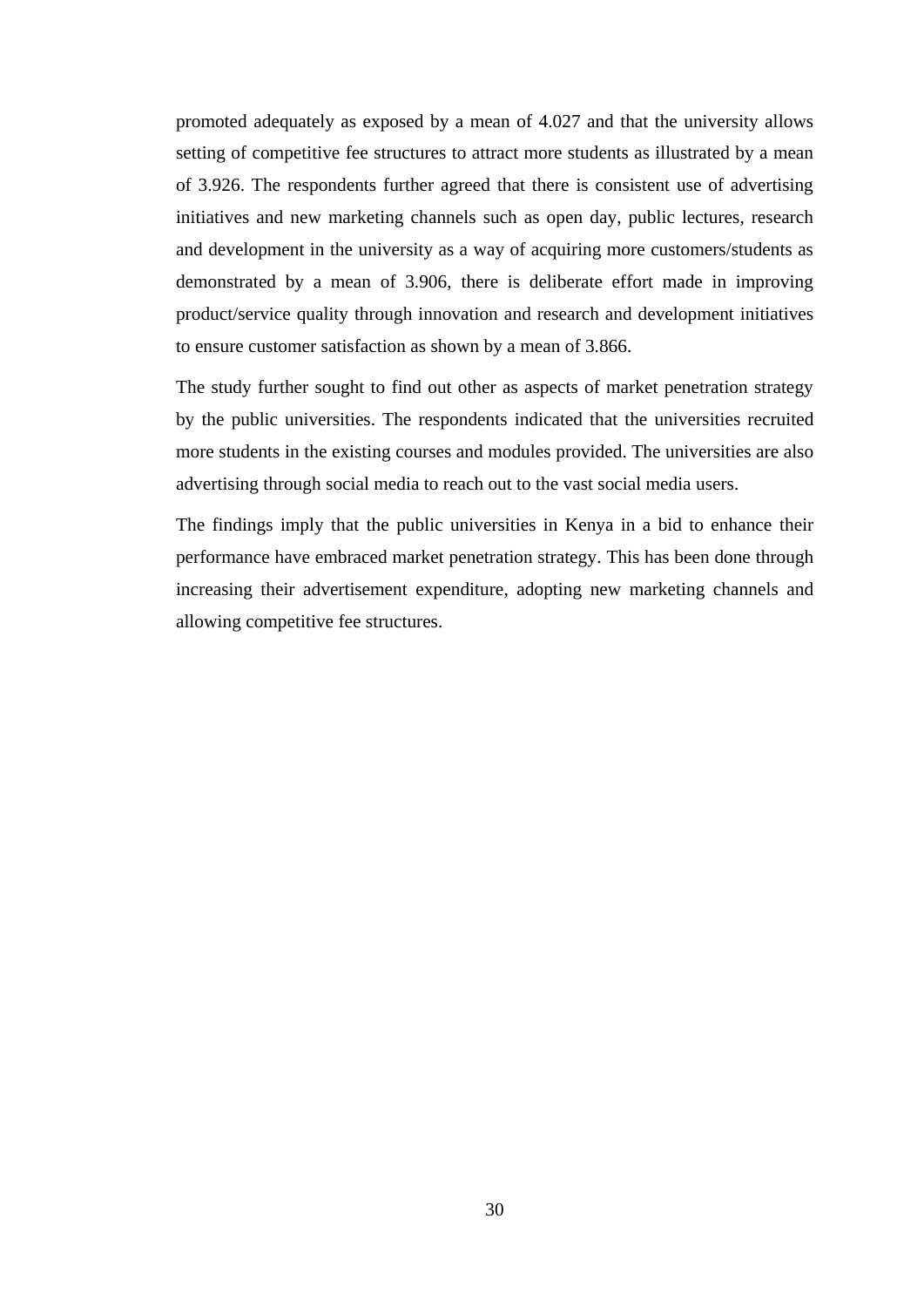# **4.4 Influence of Product Development strategy on the Performance of public universities in Kenya**

The participants were requested to demonstrate their level of concurrence on statements about product development strategy in their institutions and its influence on performance. The replies were as presented.

| <b>Statements</b>                                                                                                                                                                                                                     | N   | <b>Mean</b> | <b>Std. Deviation</b> |
|---------------------------------------------------------------------------------------------------------------------------------------------------------------------------------------------------------------------------------------|-----|-------------|-----------------------|
| There is streamlined development of new<br>technology on products/services in all functions<br>of the university in order to retain the<br>university's customers.                                                                    | 149 | 3.893       | 0.764                 |
| Our organizational structure is superior in terms<br>of specialization and innovation capability as an<br>effort to satisfy existing and new customers.                                                                               | 149 | 3.906       | 0.747                 |
| The university has established product line<br>extension on programs to improve customer<br>retention.                                                                                                                                | 149 | 3.940       | 0.816                 |
| The<br>university has product replacement<br>programs such as distance learning and virtual<br>leaning to reach out to distance students and as a<br>result acquire and retain and satisfy both local<br>and international customers. | 149 | 3.987       | 0.716                 |
| The university has process innovation through<br>parallel-programs that promotes<br>customer<br>acquisition.                                                                                                                          | 149 | 4.013       | 0.657                 |

#### **Table 4. 6: Statements on Product Development Strategy**

#### **Researcher (2019)**

A superior portion of the participants concurred that the universities have process innovation through parallel-programs that promotes customer acquisition as illustrated by a mean of 4.013, the universities have product replacement programs such as distance learning and virtual leaning in a bid to reach distance students and as a result acquire, retain and satisfy both local and international customers as shown by a mean of 3.987, the universities have established product line extension on programs to improve customer retention as illustrated by a mean of 3.940. The respondents also agreed that their organizational structure is competitive in terms of specialization and innovation capability as an effort to satisfy existing and new customers as shown by a mean of 3.906. Finally, that there is streamlined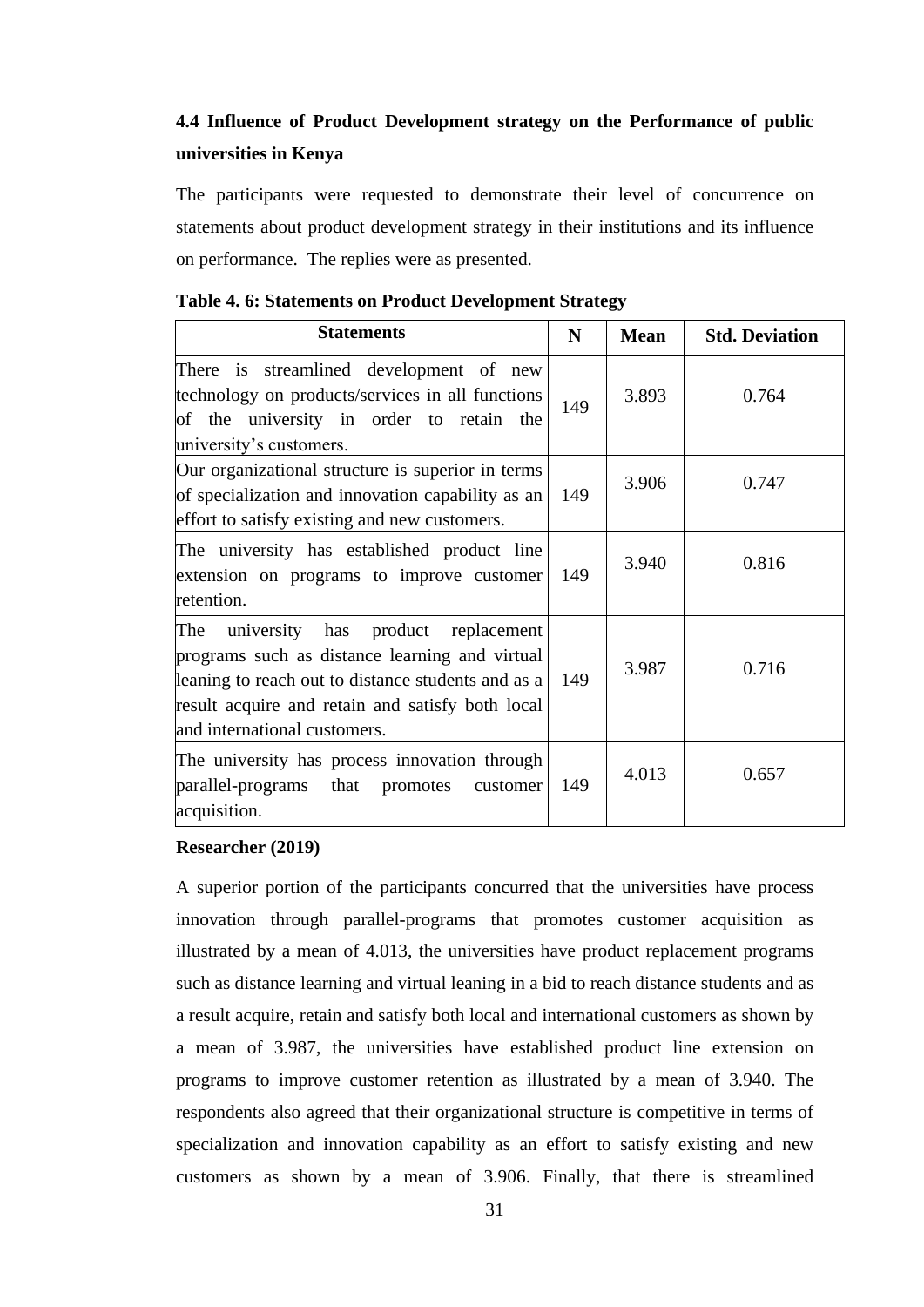development of new technology on products/services in all functions of the universities in order to retain the universities' customers as illustrated by a mean of 3.893.

The study requested the participants to indicate any other ways that the institutions use product development strategy. The respondents indicated that other aspects of product development in the universities include recruiting new students in new modules and courses. It is evident that the public universities in Kenya in a bid to enhance their performance have embraced Product development strategy. It has been embraced through initiatives such as process innovations, offering distance and virtual learning and developing new technology in the universities.

# **4.5 Influence of Market Development strategy on the Performance of public universities in Kenya**

The participants were requested to show their concurrence levels on market development strategy and its influence on performance.

| <b>Statements</b>                                                                                                                                                                  | N   | <b>Mean</b> | <b>Std. Deviation</b> |
|------------------------------------------------------------------------------------------------------------------------------------------------------------------------------------|-----|-------------|-----------------------|
| There are enhanced tasks of developing new<br>demographic segments in other counties in the<br>country and region in order to acquire more<br>customers and increase market share. | 149 | 3.772       | 0.627                 |
| Our top management encourages new institutional<br>users promoting its new products and services<br>through advertising to increase customer acquisition.                          | 149 | 3.987       | 0.688                 |
| The university has collaborated with middle level<br>collages in opening branches to improve customer<br>retention.                                                                | 149 | 3.893       | 0.886                 |
| The university has established academic exchange<br>programs with international universities for boosting<br>positive word of mouth.                                               | 149 | 3.027       | 0.830                 |
| The university has campuses across the counties to<br>improve on customer acquisition.                                                                                             | 149 | 4.047       | 0.825                 |

**Table 4. 7: Statements on Market Development Strategy**

**Researcher (2019)**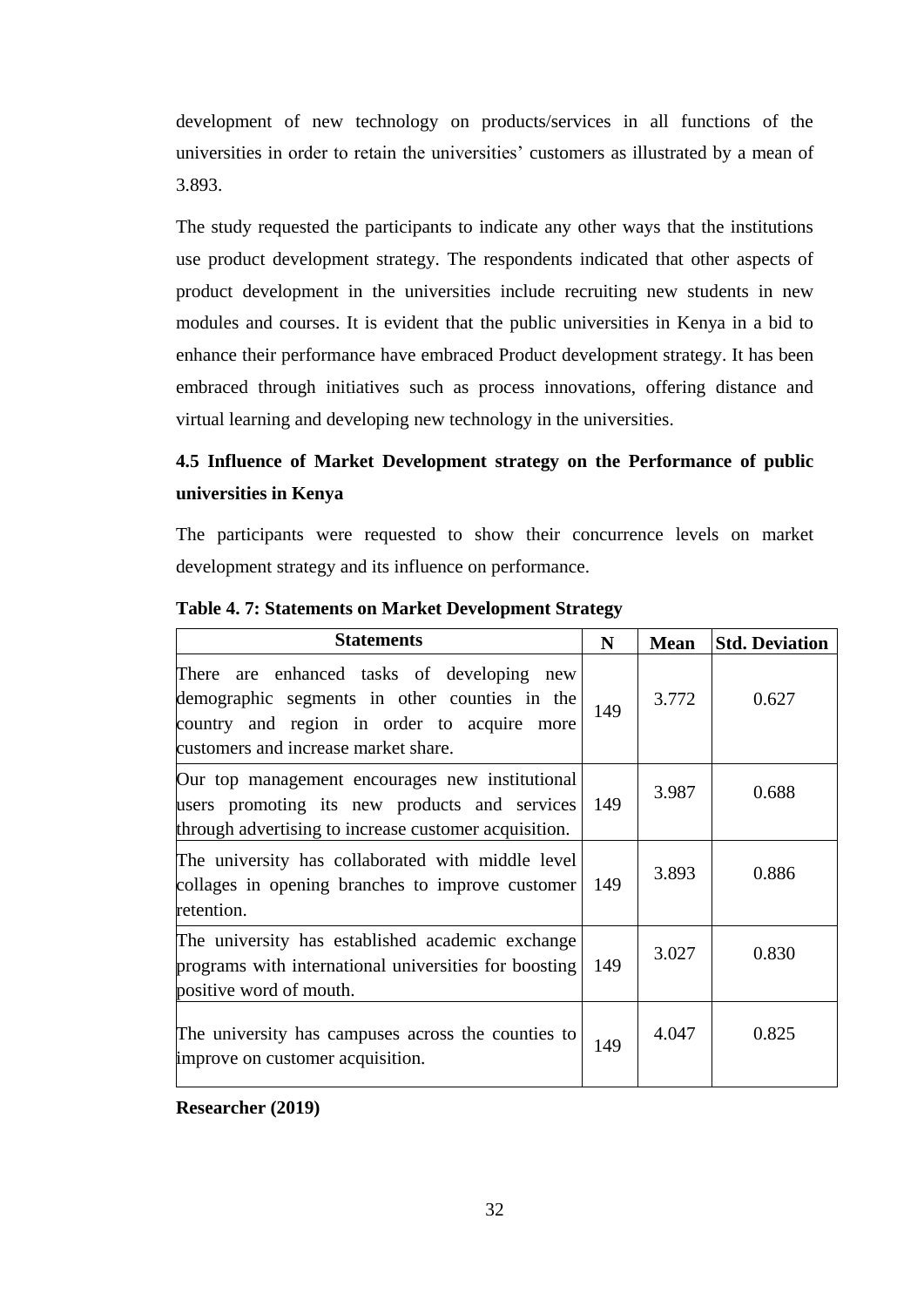The findings show that majority of the participants concurred that the universities have campuses across the counties to improve on customer acquisition (M=4.047, Std. Deviation= 0.825) and that their top management encourages new institutional users promoting its new products and services through advertising to increase customer acquisition (3.987, Std. Deviation= 0.688).

The respondents also agreed that the universities have collaborated with middle level collages in opening branches to improve customer retention (M=3.893, Std. Deviation=0.886) and that there are enhanced tasks of developing new demographic segments in other counties in the country and region in order to acquire more customers and increase market share (M= 3.772, Std. Deviation= 0.627). The respondents were neutral on the statement that the universities have established academic exchange programs with international universities for boosting positive word of mouth (M= 4.027, Std. Deviation= 0.830). Participants further demonstrated that the universities needed to expand the existing courses and learning modules to non-traditional learners, new dynamic learners and groups.

The outcome of the study suggests that the public universities in Kenya have embraced market development as a strategy to enhance their performance. This has been done through means such as establishment of campuses in different regions in the country and region.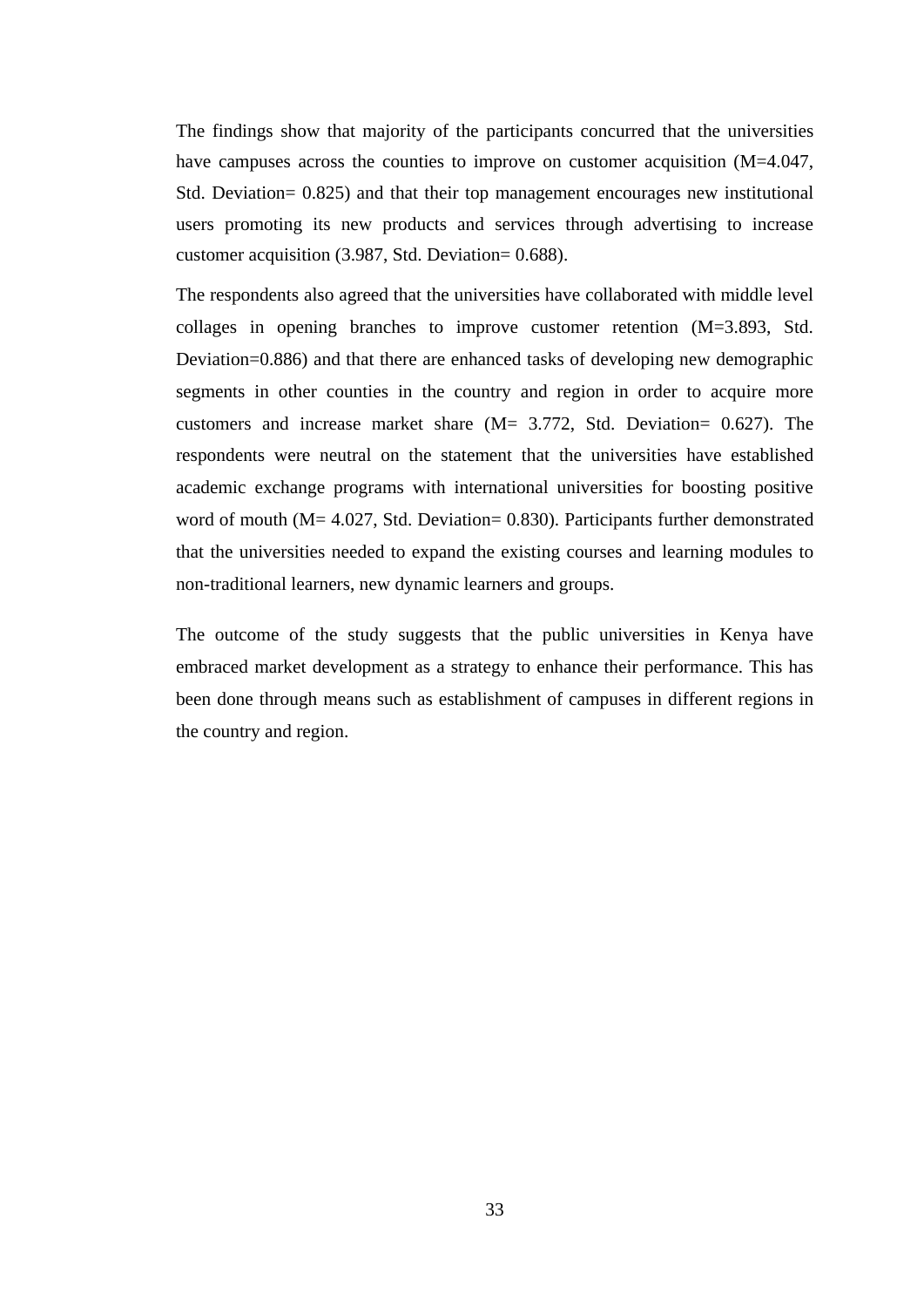# **4.6 Influence of Diversification strategy on the Performance of public universities in Kenya**

The participants were requested to show their concurrence levels on diversification strategy and its influence on performance.

#### **Table 4. 8: Statements on Diversification Strategy**

| <b>Statements</b>                                                                                                                               | N   | <b>Mean</b> | <b>Std. Deviation</b> |
|-------------------------------------------------------------------------------------------------------------------------------------------------|-----|-------------|-----------------------|
| There is consistent use of modern technologies<br>in reaching out to new markets to increase<br>customer acquisition for the university.        | 149 | 3.893       | 0.649                 |
| academic<br><b>New</b><br>have<br>programs<br>been<br>established based on industry needs in order to<br>acquire more customers.                | 149 | 3.933       | 0.704                 |
| Flexible<br>virtual<br>have<br>programs<br>been<br>established to improve on accessibility and<br>increase customer retention.                  | 149 | 3.987       | 0.771                 |
| The university has acquired specialized skills<br>to serve in the diversified projects to promote<br>positive word of mouth.                    | 149 | 4.034       | 0.721                 |
| The university has established other lucrative<br>cash generating activities and institutions that<br>boost customer acquisition and retention. | 149 | 4.027       | 0.753                 |

#### **Researcher (2019)**

A greater part of the respondents concurred that the universities have acquired specialized skills to serve in the diversified projects to promote positive word of mouth as illustrated by a mean of 4.034. The universities have established other lucrative cash generating activities and institutions that boost customer acquisition and retention as shown by a mean of 4.027. Flexible virtual programs have been established to improve on accessibility and increase customer retention as shown by a mean of 3.987, new academic programs have been established based on industry needs in order to acquire more customers as shown by a mean of 3.933. There is also consistent use of modern technologies in reaching out to new markets to increase customer acquisition for the universities as demonstrated by a mean of 3.893. The respondents further noted that the universities adopt diversification strategy by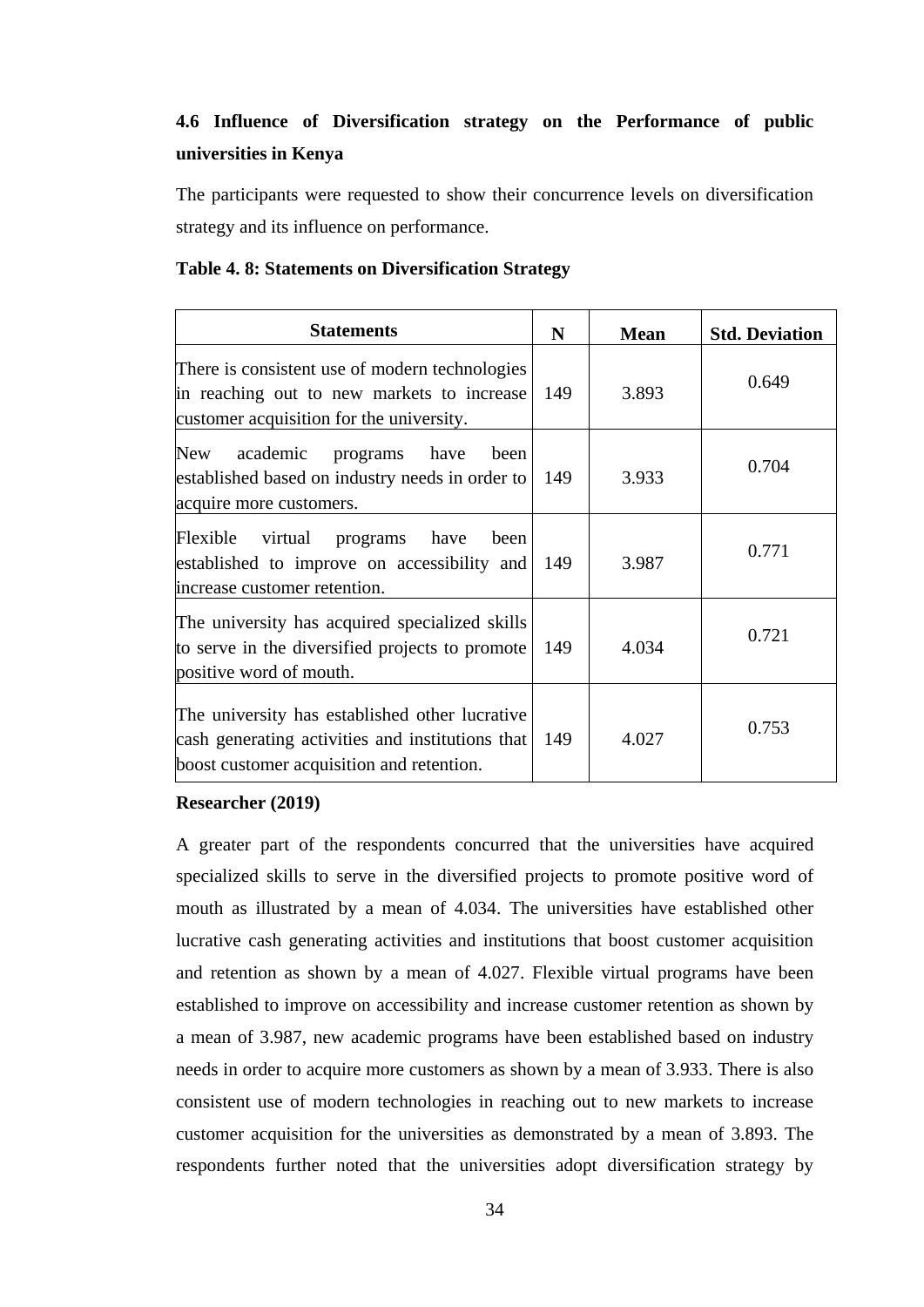developing new courses depending on the need in the market as well as new modules of learning.

The results imply that public universities in Kenya have embraced diversification strategy. The universities have established other lucrative cash generating activities that boost customer acquisition and retention as well as acquiring specialized skills to serve in the diversified projects to promote positive word of mouth.

#### **4.7 Summary of Mean Scores**

The outcomes of the study reveal that diversification had the highest mean score of 3.975, followed by product development at 3.948 then market penetration with 3.931 and lastly product development with a mean score of 3.745. This shows that participants agreed with the aspects of the four growth strategies in relation to performance of public universities.

|  | <b>Table 4. 9:Summary of Mean Scores</b> |  |  |
|--|------------------------------------------|--|--|
|--|------------------------------------------|--|--|

|                     | <b>Mean</b> | <b>Standard deviation</b> |
|---------------------|-------------|---------------------------|
| Market penetration  | 3.931       | 0.825                     |
| Product development | 3.948       | 0.740                     |
| Market development  | 3.745       | 0.771                     |
| Diversification     | 3.975       | 0.720                     |

**Researcher (2019)**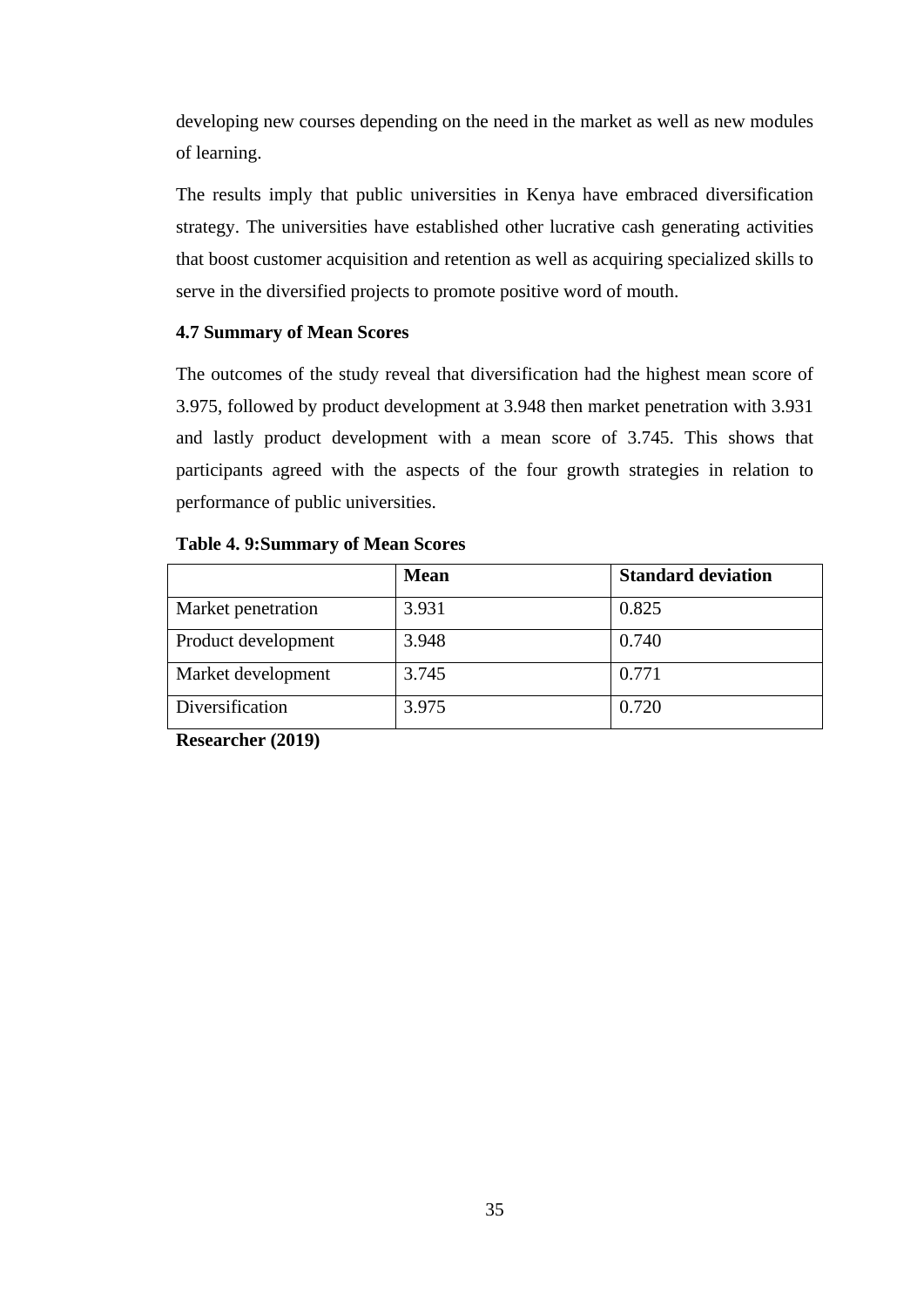#### **4.8 Organizational Performance**

The study requested the respondent's to show their concurrence levels on statements regarding organizational performance and the influence of growth strategies thereof.

| <b>Statements</b>                                                                                                      | N   | <b>Mean</b> | <b>Std. Deviation</b> |
|------------------------------------------------------------------------------------------------------------------------|-----|-------------|-----------------------|
| Customer acquisition for the university has been<br>enhanced by increasing advertising expenditure                     | 149 | 4.00        | 0.668                 |
| Customer retention has been has been enhanced by<br>university through development of new products and 149<br>services |     | 4.040       | 0.580                 |
| The university service quality index is well maintained<br>through customer satisfaction mechanisms.                   | 149 | 4.121       | 0.716                 |
| There is improved customer acquisition due to expansion<br>into new geographical market segments.                      | 149 | 4.175       | 0.760                 |
| There is increased positive word of mouth due to product<br>replacement and product improvement initiatives.           | 149 | 4.094       | 0.774                 |
| Valid N (list wise)                                                                                                    | 149 |             |                       |

**Table 4. 10: Statements on Organizational Performance**

### **Researcher (2019)**

From the study findings, greater part of the respondents concurred that there is improved customer acquisition due to expansion into new geographical market segments as shown by a mean of 4.175. The universities service quality index is well maintained through customer satisfaction mechanisms as shown by a mean of 4.121. There is increased positive word of mouth due to product replacement and product improvement initiatives as demonstrated by a mean of 4.094. Customer retention has been enhanced by the universities through development of new products and services as illustrated by a mean of 4.040. It is evident that increasing advertising expenditure as demonstrated by a mean of 4.00 has enhanced customer acquisition for the universities.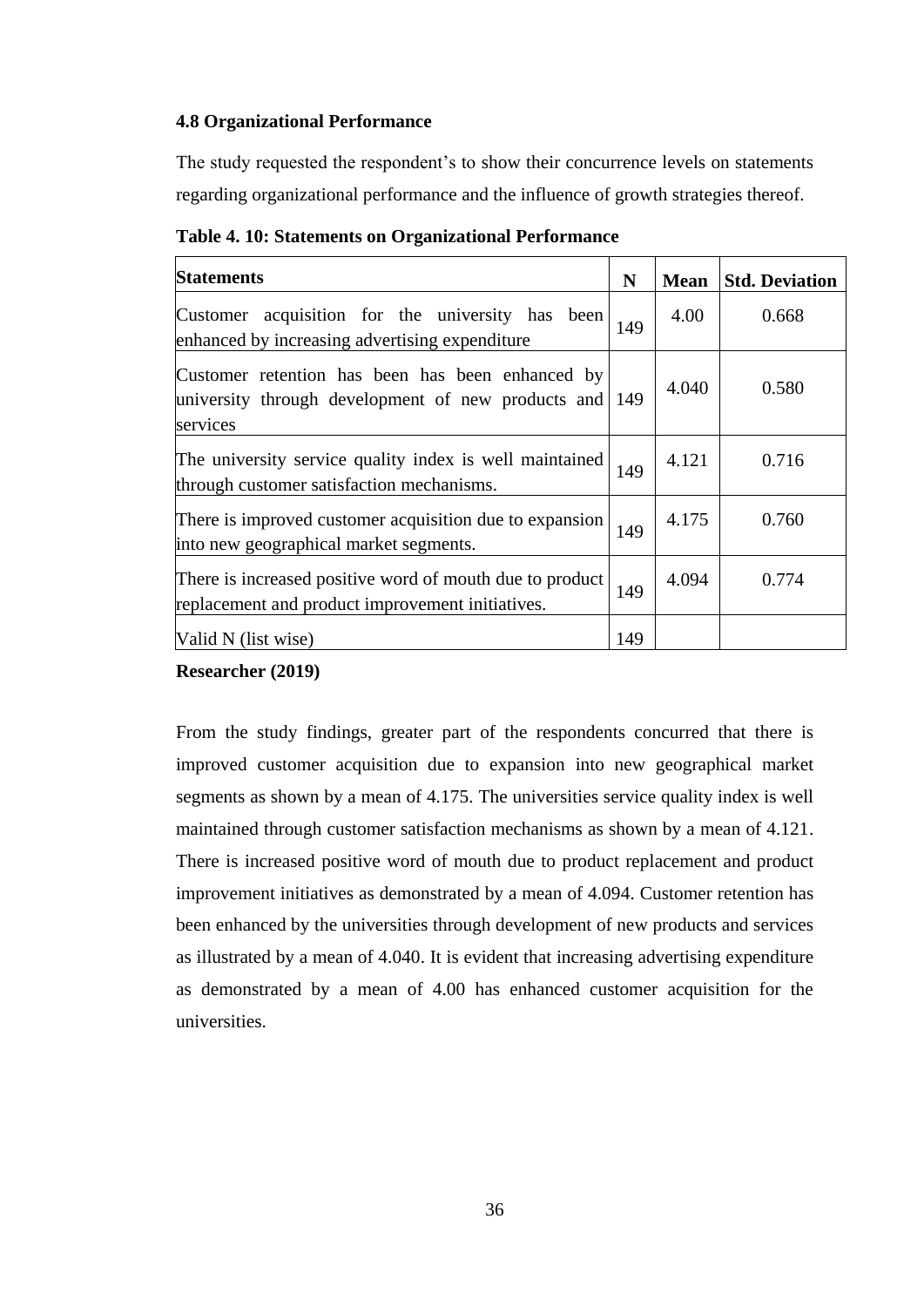#### **4.9 Inferential Statistics**

Correlation and regression analysis were conducted to check on the relationships between the variables.

#### **4.9.1 Correlation Analysis**

The investigation did relationship examination between the factors of the investigation. Relationship coefficient was utilized.

|                                                              | Pearson           |           |                   |           |          |              |
|--------------------------------------------------------------|-------------------|-----------|-------------------|-----------|----------|--------------|
| Organizational                                               | Correlation       |           |                   |           |          |              |
| performance                                                  | Sig. (2-tailed)   |           |                   |           |          |              |
|                                                              | N                 | 149       |                   |           |          |              |
|                                                              | Pearson           | $.742**$  |                   |           |          |              |
|                                                              | Correlation       |           |                   |           |          |              |
| Market penetration                                           | $Sig. (2-tailed)$ | .000      |                   |           |          |              |
|                                                              | N                 | 149       | 149               |           |          |              |
|                                                              | Pearson           | $.765***$ | $.817^{\ast\ast}$ |           |          |              |
|                                                              | Correlation       |           |                   |           |          |              |
| Product development                                          | Sig. (2-tailed)   | .000      | .000              |           |          |              |
|                                                              |                   | 149       | 149               | 149       |          |              |
|                                                              | Pearson           | $.608***$ | $.603**$          | $.593**$  |          |              |
|                                                              | Correlation       |           |                   |           |          |              |
| Market development                                           | Sig. (2-tailed)   | .000      | .000              | .000      |          |              |
|                                                              |                   | 149       | 149               | 149       | 149      |              |
|                                                              | Pearson           | $.804***$ | $.682**$          | $.727***$ | $.580**$ | $\mathbf{1}$ |
| Diversification                                              | Correlation       |           |                   |           |          |              |
|                                                              | Sig. (2-tailed)   | .000      | .000              | .000      | .000     |              |
|                                                              | N                 | 149       | 149               | 149       | 149      | 149          |
| **. Correlation is significant at the 0.01 level (2-tailed). |                   |           |                   |           |          |              |

#### **Table 4. 11: Correlations**

**Source: Researcher (2019)**

From the outcomes of this research, it portrayed that a strong, positive relationship existed between organizational performance and market penetration as indicated by the value of  $0.742$ , which is significant as its significance level was  $0.00<0.05$ . There was also a strong and positive relationship between organizational performance and product development as indicated by the value of 0.765, the significant level value was 0.000 and hence significant as it is below 0.05.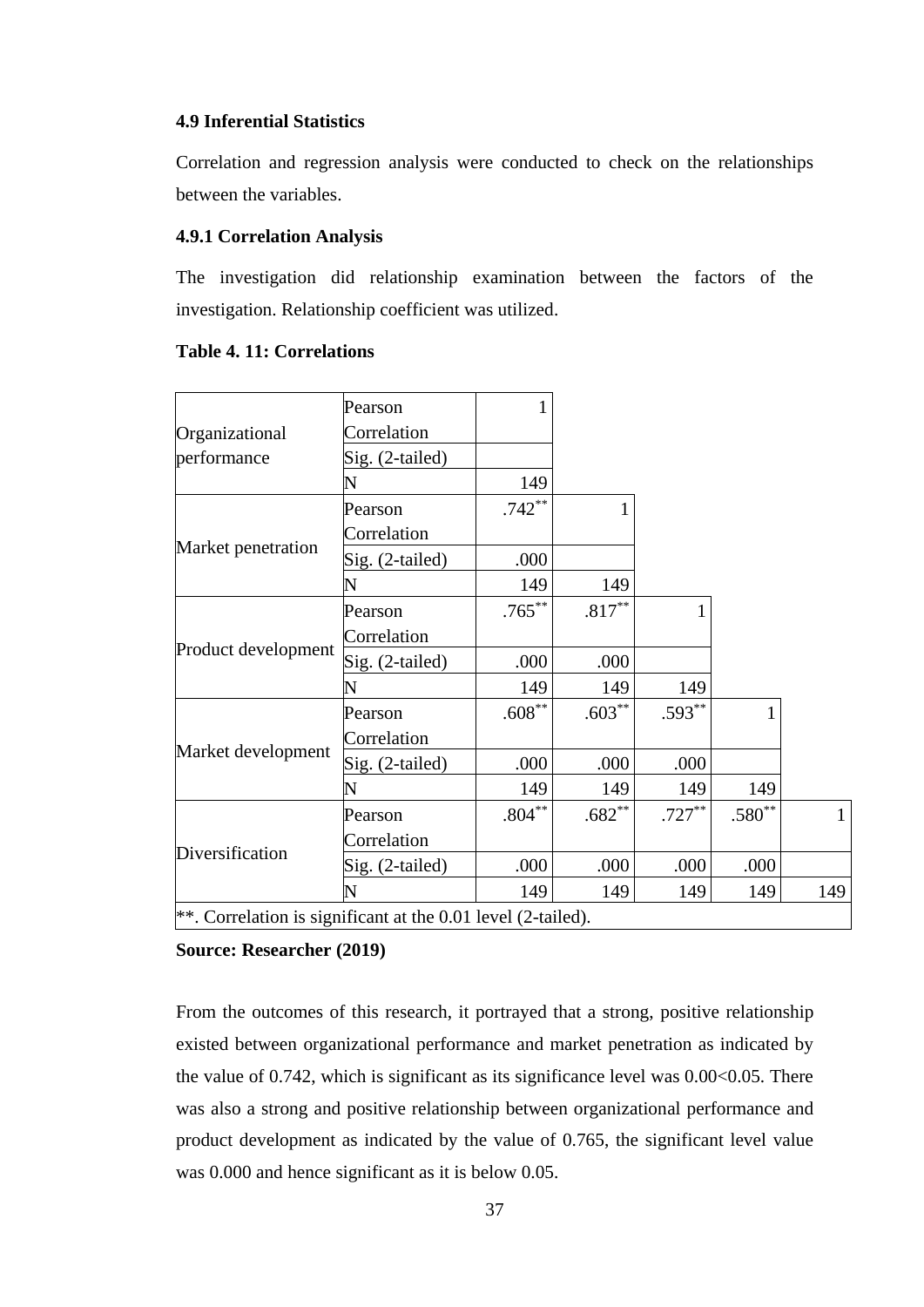There existed a strong positive relationship between organizational performance and market development as indicated by the correlation value of 0.608 and was termed significant at the value of 0.00 which was below 0.05. There was also a strong positive relationship between organizational performance and diversification as indicated by the correlation value of 0.804 and was termed significant at the value of 0.00 which was below 0.05.

#### **4.9.2 Regression Analysis**

| Model | R           | <b>R</b> Square | <b>Adjusted R Square</b>                                                                                   | <b>Std. Error of the</b><br><b>Estimate</b> |
|-------|-------------|-----------------|------------------------------------------------------------------------------------------------------------|---------------------------------------------|
|       | $0.858^{a}$ | 0.736           | 0.729                                                                                                      | 1.46237                                     |
|       |             |                 | a. Predictors: (Constant), market penetration, product development, market development and diversification |                                             |

#### **Table 4. 12: Model Summary**

**Source: Researcher (2019)**

The coefficient of determination (R2) shows the proportion of the variance in the dependent variable that is predictable from the independent variable. An R square value of .736 signified that the independent variables in the model offered 73.6% explanation of the variance in the dependent variable (organization performance). The R square value of .736 indicated that 26.4% variance in the organizational performance of public universities in Kenya is explained by other factors that were not factored in the study.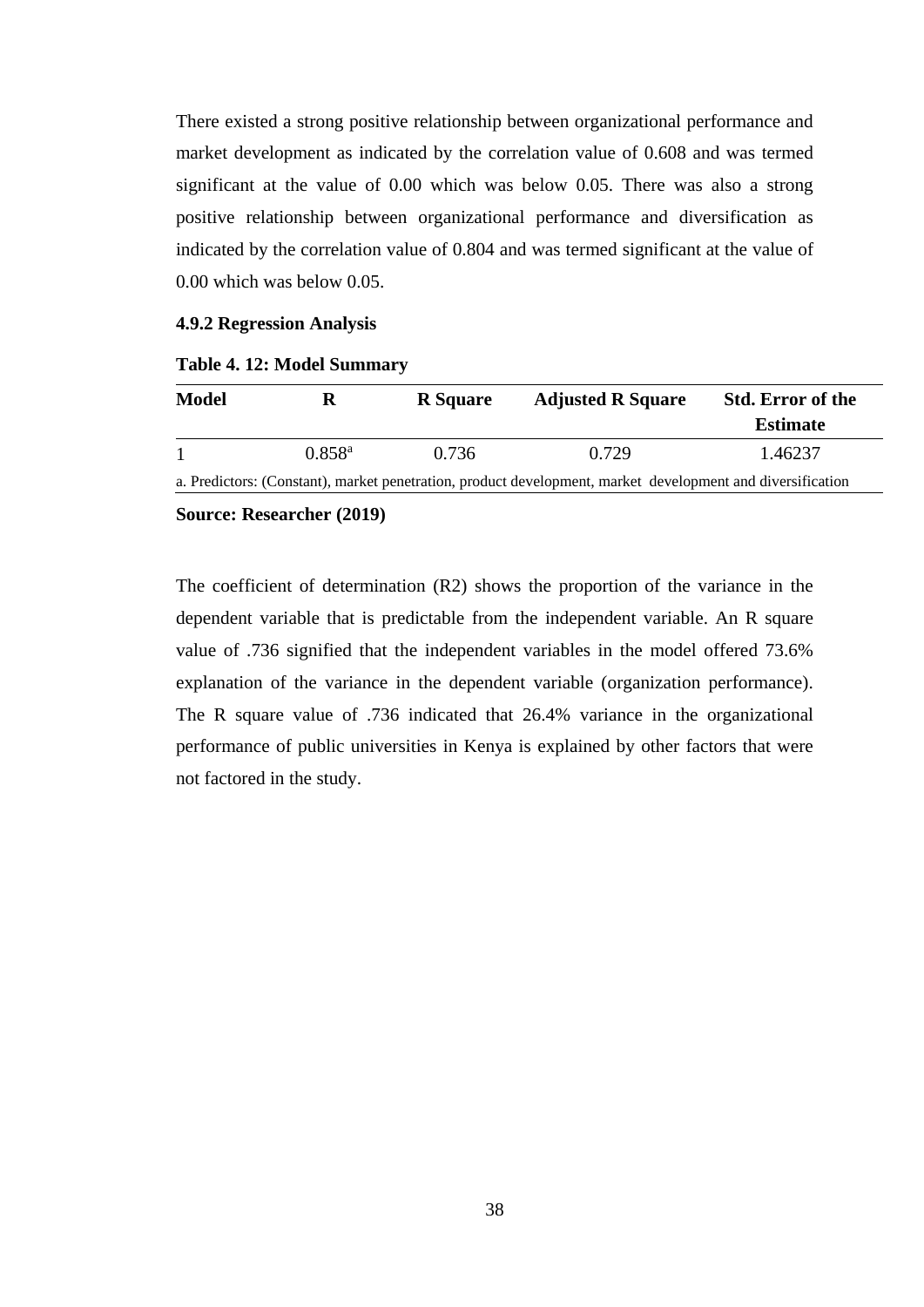The research examined the model's significance through application of Analysis of Variance (ANOVA) method. The outcomes are illustrated below.

| <b>Model</b>          | Sum of         |     | df      | <b>Mean Square F</b> |                    |  |
|-----------------------|----------------|-----|---------|----------------------|--------------------|--|
|                       | <b>Squares</b> |     |         |                      |                    |  |
| Regression            | 860.562        | 4   | 215.141 | 100.602              | 0.000 <sup>b</sup> |  |
| Residual              | 307.948        | 144 | 2.139   |                      |                    |  |
| Total                 | 1168.510       | 148 |         |                      |                    |  |
| a. Dependent Variable |                |     |         |                      |                    |  |
| b. Predictors         |                |     |         |                      |                    |  |

#### **Table 4. 13: ANOVA<sup>a</sup>**

**Source: Researcher (2019)**

According to ANOVA, the research found the regression model as having a 0.000 significance level that indicated the suitability of the data in coming up with conclusions regarding the parameters of the population as  $p < 5\%$ . The results of the study imply that market penetration strategy, product development strategy, market development strategy and diversification strategy are significant predictors at explaining the public universities performance and that the model is significantly fit at 5% level of significance.

| <b>Model</b>               | <b>Unstandardized</b><br><b>Coefficients</b> |                   | <b>Standardized</b><br><b>Coefficients</b> | t    | Sig.  |
|----------------------------|----------------------------------------------|-------------------|--------------------------------------------|------|-------|
|                            | в                                            | <b>Std. Error</b> | <b>Beta</b>                                |      |       |
| (Constant)                 | 2.176                                        | 0.324             |                                            | 6.71 | 0.000 |
| <b>Market Penetration</b>  | 0.092                                        | 0.022             | 0.013                                      | 4.18 | 0.000 |
| <b>Product Development</b> | 0.101                                        | 0.025             | 0.083                                      | 4.04 | 0.002 |
| <b>Market Development</b>  | 0.089                                        | 0.021             | 0.071                                      | 4.24 | 0.001 |
| Diversification            | 0.132                                        | 0.032             | 0.097                                      | 4.12 | 0.001 |

**Table 4. 14**: Coefficients

Y = 2.176+  $0.092X_1 + 0.101X_2 + 0.089X_3 + 0.132X_4 + \epsilon$ 

#### **Source: Researcher (2019)**

As seen from the regression model, an additional unit in market penetration would result to a 0.092 rise in organizational performance; a unit change in product development will promote organizational performance by 0.101. An additional unit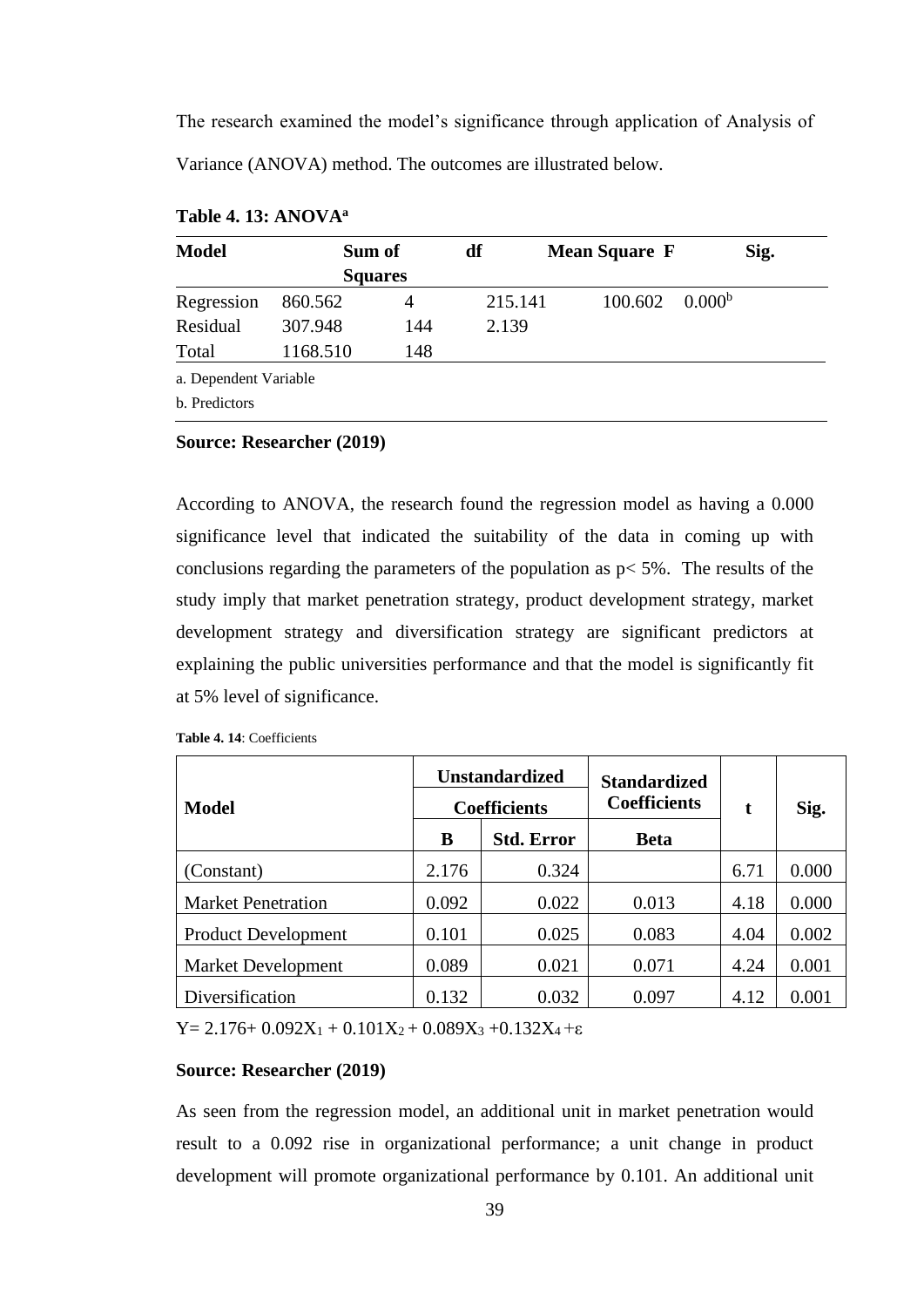of market development would lead to an increase in organizational performance by 0.089.A unit change in diversification would lead to an increase in organizational performance of public universities by 0.132 and vice versa. A significance level of 5% was used in the analysis. The technique used for comparison of significance of the predictor variables was by comparing the value of probability and  $\alpha=0.05$ . If  $p<\alpha$ , predictor variable was significant and vice versa. In the model, predictor variables had probabilities below 0.05 and were therefore significant since  $\alpha$ =0.05.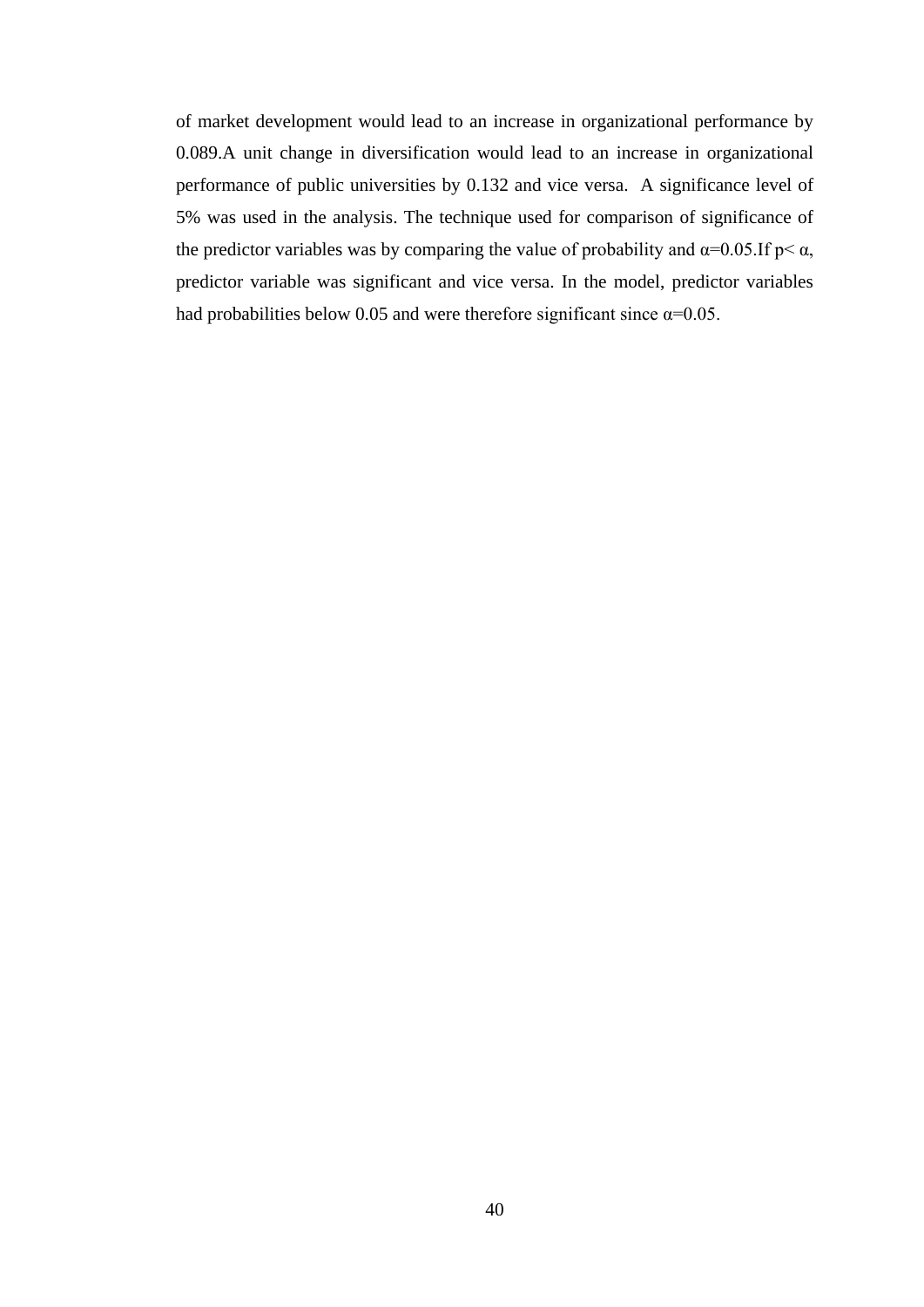#### **CHAPTER FIVE**

#### **DISCUSSIONS, CONCLUSIONS AND RECOMMENDATIONS**

#### **5.1 Introduction**

This chapter presents the discussion of the findings, conclusions and recommendations done as per the study's specific objectives. In addition, recommendations as well as direction for future research as per the findings are also explained.

The study sought to establish the influence of growth strategies on the performance of public universities in Kenya. The specific objective was to establish the influence of market penetration strategy on the performance of public universities in Kenya, to determine the influence of product development on the performance of public universities in Kenya, to assess the influence of market development strategy on the performance of public universities in Kenya and finally to evaluate the influence of diversification strategy on the public universities performance.

#### **5.2 Discussion of Findings**

The findings on each of the variables have been discussed in this part.

# **5.2.1 Influence of Market Penetration strategy on Performance of public universities in Kenya**

The findings established that a strong, positive relationship existed between market penetration strategy and organizational performance. The findings were consistent with that of Paul and Ivo (2013) who found that there is a relationship between pricing strategies, price setting and organization performance through customer acquisition. Consistently, Harzing (2010) stipulates that organizations use market penetration strategies to increase their market share. Similarly, Mboga (2013) found a correlation between market penetration tactics and quality of service to clients at KPLC.

Results of the current study show that the public universities that increased their advertising expenditure and improved their product and service quality improved their customer acquisition and satisfaction too. This study sought to establish if these implications are held true for public universities pursuing market penetration strategy. Based on the results of this study, market penetration strategy affects the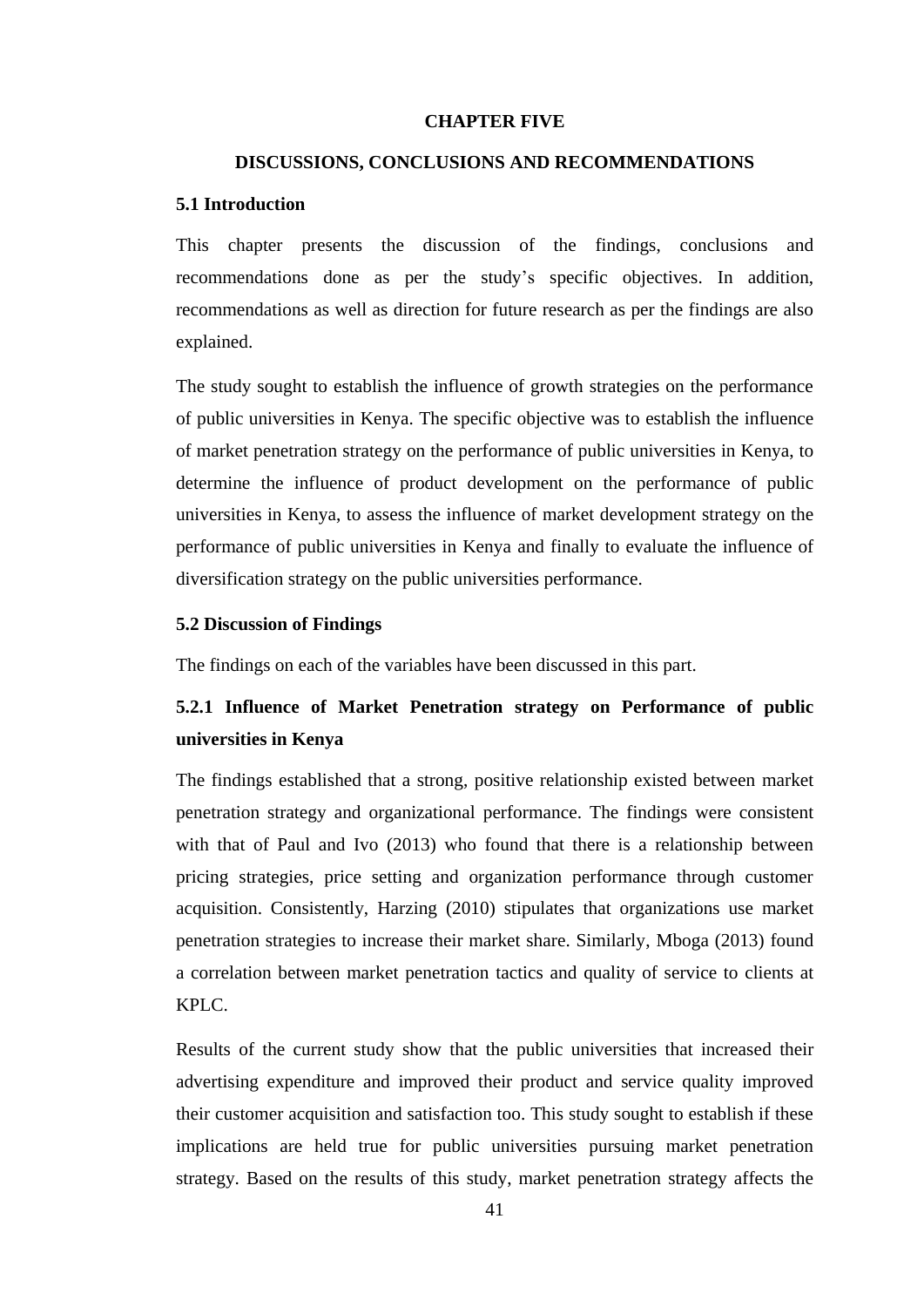public universities performance significantly since the fee structure setting is done by the government and is therefore attractive especially the regular or government sponsored students. However, the public universities set fee structures for the module 2 or the parallel module that earns the institutions extra income to be able to substitute the limited government capitation. This move ensures that overall organizational performance improves.

# **5.2.2 Influence of Product Development Strategy on Performance of public universities in Kenya.**

The study proved that there was also a strong and positive relationship between product development strategy and organizational performance. Consistent to the findings, Clark and Fujimoto (2014) found that success in an improvement venture is controlled by a company's item procedure and by its abilities in by and large procedures and association. Correspondingly, Geroski, Machin and Reenen, (2013) also established that product development through innovation produced by firms had a positive effect on their operating profit margin. The findings were inconsistent to the findings of Njuguna (2013) who found inconsequential impact of product development strategy on the general financial performance of oil firms in Kenya.

The findings of the current study therefore alludes that if a firm innovates using its capabilities and replaces some of its old and outdated programs with virtual learning and/ or distance learning, they are likely to acquire more customers as well as satisfy those customers that cannot attend classes physically. It is hoped that by using new technology on products and services in all the functions of the universities, will help retain the universities customers. Product development strategy may be used to specialize and acquire targets that are less vulnerable to competition or where a competition is weakest to earn above-average return on investments.

# **5.2.3 Influence of Market Development Strategy on Performance of public universities in Kenya.**

There existed a strong positive relationship between market development strategy and organizational performance. The findings agree with that of McCarthy et al. (2014) who found that companies struggle to attain performance through market development strategy to effect performance outcomes by considering unexplored market segments. Similarly Ansoff (1988) found that basing market development on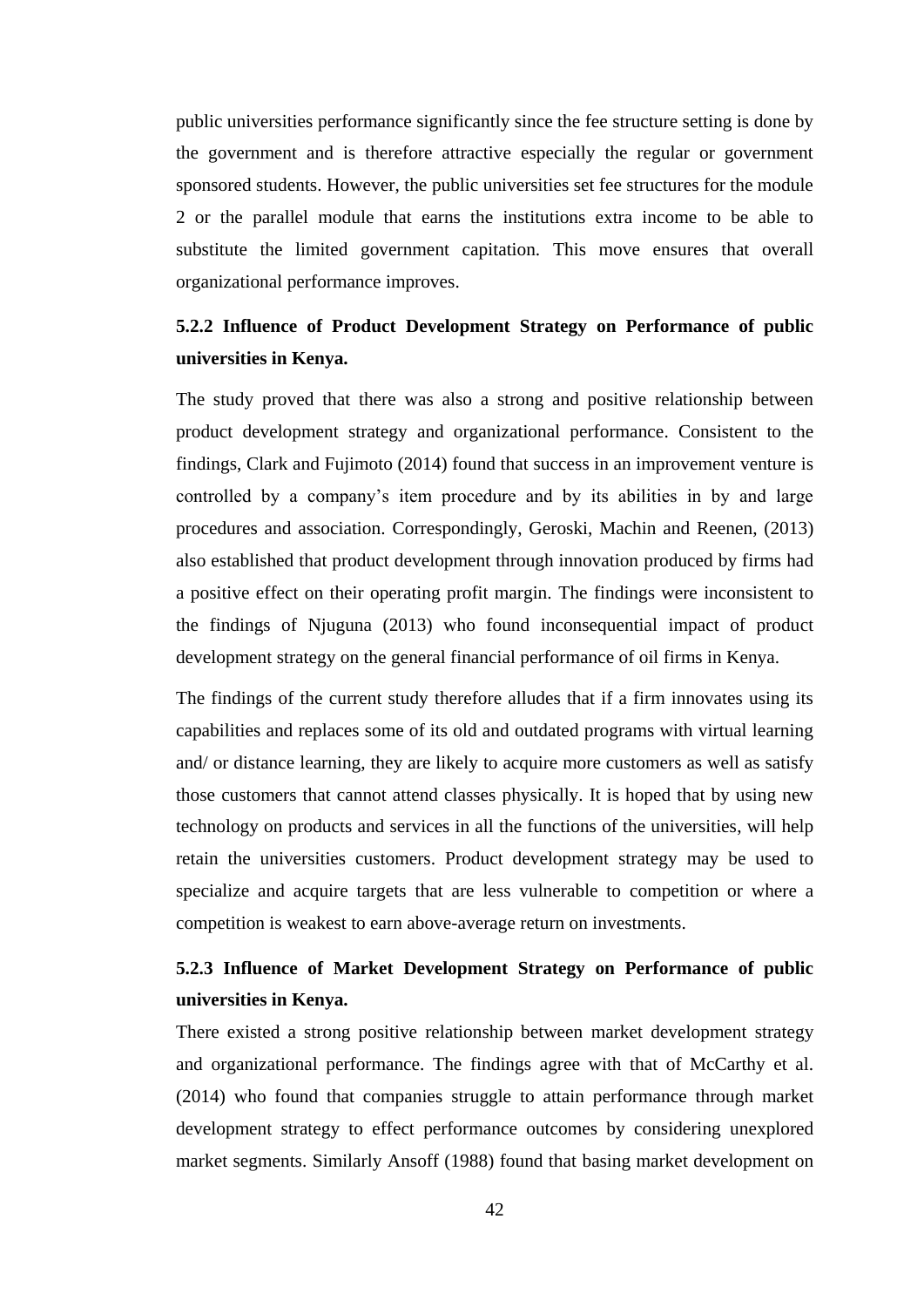products that are aligned to the key success element in a market is crucial. The findings also agree with that of McCarthy et al., (2014) who found that companies use market development strategy by reaching out new geographical regions.

The findings of the study seems to bring out that most of the public universities in Kenya have planted campuses in most of the cities across the country in order to acquire more customers. Secondly, they have advertised their products well and thereby increasing its customers. However, public universities have not quite embraced exchange programs with neither western universities nor local private universities to encourage positive word of mouth. This then is to make a recommendation to the public universities to embrace this strategy more in order to gain more from it.

# **5.2.4 Influence of Diversification Strategy on Performance of public universities in Kenya.**

The study revealed that there was a strong positive relationship between diversification strategy and organizational performance. The findings were consistent to that of Cotugno and Stefanelli (2012) who found a positive association between the performance of banks and product diversification strategies. The findings also agree with Ojo (2009) who inspected the effect of corporate enhancement on firm execution in chose Nigerian organizations and discovered that diversifying affected on success of the organizations. The findings were however inconsistent with that of Gonenc and Aybar (2006) who found a weak relationship between diversification and organizational performance.

The study findings show that diversification strategy seems to have the most significant influence on the performance of public universities in Kenya. They seem to have established other lucrative cash generating activities within and outside their campuses, like hotels, restaurants, hospitals, petrol stations and bookshops. These activities seem to have boosted their customer acquisition, retention and positive word of mouth to potential customers. Secondly the universities have acquired specialized skills, technology and facilities to be able to deliver on these projects. This tends to communicate positively to both its existing and potential customers.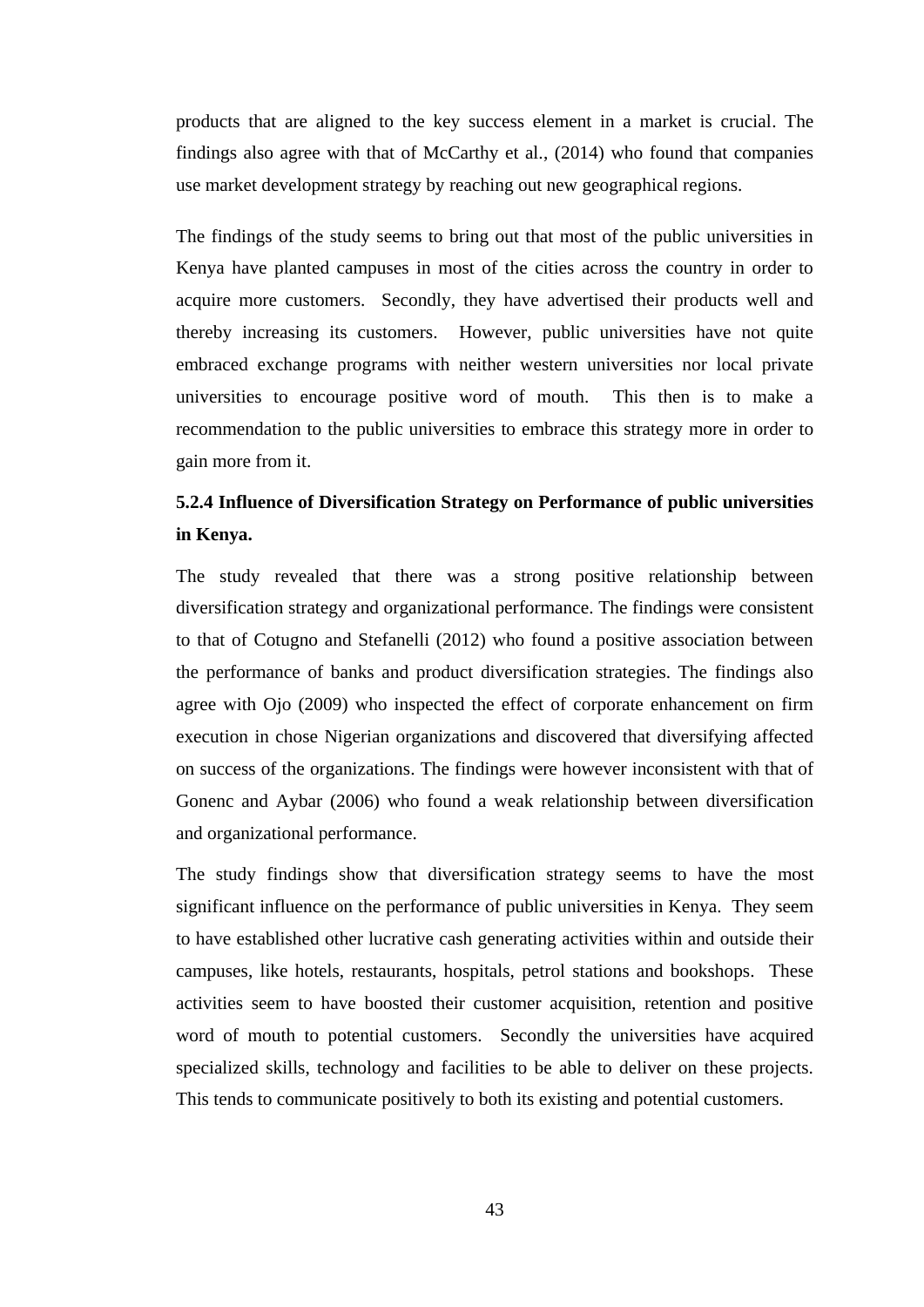#### **5.3 Conclusions**

The study concludes that market penetration strategy has a positive influence on the performance of public universities. The universities have increased their advertising expenditure to ensure the university services are promoted adequately. Moreover there is consistent use of advertising initiatives and new marketing channels such as open day, public lectures, research and development in the university as well as social media advertising as a way of acquiring more students. Competitive fees structures are set to attract more students. To improve customer satisfaction, the universities have put efforts in improving product and service quality through innovation and research and development initiatives.

Secondly, product development strategy has a positive influence on the performance of public universities. Public universities have process innovation through parallelprograms that promote customer acquisition as well as product replacement programs such as distance learning and virtual leaning to reach out to distance students. This enables the universities to acquire, retain and satisfy both local and international customers. The universities have established product line extension to improve customer retention. Moreover, students are recruited in new modules and courses.

The study also concludes that market development strategy has a positive influence on the performance of public universities. Public universities have campuses across the counties to improve on customer acquisition. Their top managements encourage new institutional users by promoting their new products and services through advertising to increase customer acquisition. The universities have collaborated with middle level collages in opening branches to improve customer retention. There are enhanced tasks of developing new demographic segments in other counties in the country and region in order to acquire more customers and increase market share.

The study concludes that diversification strategy positively influences the performance of public universities in Kenya in a more significant way than the other strategies. The universities have acquired specialized skills to serve in the diversified projects to promote positive word of mouth. Boosting customer acquisition and retention has been done by establishment of other lucrative cash generating activities and institutions, establishment of flexible virtual programs and of new academic programs based on industry needs. There is also consistent use of modern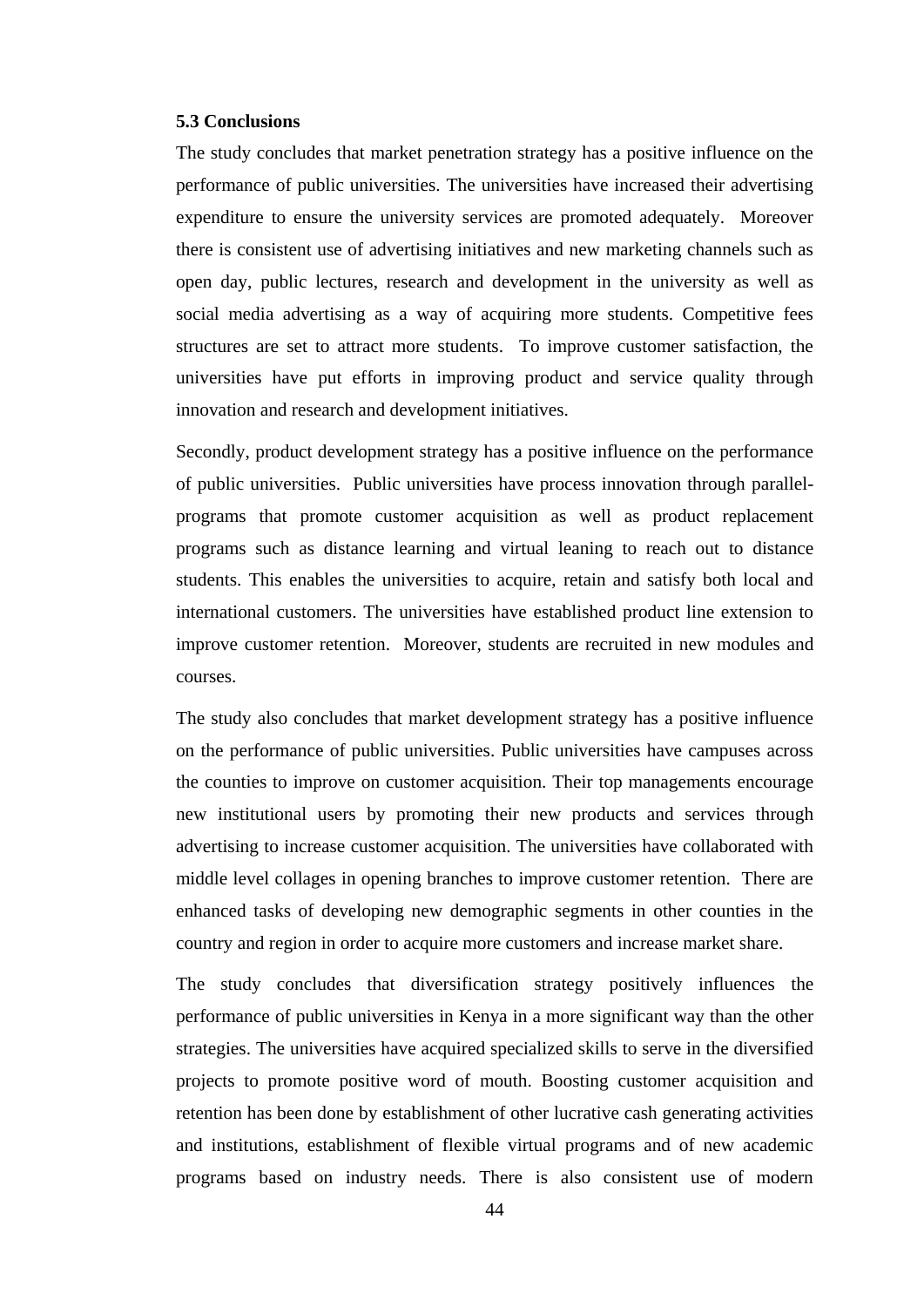technologies in reaching out to new markets to increase customer acquisition for the universities.

#### **5.4 Recommendations**

The study recommends that public universities reach out to more customers by being innovative in their modes of advertisement. Emphasis should be put on television, radio and social media advertising to attract more students.

The study established that organization structures have been a challenge to students. The study therefore recommends that the public universities ensure that their organization structure does not limit accessibility to its services or negatively affect customer satisfaction.

The study therefore recommends that public universities establish academic exchange programs with international universities to boost positive word of mouth as onlya few universities have established the exchange programs.

Public universities should continue implementing the diversification strategy by venturing into new projects and lucrative cash generating projects in order to upsurge customer satisfaction and attract more customers.

#### **5.5 Areas for Further Studies**

The study focused on determining the influence of growth strategies on organizational performance of public universities in Kenya. The study suggests that further studies may focus on the influence of growth strategies on organizational performance of sectors such as the manufacturing, agriculture, aviation and banking sectors in Kenya.

Future studies should focus on the influence of other growth strategies such as external growth strategies also known as integrative which include mergers, amalgamations, acquisitions takeovers and joint ventures. This study only focused on the internal growth strategies also known as intensive and narrowed down on the four Ansoff's growth strategies namely market penetration, product development, market development and diversification.

The study focused on the balanced scorecard measurement tool with a bias on the customer perspective from the balance scorecard approach on measurement of performance. Future studies may focus on other balance scorecard performance